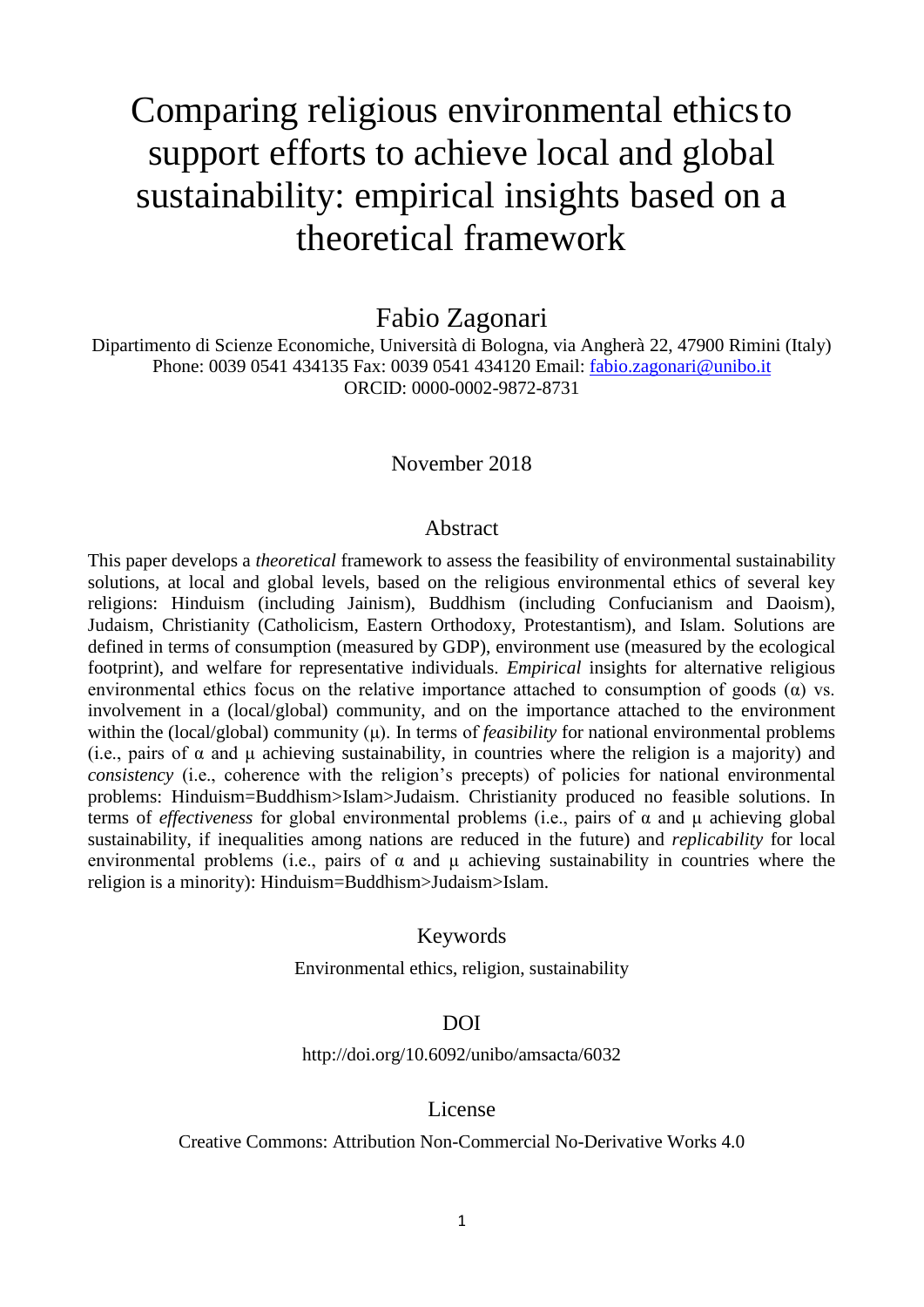# **1. Introduction**

Many sustainability concepts have been suggested in the literature (Zagonari, 2016a). To develop and calibrate a sustainability model at a national level, I will refer to the ecological footprint produced by consumption activities (EF), and will therefore measure sustainability as the direct and indirect per capita use of the environment by representative individuals. Here, I define EF as the area of land (ha) that is required to sustain one human life based on current ecological and consumption conditions.

Achieving sustainability might require technological improvements and value changes (Zagonari, 2016b), although changes in consumption patterns or in perceived responsibilities to nature, to the current generation, and to future generations, either separately or combined, might lead to insufficient or unfeasible solutions (Zagonari, 2018).

Many cultural factors explain the prevailing ethics that affect these perceived responsibilities at a national level (Zagonari, 2015). Here, I will refer to religious ethics, and I will represent sustainability conditions in terms of the main characteristics of several main religions. To avoid an arbitrary choice of religions, I have chosen religions whose members comprise at least 20% of the global population that has declared a religious affiliation. Although Judaism does not meet this criterion, I have included it for two main reasons. First, Judaism can be formalized as an approach to sustainability (i.e., to maximize the welfares of both current and future generations subject to a sustainable use of resources) that lies between the a-growth paradigm (i.e., to maximize the current generation's welfare subject to a sustainable use of resources) and the strong sustainability paradigm (i.e., to maximize the welfares of both current and future generations subject to an intergenerational equity in the use of resources) (Zagonari, 2018). Second, Judaism seems to represent a sustainability approach that is closest to the lifestyles currently prevailing in Western countries and that is increasingly being adopted by other countries (Mathevet et al., 2018).

The purpose of this paper is to develop a model of the impact on sustainability of the main religious environmental ethics within a single framework that accounts for changes in the relative importance attached to consumption from using the environment vs. perceiving the environment as a form of bonding social capital (Christoforou, 2013; i.e., the instrumental value for meeting human needs vs. the intrinsic value of nature). I will also account for anthropocentric vs. biocentric approaches (i.e., the relative moral status of both human and non-human life and the "dignity" of the environment; Maintenay, 2011), for intra- vs. inter-generational equity (i.e., fair distribution of uses of the environment, of welfare, or of consumption goods between present and future generations), for population dynamics, and for the perceived needs of humans in terms of consumption goods, welfare, or use of the environment. In this analysis, I have three main goals:

- 1. to *empirically* assess the feasibility of sustainability solutions that depend on religious environmental ethics at a national level (e.g., can Muslim countries achieve sustainability by relying on Islamic environmental ethics, despite the current unsustainable status?);
- 2. to *theoretically* discuss the consistency of the required emphasis on some aspects of the environmental ethics with the need to achieve sustainability (e.g., can Buddhist countries rely on an increased importance attached to the environment as a form of bonding social capital or rely on the dignity of non-humans, such as whether the lives of animals have value, to achieve sustainability if the importance attached to consumption increases?); and
- 3. to *empirically* assess the effectiveness of alternative religious environmental ethics for achieving sustainability solutions at a global level (e.g., which set of religious environmental ethical principles is most likely to achieve global sustainability if countries converge on a similarly unsustainable status?).

Note that considering religious rather than secular environmental ethics amounts to moving from suggestions to prescriptions and proscriptions. Moreover, I have consulted original religious texts such as the Hindu *Veda*, *Purana*, and *Mahabarata*, the Buddhist *Tipitaka*, the Jewish *Old Testament*, the Christian *New Testament*, and the Islamic *Qur'an* in order to identify clear and incontestable readings that describe the sources of a religion's environmental ethics. Needless to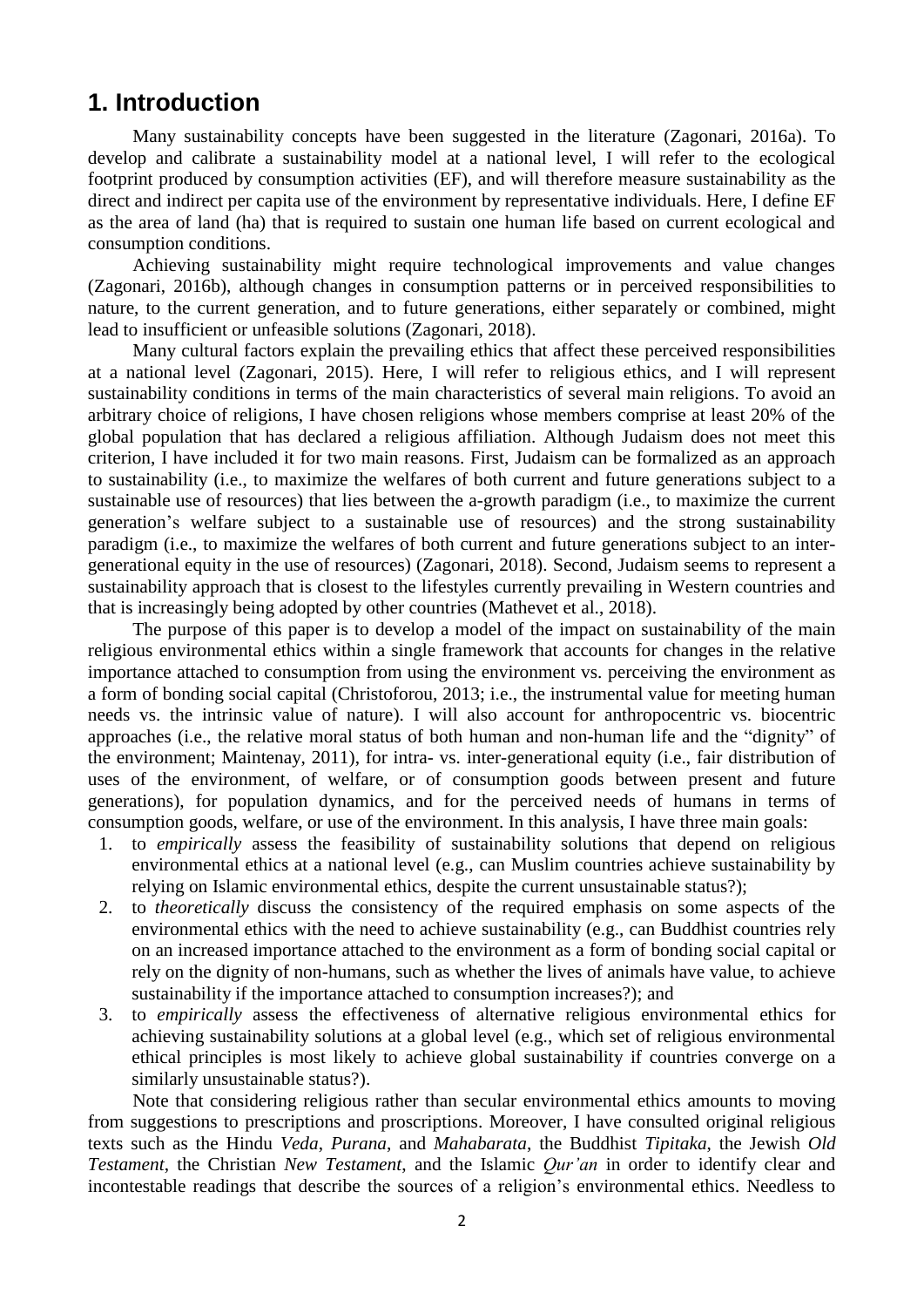say, the interpretation of Genesis 1 and 2 is based on the Cartesian disjunction between the human and natural worlds (Simkins, 2016), and I have adopted this interpretation for two main reasons. First, this disjunction lets us distinguish Judaism, with reference to Genesis 2 (i.e., humans as "stewards" for future generations), from Christianity, with reference to Genesis 1 (i.e., humans as "dominators" or "masters" over other forms of life), which in turn lets us statistically test the statement by White (1967) that "Christianity made it possible to exploit nature in a mood of indifference to the feelings of natural objects", based on humans as separated from nature, humans created in the image of God, and humans as dominant over nature. Second, this disjunction lets us distinguish concepts such as the rights of current and future generations from the rights of nonhumans (Shoreman-Ouimet and Kopnina, 2015), intra- and intergenerational egalitarianism from interspecies egalitarianism (i.e., whether Earth's resources should be proportionally or equally split between humans and non-humans) (Kopnina, 2016), and human altruism from biospheric altruism (altruism focused on humans from altruism focused on the biosphere) (Kopnina et al., 2018). We can then properly apply only the former concepts (i.e., rights of current and future generations, intra- and intergenerational egalitarianism, and human altruism) to achieve global sustainability, whereas the latter concepts (i.e., rights of non-humans, interspecies egalitarianism, and biospheric altruism) can be suitably combined in the intrinsic value of nature and in the perceived human responsibilities or duties to the rest of nature (Zagonari, 2018). In consulting the primary texts myself in search of the main relevant principles, I hope to avoid the disputable relative status of subsequent religious sources for the different religions as well as debate over the relative grade of alternative exegetic interpretations of the same environmental ethics in different versions of a sacred text (Jenkins, 2009). To limit the scope of the analysis, I have not included an analysis for the indigenous religions of Africa and other parts of the world because these religions are based on oral traditions and provide no canonical texts that can be used as the original source of inferred parameter values. Finally, considering religious principles rather than environmental practices lets me avoid rankings of secular environmental policies at a national level by focusing on attitude changes based on each religion's sacred texts.

In particular, I will provide analytical and numerical solutions that characterise the main sets of religious environmental ethics, moving from an extreme individual perspective (i.e., that the environment should be preserved in order to achieve the largest possible consumption for individuals in current and future generations) to an extreme communal perspective (i.e., that the environment should be preserved because people receive happiness from being members of a local or global environmental community). Moreover, the analysis is based on the following specifications:

- *Efficiency* (i.e., the maximum output for a given use of the environment or the minimum use of the environment for a given output) is taken as a given, and is measured based on current technology rather than based on technological extrapolation. However, I will also explore the implications of improved technology that mitigates the impact on the environment.
- *Equity* (here, a fair distribution of something) applies to both current and future humans, but not to non-human life. Note that equity can become a sustainability *solution* if it is applied to both current and future generations, but it is a *problem* that can prevent sustainability if it is applied only to the current generation (i.e., there is no global sustainability problem if all countries, apart from the United States, consume at per capita rates like those of Bangladesh, but a global sustainability problem arises if all countries attempt to consume at per capita rates like those of the United States).
- *Justice* (i.e., positive or negative rights to something) applies to current humans, but not to future humans or to non-human beings, although I consider a sense of duty towards future generations or the environment and a sense of the dignity of non-human lives (i.e., different rights imply different perceived dignity, but not vice-versa).

Finally, I will develop analytical and numerical solutions that depend on current and future population sizes and perceived needs, both in terms of (current) welfare and in terms of (current) use of the environment, because these parameters are likely to change in time and space.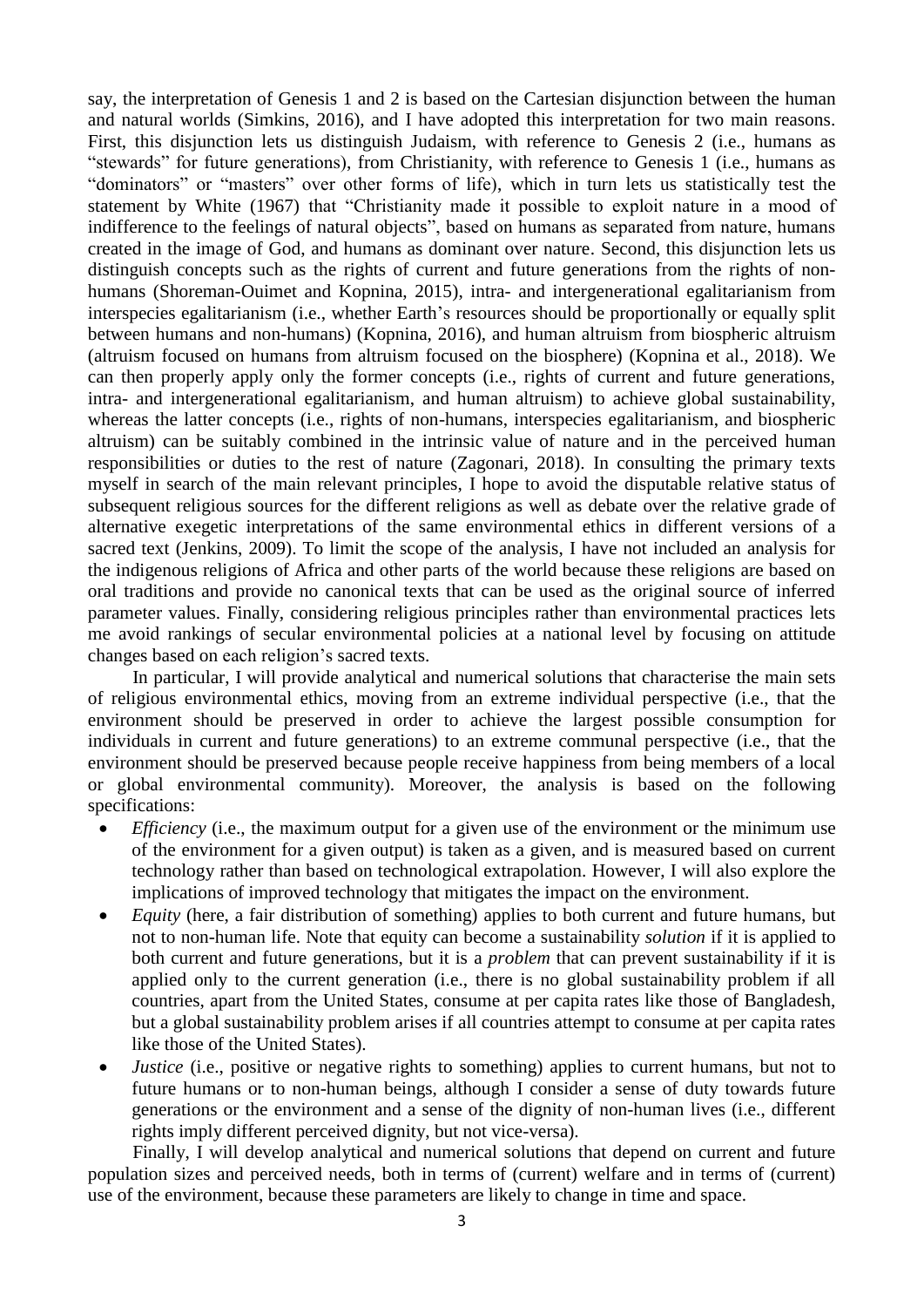Note that my formalisations let us identify which aspects are shared by which religions. For example, Catholicism recently extended the dignity of the humans to the rest of creation, which seems to move Catholicism towards Hindu prescriptions. Moreover, seeking a universalist approach (i.e., the same approach for everyone) would postpone cooperative action until there is consensus on the worldview, whereas an approach based on each religion's code of ethics can be supported and implemented at a community level, with each religion relying on its own principles in the absence of a global consensus (Lai, 2011). Finally, my formalisation enables us to distinguish similar aspects of some religious ethics. For example, the imperfect and created sacred nature that is defined in Judaism can be depicted by the *small* importance attached to the environment as a form of bonding social capital, whereas the perfect and uncreated sacred nature that is defined in Buddhism can be depicted by an extension of the *same* dignity to human and non-human beings.

In summary, the main contribution of this paper is the representation of the main religious environmental ethics within *a single mathematical framework* and based on *measurable variables*, to allow both numerical and statistical analyses that will compare the feasibility, effectiveness, and replicability of different religious environmental ethics in the context of efforts to achieve local and global sustainability in similar contexts (e.g., if a more equal income distribution is achieved in the future) or alternative contexts (e.g., pre-industrial, industrial, or post-industrial economies). Note that the purpose of a *mathematical* approach is to make the analysis more objective once the underlying subjective assumptions have been clearly defined, thereby allowing future researchers to modify the assumptions if they want to explore what changes. Moreover, an *overall* mathematical framework permits objective comparisons, and it can subsequently be expanded in future research to compare different schools of thought within a religion or different cultures. Finally, the purpose of *quantification* is to improve the objectivity of an analysis, thereby revealing new insights by harnessing the power of mathematics and statistics to detect key factors or processes that might otherwise be missed.

## **2. The theoretical framework**

In this section, I will characterise the main religious environmental ethics. All alternative religious environmental ethics considered in this study will use the following welfare function (*Wi*) for a representative individual *i*:

$$
W_i[X_i(E_i), Y_i(E_i)] = X_i^{\alpha} Y_i^{\nu}
$$

A Cobb-Douglass (CD) utility function where  $X_i$  depicts the consumption of goods,  $E_i$  represents the use of the environment,  $Y_i$  depicts the involvement in the individual's community,  $\alpha$  represents the importance attached to consumption, and ν represents the importance attached to the community. I use EF as the measure of *E*. Moreover, since this analysis focuses on the impacts on and from the environment, *X* is positively correlated with *E* (i.e., a larger consumption requires a larger use of the environment) and *Y* is negatively correlated with *E* (i.e., a larger community involvement implies a smaller use or a larger conservation of the environment):

$$
X = \lambda E \text{ and } Y = (\mu/E)
$$

Where  $\lambda$  represents the level of environmental technology (i.e., the extent to which consumption affects the environment), and is expressed as the gross domestic product per unit of EF, and  $\mu$ represents the importance attached to the environment within the community (i.e., the extent to which the environment represents a community, where a community could be built on alternative combinations of values, such as dynasty, faith, justice, and solidarity. Finally, all alternative religious environmental ethics considered in this study will refer to the following normalisation:  $α +$  $v = 1$  so that  $\alpha$  and  $\nu$  represent the *relative* importance of consumption vs. community.

Note that the use of a CD utility function implies that it is not possible to survive without consumption of goods or without environmental involvement. Moreover, the environment is not defined as a neo-classical collective good (i.e., so that there is rivalry in consumption, and no excludability from consumption), but is instead defined as a form of neo-institutional social capital (i.e., so that community feeling towards the environment can be both complementary and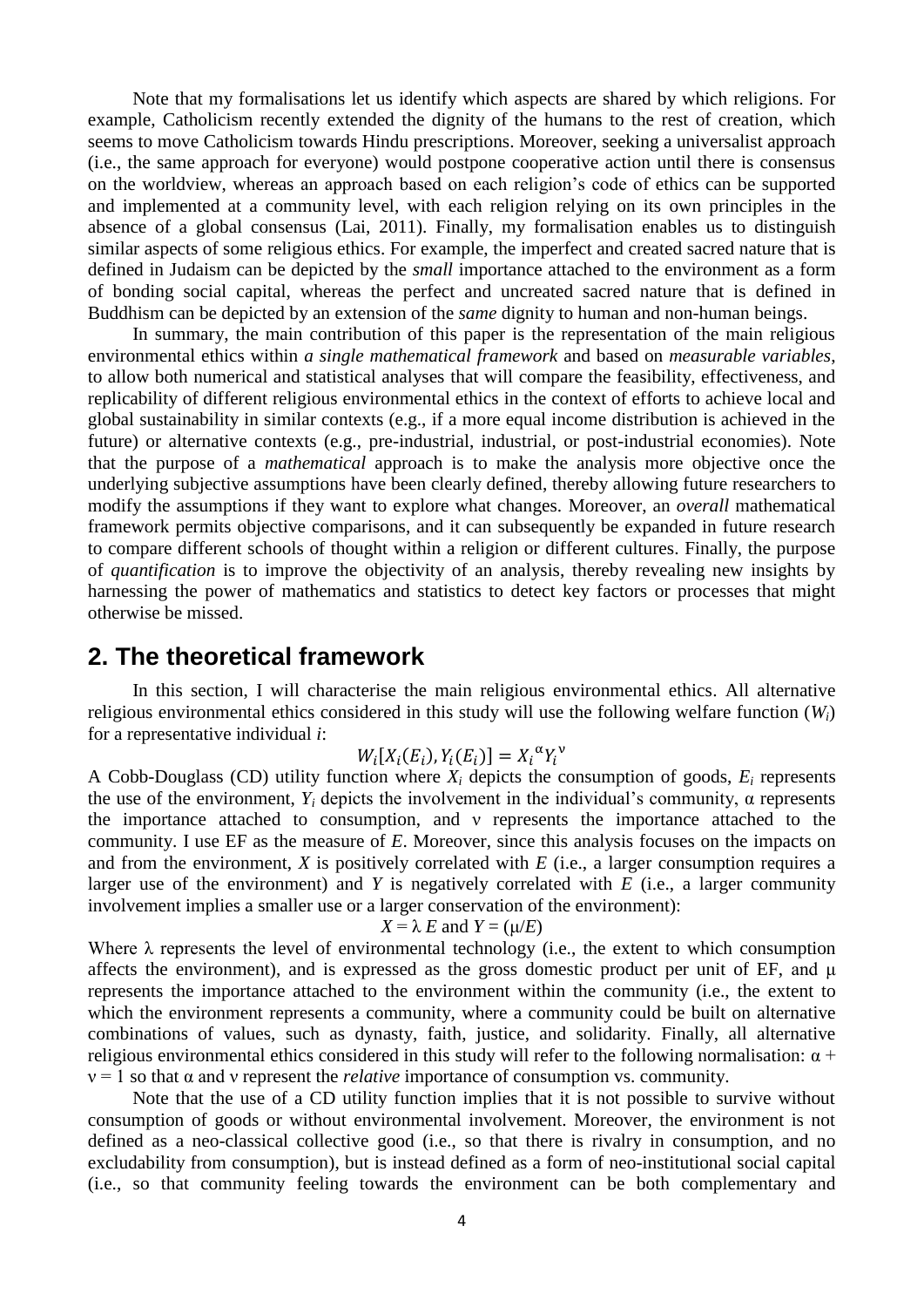substitutive of this social feeling). Finally, the use of a CD utility function allows the estimation of  $\alpha$  in terms of the proportion of the total budget allocated to consumption.

Some religious environmental ethics considered in this study will refer to the following welfare function ( $W<sub>C</sub>$ , with C representing the current generation here and in subsequent variable names) for representative individuals *i* and *j* of the current generation:

$$
W_{\rm C} = \left[W_{\rm i}^{1-\epsilon} + W_{\rm j}^{1-\epsilon}\right]^{1/(1-\epsilon)}
$$

This represents a constant elasticity of substitution (CES) utility function where *W* represents the individual's welfare and ε represents the aversion to intra-generation inequality.

Other religious environmental ethics considered in this study will refer to the following welfare function (*W*) for representative individuals of current and future generations (hereafter, F in variable names):  $1/(1-7)$ 

$$
W = \left[ (n_{\rm C} \, W_{\rm C})^{1-\zeta} + (n_{\rm F} \, W_{\rm F})^{1-\zeta} \right]^{1/(1-\zeta)}
$$

This represents a CES utility function where  $n<sub>C</sub>$  represents the number of people in the current generation,  $\zeta$  depicts the aversion to inter-generation inequality, and  $n_F$  represents the number of people in the future generation. Note that the use of a CES utility function allows the estimation of ε and  $\zeta$  in terms of the Atkinson inequality measure. Let us normalise  $n_c$  to 1, and simplify the notation by replacing  $n_F$  with *n*, where  $n \neq 1$  if the population changes; and let us introduce the normalized term  $m<sub>C</sub>$ , with  $m<sub>C</sub> \ge 1$  representing the number of humans plus non-humans with the same dignity in the current generation, and simplify the notation by replacing  $m<sub>C</sub>$  with  $m$ .

Note that formalisation of parameter values based on sacred texts requires both precision (to ensure that the results are reliable) and simplification (to eliminate the need to account for doctrinal differences among the different groups within a religion). I will therefore group some religions based on certain philosophical similarities that make them more similar than different from the perspective of the overall analytical framework, and provide examples from the relevant texts so readers can assess the consistency of the simplifications with these texts. Moreover, some religious moral precepts related to nature will be represented as *objectives* (e.g., human dominion over other forms of life in Jewish texts becomes the goal of maximizing inter-generational welfare), some religious moral norms related to nature will be depicted as *constraints* (e.g., the trusteeship of the environment for future generations in Islamic texts becomes a sustainability condition to be met), and some religious moral precepts related to nature will be represented as *parameters* (e.g., the sacred creation in the Eastern Orthodox texts becomes a large μ). However, I will disregard the relationships between divine precepts and natural laws (i.e., to what extent divine laws are translated into the *natural* order), and will disregard the relationships between religions and politics (i.e., to what extent divine moral norms are or should be translated into *social* behaviour or *social* order). Finally, I will measure sustainability based on the EF at the current world population level (θ), and will assume that the future welfare level will be larger than or equal to the current observed level ( $W_c$ ). Let us simplify the notation by replacing  $W_c$  with  $w$ , and use it as a reference for future generations.

In summary, feasibility is represented by pairs of  $\alpha$  and  $\mu$  values that meet the sustainability condition  $\theta$  for alternative values of *m*, *n*,  $\varepsilon$ , and  $\zeta$  in alternative contexts, for a given level of *w*, with  $\lambda$  estimated at the current national or mean global level of environmental technology. An increase in  $\alpha$  means a larger relative importance attached to individual consumption than to community involvement, whereas an increase in μ means a larger importance attached to the environment within the community.

Some methodological remarks are noteworthy here. The model employed in this study (i.e., the utility functions used to represent preferences) can be justified both theoretically and empirically. In terms of its *theoretical* foundations, one should use a CD utility function whenever the preferences for a set of items are likely to be almost constant. Here, values such as the relative importance of consumption ( $\alpha$ ) vs. community (v) are likely to change slowly, if at all. Consequently, an almost constant proportion of the total budget will be allocated to these items (here, to consumption goods). Whenever items for which preferences are expressed can be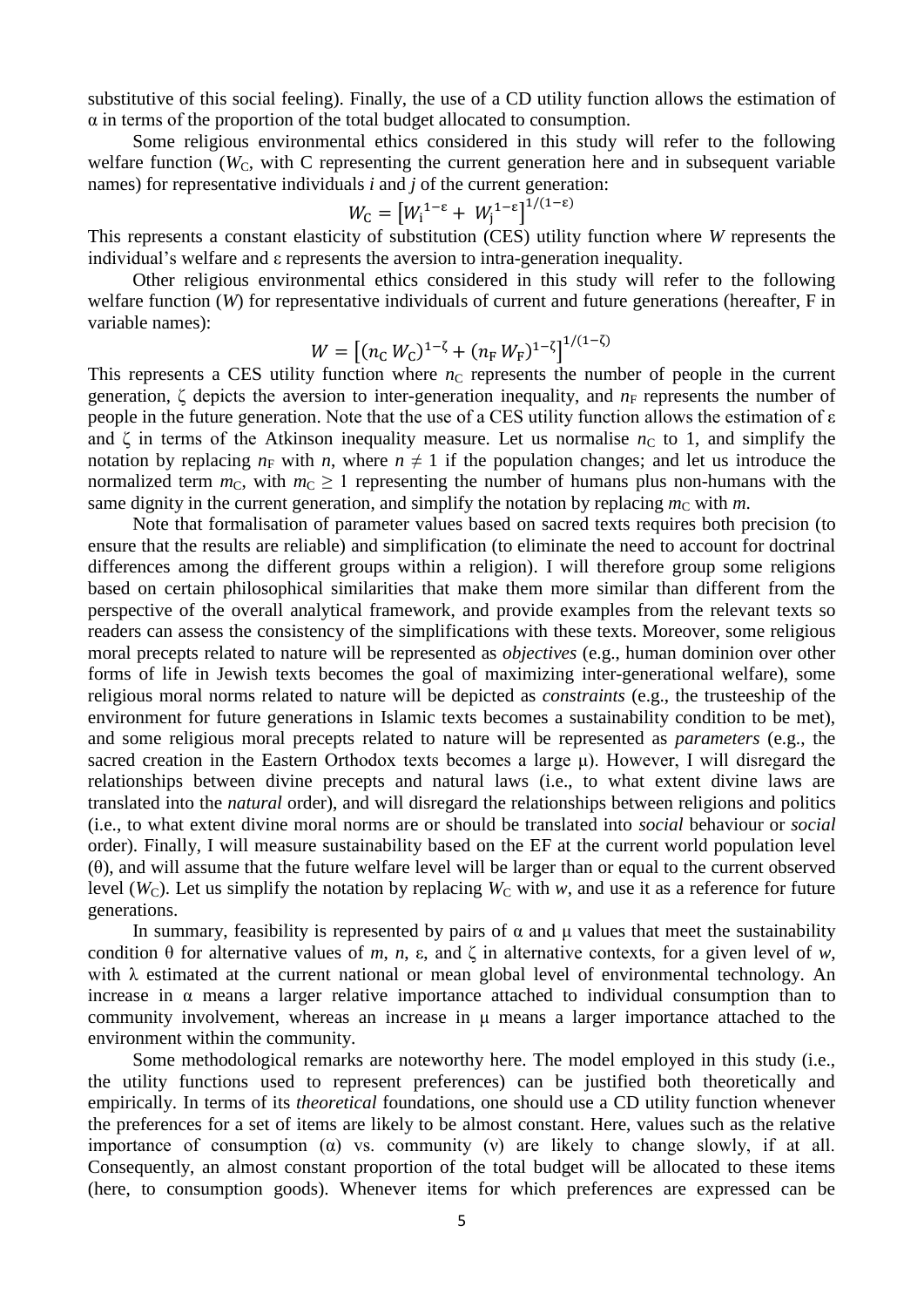considered to be pure substitutes, pure complements, or mixed substitutes and complements (here, the welfare of current and future generations), one should use a CES utility function. In terms of the model's *empirical* foundations, the proportions of the total budget allocated to environmental conservation (below, obtained from national statistics and expressed as a percentage of GDP) can be used to estimate all parameters of the CD utility function (i.e.,  $\alpha$  and  $\nu$ , once the values have been normalized such that  $\alpha + \nu = 1$ ). This can be done by relying on the optimal solution of the usual utility maximization problem subject to an income constraint in the case of a CD utility function. For instance, the optimal expenditure for an item associated with  $\alpha$  in the CD utility function is given by  $[\alpha/(\alpha + v)]$  *y*, where *y* is the available income. The degree of aversion to intra- and intergenerational inequality (below, assumed to depict alternative religions) can be used to estimate all parameters of the CES utility function (i.e., ε and ζ) by relying on the one-to-one relationship between the Atkinson inequality measure and a CES utility function, in which welfare increases if inequality decreases. In particular, the Atkinson inequality measure is given by  $1-[1/k)\sum (x_i/x^*)^{1-1}$  $\epsilon$ <sup>1/(1-ε)</sup> with *x<sub>i</sub>* representing the value of item *i*, *x*<sup>\*</sup> representing the mean of the total of *k* items, and ε representing the inequality aversion parameter.

### **2.1. Hinduism (including Jainism)**

In Hinduism, the *Bhagavad*-*Gita* of the *Mahabharata* (5:18) states "See the presence of God in all, and treat all species with respect"; in the *Vishnu Purana* (3:8:15), "God, Kesava, is pleased with a person who does not harm or destroy other non-speaking creatures or animals"; in the *Atharva Veda*, "Preserve the original fragrance of Earth" (mantras 23 and 25) and "Mother Earth, like a Cosmic Cow, gives us the thousandfold prosperity without hesitation without being outraged by our destructive actions" (mantra 45); in the *Vanaparva* of the *Mahabharata* (25:16), "All creatures act according to the laws of their specific species-behaviour as laid down by the creator. Therefore, none should act in the adharmic way"; in the *Shantiparva* of the *Mahabharata* (109:10), "Dharma exists for the general welfare of all living beings"; also in the *Shantiparva* (139:22), "An action which has been committed by a human being in this life follows him again and again" and (129:21), and "Although a particular person may not be seen suffering the results of his evil actions, yet his children and grandchildren as well as great-grandchildren will have to suffer them".

In summary, the emphasis is on stewardship, an extended family (i.e., humans, animals, and all living beings) of Mother Earth, respect (based on the cycle of birth and rebirth) up to reverence (based on the incarnation of the supreme being) for other animal species, harmony with all divine creations, ensured (greater than some minimum) wealth to everybody, together with ecological spirituality and individual punishment in future reincarnations or in future generations in the case of actions that contravene the rules of dharma (Dwivedi, 2006; Jain, 2009; Kala and Sharma, 2010; Smith, 2011). Mathematically (where HIN represents the value for Hinduism):

$$
W_i = (\lambda_{\text{HIN}} E_i)^{\alpha} (\mu/E_i)^{1-\alpha} s.t. E_i \le \theta/m \text{ and } W_i \ge w_{\text{HIN}}
$$
  
With  $m \ge 1$ . Thus, solutions can be represented as follows:  

$$
\alpha_{\text{HIN}} \le \frac{\ln[w_{\text{HIN}}] - \ln[(\mu m)/\theta]}{\ln[(\theta \lambda_{\text{HIN}})/m] - \ln[(\mu m)/\theta]}, \alpha_{\text{HIN}} \ge 0, \alpha_{\text{HIN}} \le 1, \mu \ge 0
$$

In Jainism, based on the five vows that define Jain practice and that are taken up in the exact same order in the *Yoga Sutras*, one can read "[vow I] non-violence: abstaining from harm to any being that possesses more than one sense, requiring a strict vegetarian diet; [vow III] not-stealing: not only to not take more than is offered, but also not to take more than is needed; [vow V] nonpossession: one owns only the bare necessities of life". In summary, this proposes a lifestyle that goes farther than that of the deepest ecologists (Chapple, 2006). Mathematically:  $E_i \le s < \theta$ , where *s* is the subsistence-level use of the environment. However, this minority religion (i.e., 0.3% of the world's population in 2012) will be disregarded in the remaining analysis because it would be infeasible to extend it to a large population. Similar formalisations can be made for Sikhism (Tanner and Mitchell, 2016).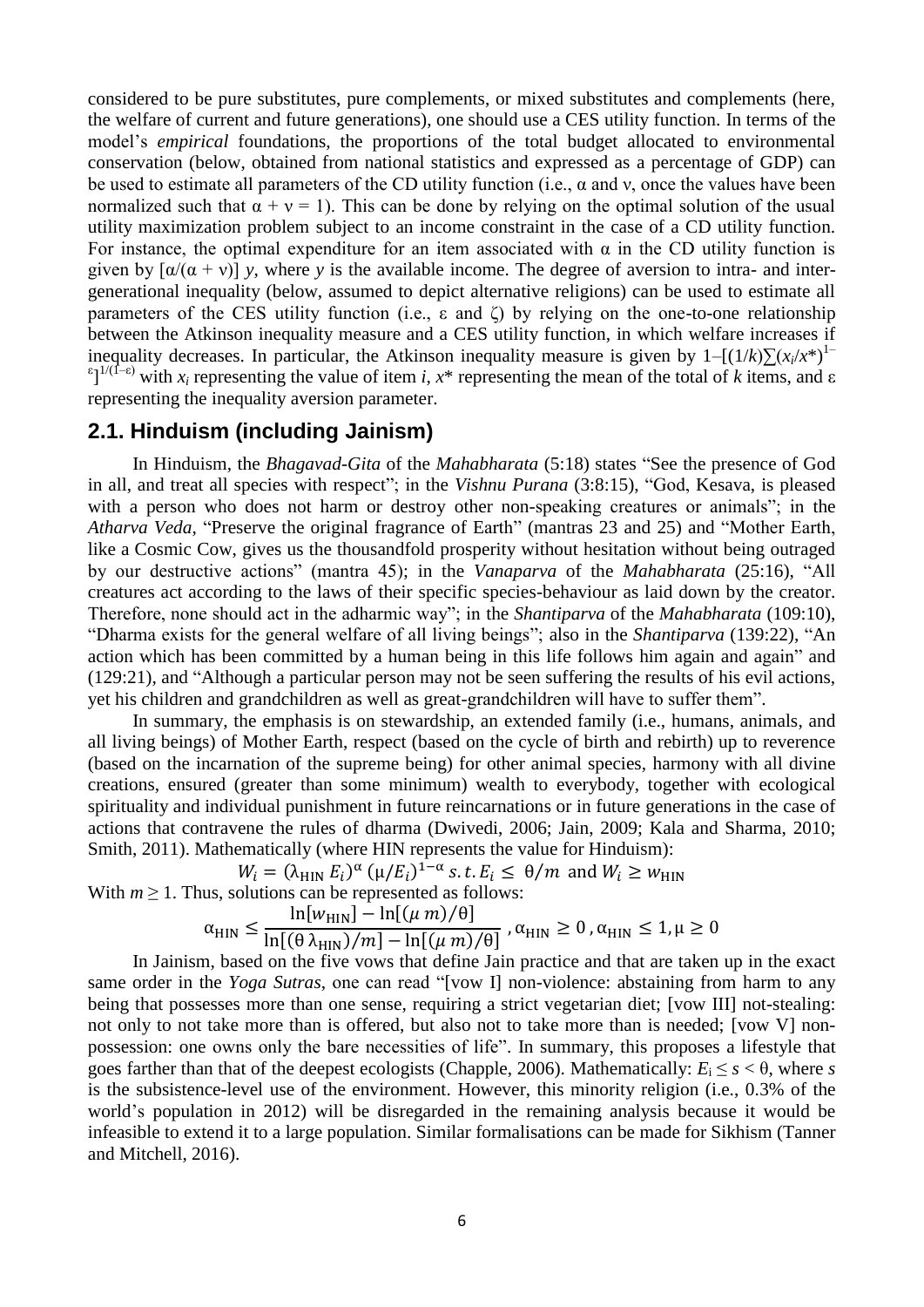## **2.2. Buddhism (including Confucianism and Daoism)**

In Buddhism, one of the Buddha's Four Noble Truths explains that human suffering is generated by desire and attachment, and that one remedy for such suffering is the practice of compassion and loving-kindness. These practices, included in the Buddha's Eightfold Path, lets us interpret some basic Buddhist principles as a core foundation of environmental concern (*Sutta Pitaka* of the *Tipitaka*): non-harming means the absence of desire to kill or harm, and applies to all beings. In particular, "If one eats the meat of beasts that one has killed or one has caused another to kill, one must spend a hundred thousand kalpas in hell" (i.e., 100 000 lifetimes) according to the *Veludvareyya Sutta*. Moreover, "If people err (i.e., greed, hate, ignorance) in their ways, the richness of the Earth declines, whereas moral virtues (i.e., generosity, compassion, wisdom) are able to reverse the environmental decline" (*Adhammika Sutta*). In particular, one should not put human waste into or spit into water. Finally, "Who has no attachment towards anything, therefore he loves the environment" (*Arahatta Bhikkhu*). In particular, a goal is to seek out calm places for meditation in forests in order to distance oneself from desires.

In summary, the focus is on harmony with nature's laws, and compassion and loving-kindness extended to all beings, together with preservation of nature for its aesthetic value, and both individual and social future punishment in cases of detrimental actions (Kaza, 2006; Shaw, 2017). Mathematically (where BUD represents the value for Buddhism):

 $W_i = (\lambda_{\text{BUD}} E_i)^{\alpha} (\mu/E_i)^{\nu}$  s. t.  $E_i \leq \theta/m$ ,  $E_i \leq e_{\text{BUD}}$ , and  $W_i \geq w_{\text{BUD}}$ 

Where  $m > 1$ , and where  $e_{\text{BUD}}$  and  $w_{\text{BUD}}$  represent the needs in terms of the use of the environment (e.g., human waste) and in terms of welfare (e.g., human and non-human pain), respectively. Note that escaping from the world would imply a small α. Thus, similar precepts related to environmental actions characterise Buddhism and Hinduism, although sometimes they have different foundations (e.g., respect for animals in Hinduism is based on animals having been humans in a previous life or humans becoming animals in a subsequent life, whereas respect for animals in Buddhism is based on them suffering like humans in their current life). This suggests that the equilibrium environmental solution presented in Section 2.1 for Hinduism can be used for Buddhism. Here, I have used *equilibrium* to represent the result after accounting for the offsetting effects of all variables simultaneously, where sustainability is maintained in each time (i.e., a steady-state or static equilibrium).

Confucianism has been considered to be a social code of ethics (i.e., social rules to live harmoniously with other human beings) rather than a religion, because it lacks a strong sense of ultimate transcendence in an afterlife. Nonetheless, it shows a great concern for human well-being. If we focus on the 13 classical canons by Confucius, Mencius, and Xunzi, in the *Analects* (a discussion of ethics), we can read "A youth, when at home, should be filial, and, abroad, respectful to his elders". In addition, "In serving his parents, a virtuous man can exert his utmost strength; in serving his prince, he can devote his life"; and in the *Yijing* (a discussion of cosmology), "Yin and yang are the underlying principles of heaven and Earth; they are the web that holds all ten thousand things secure; they are father and mother to all transformations and alterations; they are the source and beginning of all creating and killing". In summary, nature is ultimately composed of one source of energy (Qi); harmony arises from the constant generative action of Yin and Yang; and social order and balance arise between humanity and nature in large ecological systems, together with love for natural beauty (Berthrong, 2006; Clippard, 2016). Mathematically:

$$
W_i = (\lambda E_i)^{\alpha} (\mu / E_i)^{\nu} s.t. \sum r_i E_i \leq \theta
$$

Where the weighted sum refers to the relevant (local) community, with  $r_i$  as the relative weight for individual *i*. Thus, similar precepts related to environmental actions characterise Buddhism at the individual level and Confucianism at the community level. This suggests that the equilibrium environmental solution presented above for Buddhism can be used for Confucianism if the analysis is performed at the country level.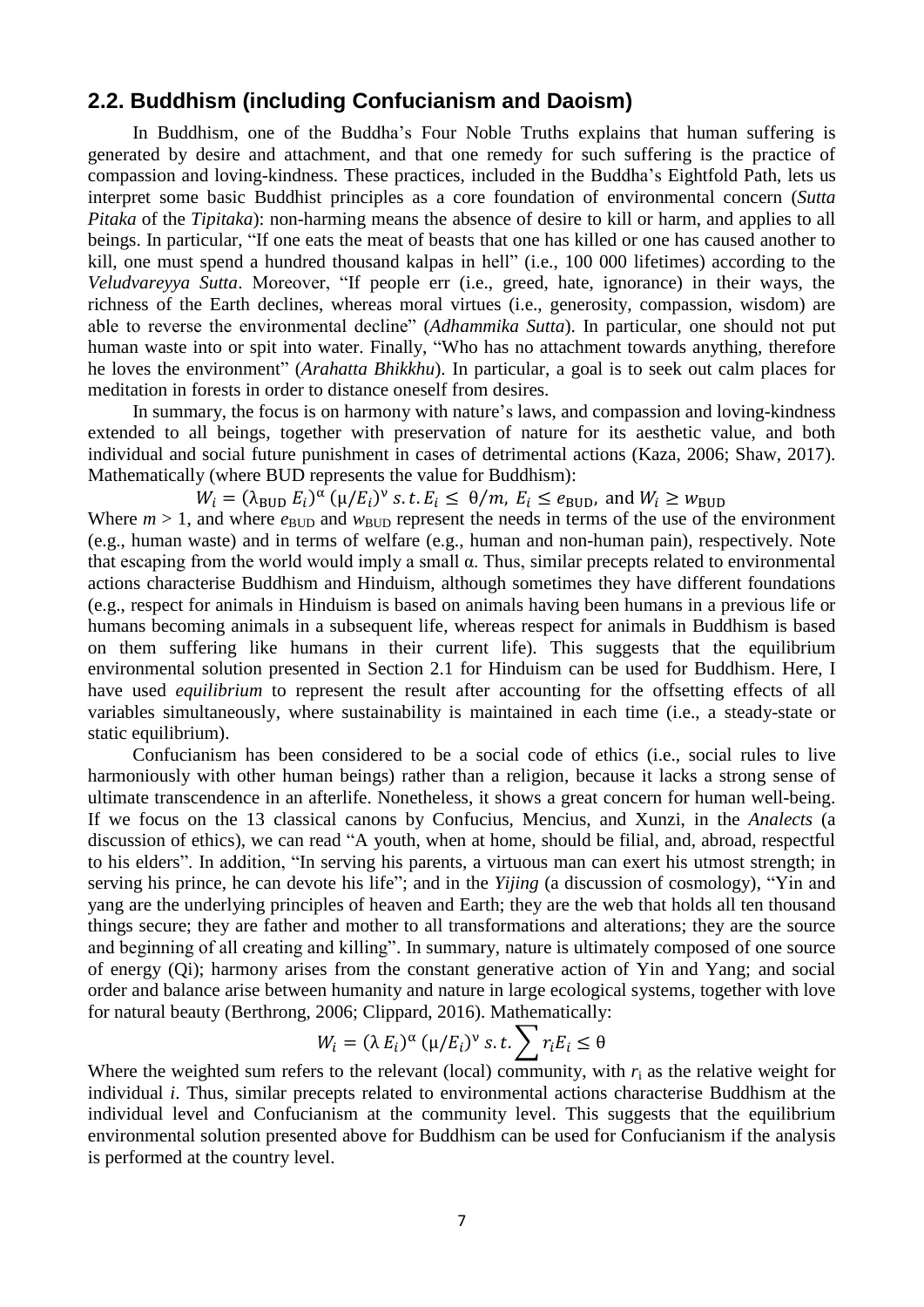In Daoism, the *Hua Hu Ching* (a discussion of ethics) provides: "These time-honoured disciplines calm the mind and bring one into harmony with all things; Acceptance is the very essence of the Tao; Foregoing antagonism and separation, one enters in the harmonious oneness of all things; The universe as a harmonious oneness; Simply be aware of the oneness of things.". In *The Way and Its Power* (a discussion of cosmology), "[the Universe is a complex of] ways [that] take as their model their own capacity for self-generation". In summary, the focus is on harmony with nature, with nature perceived as a flux; on human health, perceived as an equilibrium between the body and its environment through its nine orifices; and on nature, as self-generated objects moving towards an equilibrium (Harry, 2012; Miller, 2006). Note that Daoism is consistent with the theory of evolution and with the ecosystem approach to sustainability. Mathematically:  $E_i \leq s < \theta$ where *s* is the subsistence-level use of the environment. However, I will not further consider this minority religion (i.e., 0.1% of world population in 2012) because it is infeasible to extend it to a large population. Similar formalisations are possible for Shinto (Francis, 2014).

## **2.3. Judaism**

In the *Old Testament*, *Genesis* (2:15) provides the following: "And the Lord God took man, and put him into the paradise of pleasure, to dress it, and to keep it"; in *Leviticus* (25:3-5), we read: "3. For six years you shall sow your field, and for six years you shall care for your vineyard, and you shall gather its fruits. 4. But in the seventh year, there shall be a Sabbath of the land, a resting of the Lord. You shall not sow your field, and you shall not care for your vineyard. 5. What the soil shall spontaneously produce, you shall not harvest. And you shall not gather the grapes of the first fruits as a crop. For it is a year of rest for the land to care for the land". In *Deuteronomy* (25:4): "You shall not muzzle an ox as it is treading out your crops in the field". In *Psalms* (19:1): "The heavens are telling the glory of God/and the firmament proclaims his handiwork". In *Deuteronomy* (11:17), "And the Lord, becoming angry, might close up heaven, so that the rain would not descend, nor would the Earth produce her seedlings, and then you would quickly perish from the excellent land, which the Lord will give you". In *Deuteronomy* (20:19), "When you will have besieged a city for a long time, and you will have encircled it with fortifications, so that you may fight against it, you shall not cut down trees from which one is able to eat, neither shall you cause devastation with axes to the surrounding region". In *Leviticus* (19:19), and similarly in *Leviticus* 10:10-11 and *Deuteronomy* 22:11, "you shall not let your cattle breed with a different kind; you shall not sow your field with two kinds of seeds". In *Leviticus* (27:27), "The firstborn, which belongs to the Lord, no one is able to sanctify or vow, whether it is an ox, or a sheep, they are for the Lord. In Leviticus (27:30): "All the tithes of the land, whether from grain, or from the fruits of trees, are for the Lord and are sanctified to him. In *Deuteronomy* (14:3-6), and similarly in *Leviticus* 11: "3. You shall not eat the things that are unclean. 4. These are the animals which you ought to eat: the ox, and the sheep, and the goat, 5. the stag and the roe deer, the gazelle, the wild goat, the addax, the antelope, the giraffe. 6. Every beast which has a hoof divided into two parts and which also chews the cud, you shall eat." In *Psalms* (144:15-16), and similarly in *Psalms* 147:9, "O Lord, all eyes hope in you, and you provide their food in due time. You open your hand, and you fill every kind of animal with a blessing". Note that I returned to the original texts in order to identify the main ethical principles, although I am aware that Jewish practical ethics rely on the Halakhah, which is derived from the Torah through years of debate among senior rabbis.

In summary, humans are seen as "stewards" for future generations, and nature is never an end, but rather it points to the divine creator who governs and sustains it. God is the rightful owner of the land of Israel, and Israelites are God's tenants; social punishment is provided for sins; and there is an emphasis on preservation of vegetation and conservation of fruit trees for future use, on protection of biodiversity, and on limited consumption of some animals for unspecified reasons; and there is clear evidence of the use of fallow agriculture to restore soil nutrients, improve the soil, and maintain vigorous plants (Tirosh-Samuelson, 2006). Mathematically (where JUD refers to the value in Judaism):

 $Max W s.t. W_i \geq w_{\text{IID}}$  and  $E_i \leq \theta$  with  $\zeta = 1$  and  $\varepsilon = 0$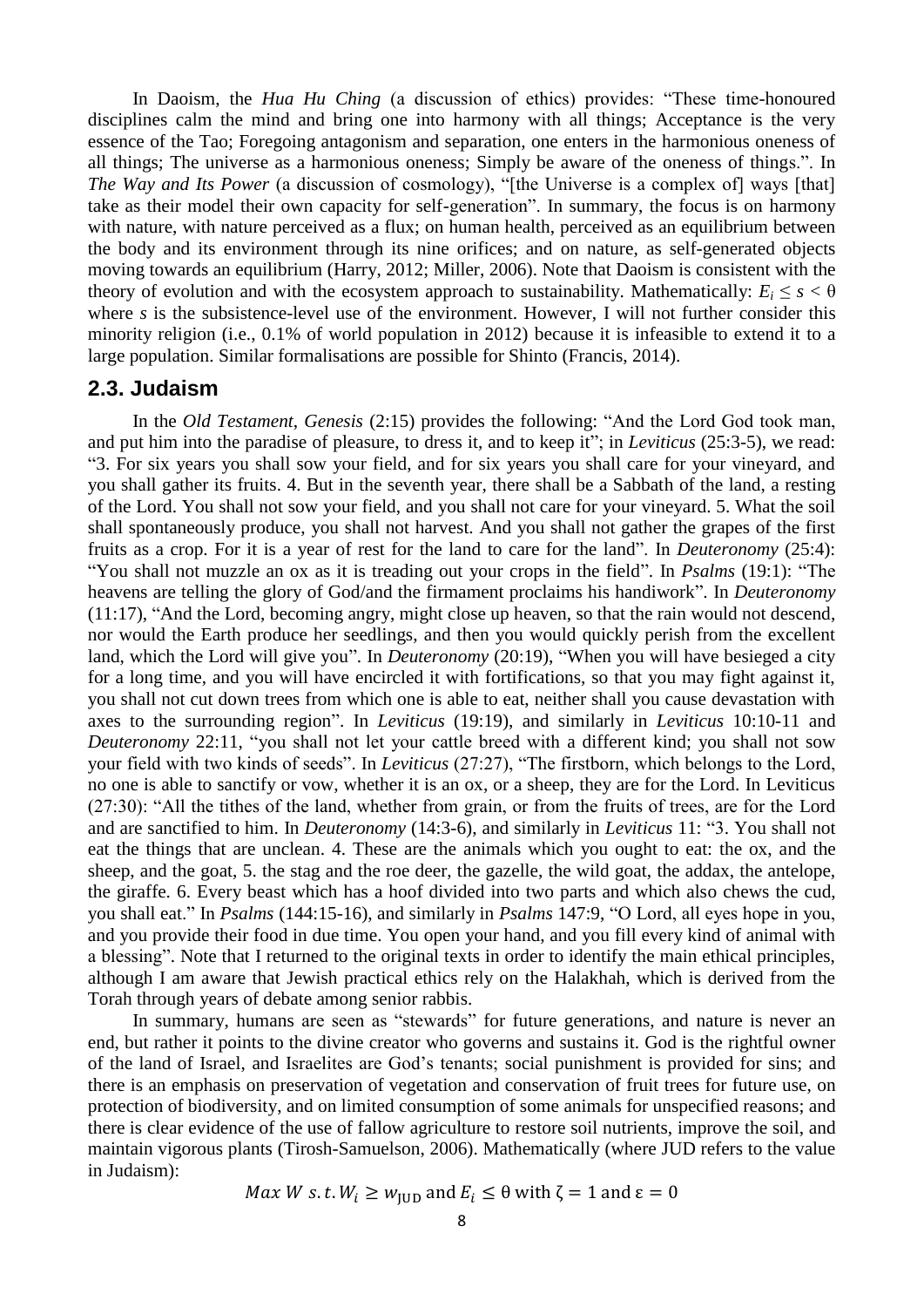Thus:

 $W_{\text{C}} = (\lambda_{\text{JUD}} \theta)^{\alpha}$  (µ/ $\theta$ )<sup>1- $\alpha = w_{\text{JUD}} = n$   $W_{\text{F}}$  s.t.  $W_i \geq w_{\text{JUD}}$  and  $E_i \leq \theta$ </sup>

The solutions can be represented as follows:

$$
\alpha_{\text{JUD}} \le \frac{\ln[w_{\text{JUD}}/n] - \ln[\mu/\theta]}{\ln[\lambda_{\text{JUD}} \theta] - \ln[\mu/\theta]}, \alpha_{\text{JUD}} \ge 0, \alpha_{\text{JUD}} \le 1, \mu \ge 0
$$

Note that an increase in the population (i.e.,  $n > 1$ ) makes the sustainability conditions stricter (i.e., a lower  $\alpha_{JUD}$  for each  $\mu$ ), although in *Deuteronomy* (14:21) one can read "But whatsoever [animal] is dead of itself, eat not thereof. Give it to the stranger, that is within thy gates, to eat, or sell it to him". Similarly, on the  $7<sup>th</sup>$  year, debts contracted by fellow Israelites are to be remitted (*Deuteronomy* 15:3). Thus, the concern seems to focus on *Jewish* future generations rather than on *all human* future generations. Moreover, the formalised rules refer to inter-temporal optimal use of natural resources rather than to preservation of nature, although the abovementioned text describes the proper treatment of soil, animals, and vegetation with the goal of maintaining their productivity. Indeed, *Deuteronomy* (22:6-7) states "6 If thou find as thou walkest by the way, a bird's nest in a tree, or on the ground, and the dam sitting upon the young or upon the eggs: thou shalt not take her with her young: 7 But shalt let her go, keeping the young which thou hast caught: that it may be well with thee, and thou mayst live a long time". Similarly, "during the first three years of growth, the fruits of newly planted trees or vineyards are not to be eaten" (*Leviticus* 19:23). In other words, the whole second creation story in *Genesis* (2:7-15) is likely to have been introduced when the Jewish people transformed from a nomadic population to a sedentary population based on agriculture, in order to face the environmental problems created by agriculture, such as land degradation and desertification, since the food risk cannot be spread over large areas as nomads can do. In contrast, the first creation narrative (*Genesis* 1:1-23) depicts the creation of the material world as an act of imposing order on unordered chaos by serving as a rationale for the distinction between the sacred and the profane. Finally, nature (i.e., God's creation) is viewed as presently imperfect (i.e., it needs to be redeemed together with the people of Israel), and human management and care, according to divine commands (i.e., God's revelation), are required to sanctify nature. In other words, nature is not inherently sacred or worthy of veneration, although domestic animals are included in the Sabbath day of rest (*Deuteronomy* 5:13-14), and, consistently, rabbinic Judaism called on Jews to aspire to transcend nature. Thus, a large commitment to nature  $(\mu)$  as a form of social bonding capital is difficult to achieve.

## **2.4. Christianity (Catholicism, Eastern Orthodox, and Protestantism)**

In the *New Testament* (*Matthew* 6:26) one can read: "Behold the birds of the air, for they neither sow, nor do they reap, nor gather into barns: and your heavenly Father feedeth them. Are not you of much more value than they?" There are similar words in *Luke* (12:24). *Matthew* (6:32) says: "For after all these things do the heathens seek. For your Father knoweth that you have need of all these things". In *Corinthians* (7:31), "And they that use this world, as if they used it not: for the fashion of this world passeth away". In the *Book of James* (3:7): "For every nature of beasts, and of birds, and of serpents, and of the rest, is tamed, and hath been tamed, by the nature of man". In summary, humans are seen as "dominators" or "masters" over other forms of life, with no constraints, so that all needs are satisfied (Riley, 2017). Mathematically:

$$
Max W_{C} s.t. W_{i} \geq w
$$

In other words, Christians adopted the first creation story in *Genesis* (1:26-28): "28 And God blessed them, saying: Increase and multiply, and fill the earth, and subdue it, and rule over the fishes of the sea, and the fowls of the air, and all living creatures that move upon the Earth."

Note that in the *Old Syriac Gospel* by Luke, Jesus is quoted as saying: "Now beware in yourselves that your hearts do not become heavy with the eating of flesh and with the intoxication of wine and with the anxiety of the world, and that day come up upon you suddenly; for as a snare it will come upon all them that sit on the surface of the earth": in other words, humans and non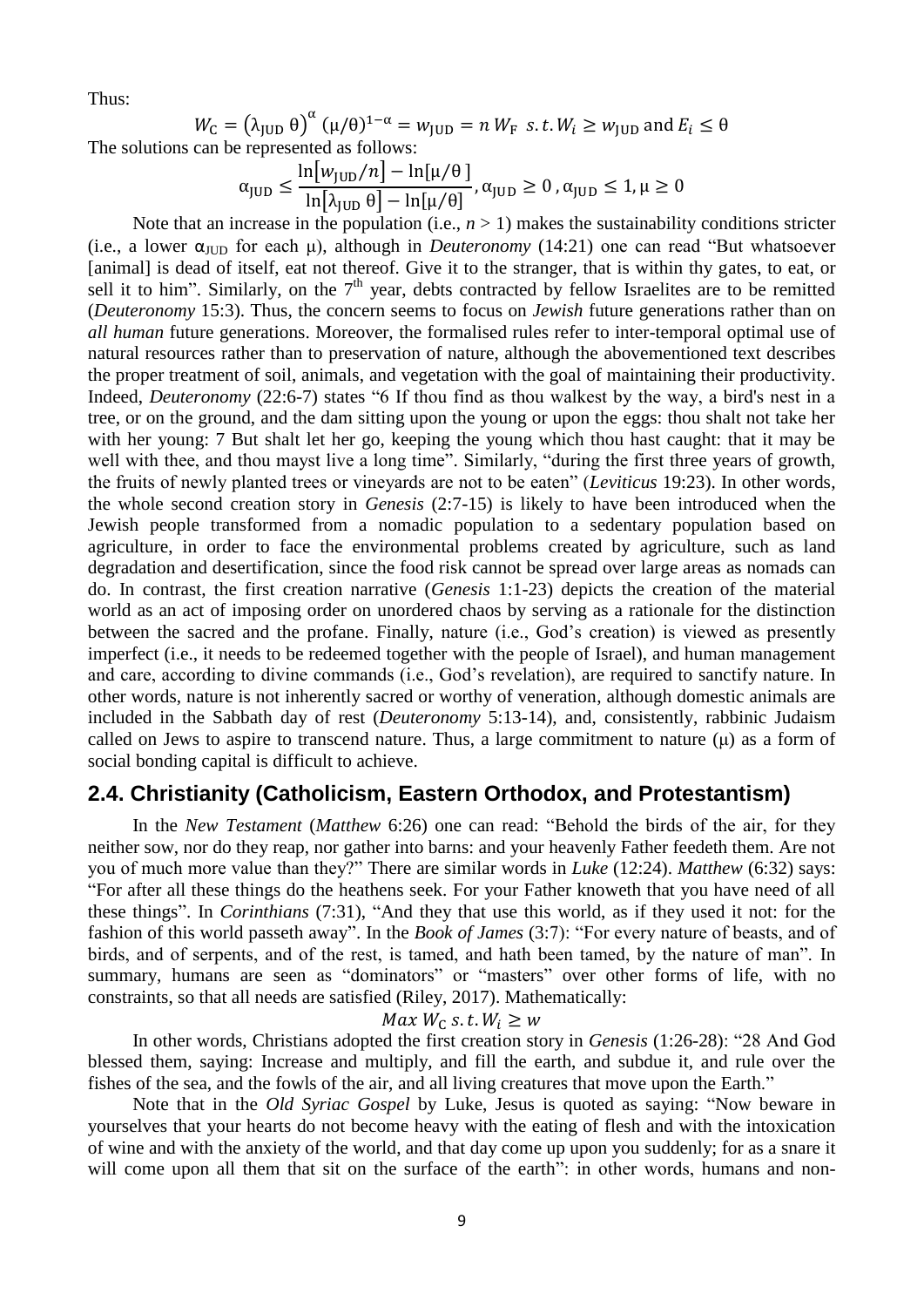humans have the same dignity or moral value, and this suggests a vegetarian diet; this amounts to the Hindu perspective.

For Catholics, St. Augustine tells us, "Though not required for furnishing of our house, these things [all creatures] are necessary for the perfection of the universe" (*De Ordine*). Similarly, St. Thomas tells us, "As those creatures that are less noble than man exist for the sake of man, whilst each and every creature exists for the perfection of the entire universe" (*Summa Theologica*). In summary, nature is to be admired by Christians, nature is provided by God as a common good for meeting human needs (instrumental values), and imperfect nature needs to be altered by human hands (Hart, 2006; Schaefer, 2009; Warner, 2008). Mathematically:

#### *Max*  $W_c$  *s.t.*  $W_i \geq w$  with  $\varepsilon = 0$

Note that the first mention of "social injustice" appears in the *Rerum Novarum* of Pope Leo XIII (1891), and this supports  $\varepsilon = 0$ , whereas a more recent emphasis places caring for the community (e.g., in Latin America) before caring for creation. Moreover,  $m = 1$  represents the belief that humans and non-humans are incommensurable (i.e., they must be judged by different standards). Indeed, Pope St. John Paul II (1990) wrote, in *Peace with God the Creator, Peace with all of creation*, that "respect for life and for the dignity of the human person extends also to the rest of creation" or, similarly, that "Christians realise that their responsibility within creation and their duty toward nature and the Creator are an essential part of their faith". In other words, Catholics seem to move towards Hinduism (i.e.,  $1 < m < \infty$ ), without mentioning sustainability, although the moral values of humans depend on divine grace and faith (e.g., early treatment of American indigenous peoples as non-humans because they had not yet been "saved"). However, the theory of evolution challenges the use of different standards for (i.e., the incommensurability of) humans and non-humans, unless "God is love" (*John* 4:16) and creation is not a one-time event, but rather a continuous giving of life by the Holy Spirit. Finally, seeing Earth's other creatures and goods as "resources", as in the Second Vatican Council (1962-1965), supports the absence of any sustainability concept, and suggests that subduing of the Earth should aim at meeting human needs (i.e.,  $W_i \geq w$  for each individual *i*).

Note that in the *Life of St. Francis* by St. Bonaventure, St. Francis is quoted as saying: "Lord, I thank thee for the sufferings thou art sending me. Send me more, if it be thy good pleasure. My pleasure is that you afflict me and spare me not, for the fulfilment of thy holy will is the greatest consolation of my life states": in other words, humans achieve happiness by meeting God's will (i.e.,  $\alpha \approx 0$ ), as represented by creation and natural events such as *infirmitate et tribulationes* (i.e., disease and other trials of the flesh). Only humans have liberties. He refers to water, sun, wind, and land as brothers and sisters, so that creation has the same dignity as humans (i.e.,  $m > 1$ ). This approach seems to be similar to Hinduism. However, non-human beings are not mentioned, which is consistent with the incommensurability of humans and animals: indeed, speeches to animals (e.g., birds, wolves) by St. Francis instead represent speeches to social categories of humans (e.g., poor people, pagans). St. Francis states that the use of nature should be only enough to achieve a subsistence life *s* (i.e.,  $E \leq s$ ). Mathematically:

$$
\theta/E_i \text{ s.t. } E_i \leq s \text{ and } W_i \geq w
$$

Thus, sustainability is achieved if  $s \leq \theta$ .

In the Eastern Orthodox religion, St. Gregory of Nyssa states that "The conclusive harmony in the world has not yet been revealed (*On the Creation of Man*). St. John Chrysostom states that "Creation is beautiful and harmonious, and God has made it all just for your sake. He has made it beautiful, grand, varied, and rich" (*On Providence*); "For our sake the Earth was subjected to corruption" (*On Isaiah*). St. Symeon of Thessalonika states that "The Divine Liturgy [celebrating the perception and the very presence of heaven on Earth] constitutes the holy of holies" (*On the Holy Liturgy*). St. Gregory of Nyssa states that "Christ emptied himself, so that nature might receive as much of him as it could hold" (*On the Psalms*). In summary, one should live in faith and love (*vita contemplativa*, the contemplative life) by withdrawing or escaping from the created world; God is omnipotent and independent, while the world is limited, dependent, and incomplete without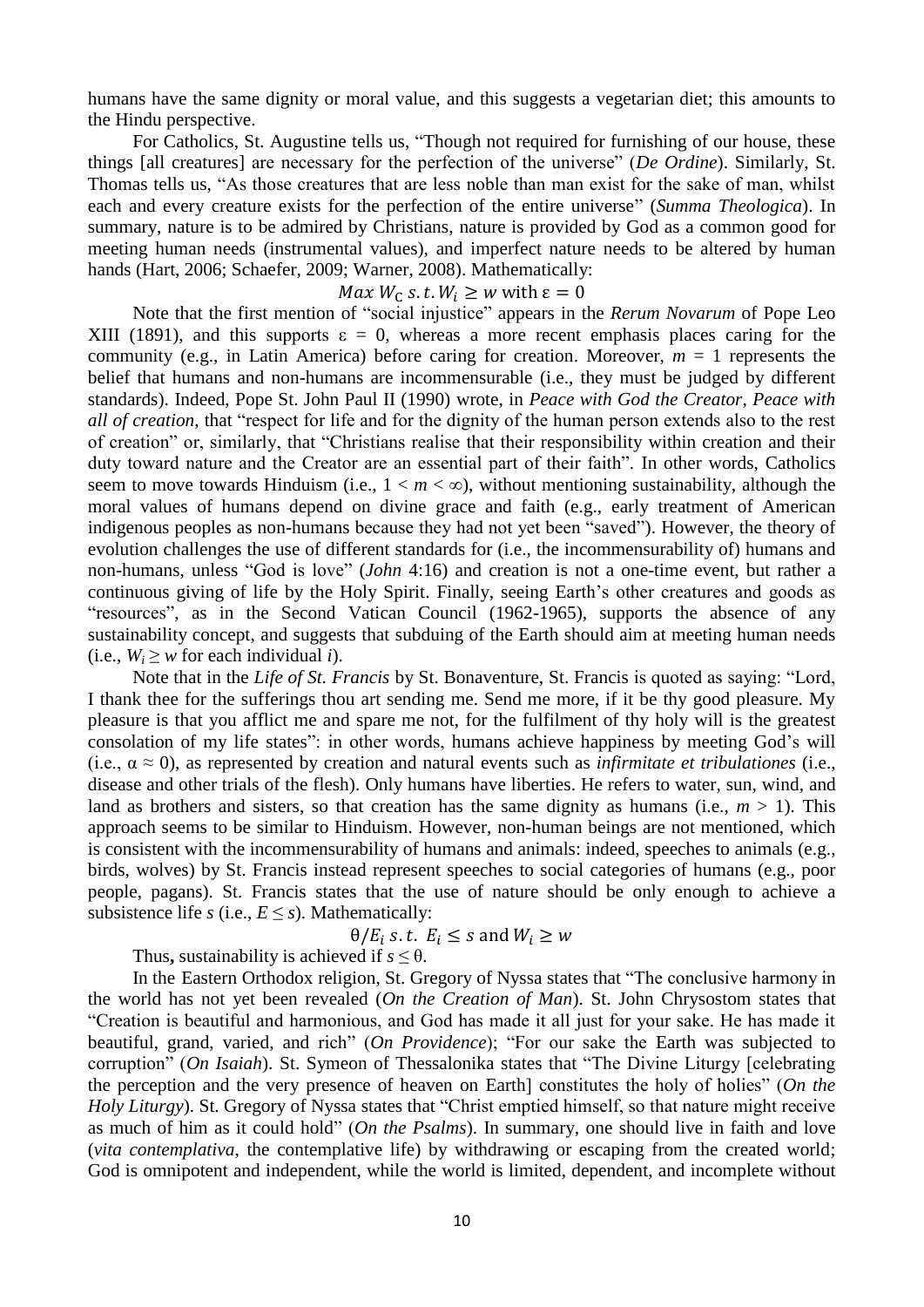God, although the Holy Spirit lets us combine the divine unity, divine transcendence, and God into creation (Chryssavgis, 2006). Mathematically:

 $W_i = (\lambda E_i)^{\alpha} (\mu/E_i)^{1-\alpha}$  and  $E_i \le e$  and  $W_i \ge w$ 

With a large μ and a small  $\alpha$ . Thus, sustainability is achieved if  $e \leq \theta$ .

For Protestantism, Martin Luther depicts God as being "with all creatures, flowing, and pouring into them, filling all things" (*Weimar Ausbage*); "When I truly grasp the significance of the incarnation of the Son of God in this world, all creatures will appear a hundred times more beautiful to me than before (*Weimar Ausbage*). Calvin expresses similar feelings in the *Institutes*. Calvin states that "The end for which all things were created was that none of the conveniences and necessities of life might be wanting to men" (*Commentaries on the First Book of Moses called Genesis*); Martin Luther expresses similar sentiments in *Lectures on Genesis*. In summary, the focus is on nature as a manifestation of God, anthropocentrism, an active life (*vita activa*) rather than a contemplative life (*vita contemplativa*), and beauty in nature (Cowdin, 2008; Santmire and Cobb, 2006; Simmons, 2009). Mathematically:

*Max*  $W_c$  *s.t.*  $W_i \geq w$  with  $\varepsilon > 0$ 

Note that social justice in Protestantism (e.g., the "two Kingdoms" doctrine) supports a positive  $\varepsilon$ , although the ethics of ecological justice are too recent to fix  $\varepsilon = 1$ : this would not ensure sustainability anyway.

In summary, Christianity (Catholicism, Eastern Orthodox, or Protestantism) is not enough to achieve sustainability. Indeed, Christian principles of "equal dignity of humans" (i.e., all siblings as children of the same God) and "love of neighbour" (i.e., love each other as God loved you) do not imply sustainability.

#### **2.5. Islam**

In the *Qur'an*, one can read: "I am setting on the Earth a vice-regent" (2:31). "It is He who has made you his vice-successors of others on Earth" (6:165), and "Allah loves not mischief" (2:205); thus, "Do not mischief on the Earth after it has been set in order" (7:86). Furthermore, "O Children of Adam! Look to your adornment at every place of worship, and eat and drink, but be not wasteful. Lo! He loves not the wasteful" (7:31). "There is no creature that moves in the Earth but it is for Allah to provide it with sustenance" (11:6).

In summary, humans act as trustees for future generations and must show moderation in the utilisation of nature and must use the environment to the smallest possible extent to meet our needs (Foltz, 2006; Muhammadi and Haftador, 2014; Saniotis, 2012). Note that although similar reasoning can be found in the *Sunna*, such as "Live in this world as if you will live in it forever, and live for the next world as if you will die tomorrow" (*Musnad*, 5:440), I have referred to the *Qur'an* as an indisputable source because the deeds and words of the Prophet Muhammad (i.e., the examples of his actions in the *Sunna*) are accepted by Sunnis (around 80% of all Muslims), but not (totally) accepted by Shi'ites, who have compiled their own collection. Mathematically (where ISL represents the parameter value for Islam):

 $Min E_i$  s. t.  $W_i \geq w_{ISL}$  and  $E_i \geq e_{ISL}$  and  $E_i \leq \theta$  with  $\zeta = 0$  and  $\varepsilon = 0$ Thus, solutions can be represented as follows:

$$
\alpha_{\mathrm{ISL}} \le \frac{\ln[w_{\mathrm{ISL}}] - \ln[\mu/\theta]}{\ln[\theta \lambda_{\mathrm{ISL}}] - \ln[\mu/\theta]}, \alpha_{\mathrm{ISL}} \ge 0, \alpha_{\mathrm{ISL}} \le 1, \mu \ge 0
$$

Note that the role of women in historical Muslim societies justifies  $\varepsilon = 0$ . Moreover, the prohibition against charging interest on a loan in the *Qur'an* (4:161, 30:39, 2:275-278; 3:130) would favour the preservation of renewable resources to a level near the maximum sustainable yields. Finally,  $m = 1$  can be justified as follows. Although the *Our'an* states that "there is not an animal in the Earth, nor a flying creature on two wings, but they are peoples like unto you" (6:38), suggesting that animals seem to have an existence and a purpose independent of their usefulness to humans, the *Qur'an* also states that cattle and beasts of burden were created to serve humans (26:133 and 36:72). Similarly, in the *Sunna*, Muhammad is believed to have said that: "If you kill, kill well, and if you slaughter, slaughter well. Let each of you sharpen his blade and let him spare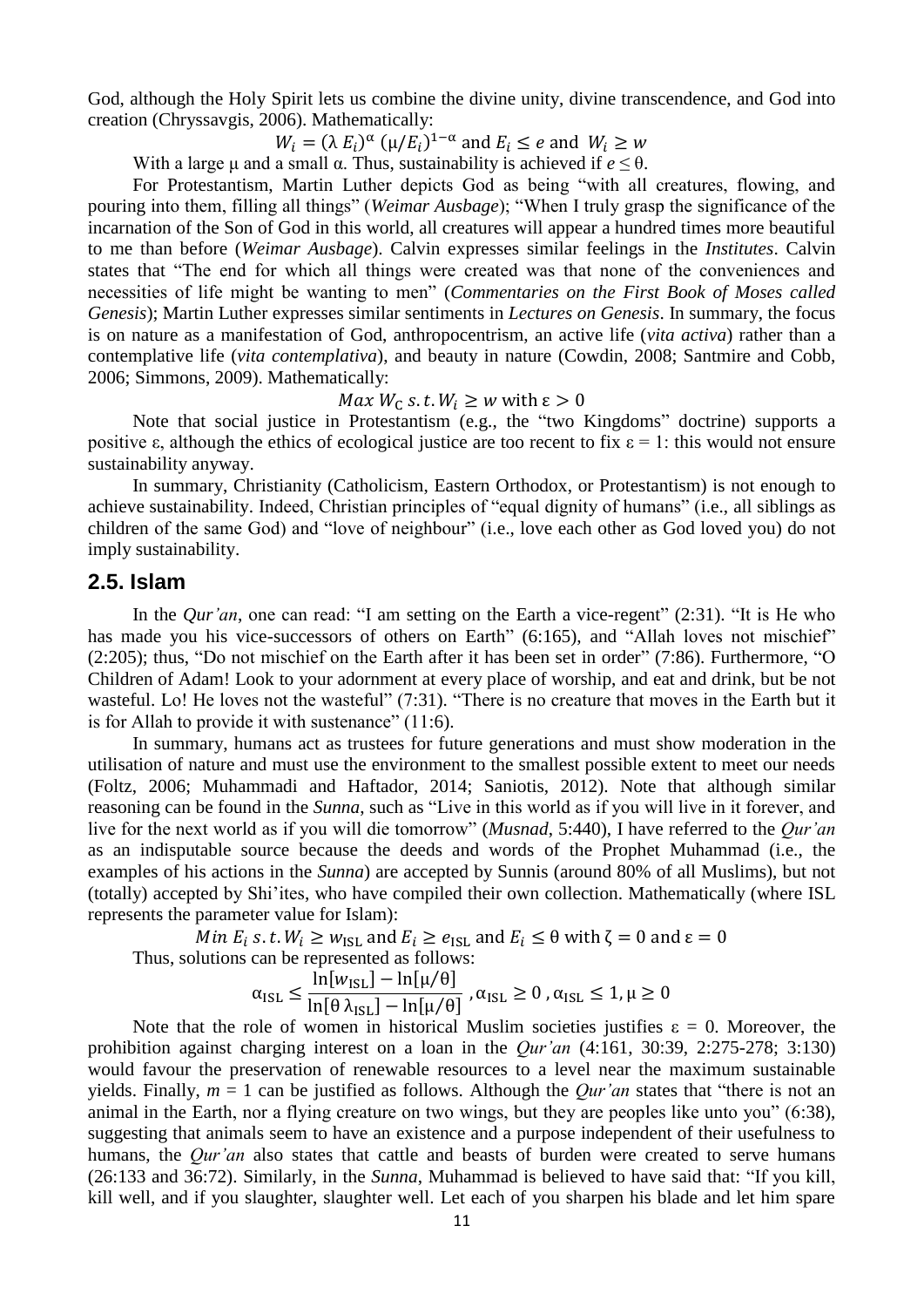suffering to the animal he slaughters" and "Some trees are as blessed as the Muslim himself, especially the palm", so Muslims must show compassion towards non-humans and respect for plants. However, human species alone can be rewarded with eternal life, and the aims of humans and non-humans are different. In other words, all of creation submits to the natural laws of Allah, although plants and animals are considered to have a lower dignity than humans.

## **2.6. Summary of religious environmental ethics**

Table 1 summarises the objectives and constraints of the religions I have chosen for analysis, and the resulting environmental ethics. Note that Daoism, with its principle of non-action and its depiction of nature as flows through bodies, thereby implying that human health contributes to environmental equilibrium, resembles a dynamic version of Jainism, with its emphasis on asceticism. Moreover, all religions are depicted as concerned only with the current population size (i.e.,  $\theta$  is normalised with respect to the current generation), apart from Judaism, which also considers population dynamics (i.e.,  $n \neq 1$ ). Finally, Islam and Catholicism are depicted as unconcerned about social inequalities (i.e.,  $\varepsilon = 0$ ), although the recent emphasis on labour rights for Catholics and on women's rights for Muslims must be noted.

| Religion                       | Objectives                                                       | Constraints                                                                                                                                    | Parameters                             |  |
|--------------------------------|------------------------------------------------------------------|------------------------------------------------------------------------------------------------------------------------------------------------|----------------------------------------|--|
| Hinduism                       | $W_i = (\lambda_{\text{HIN}} E_i)^{\alpha} (\mu/E_i)^{1-\alpha}$ | $E_i \leq \theta/m$ , $W_i \geq W_{\text{HIN}}$                                                                                                | Large $\mu$                            |  |
| Jainism                        | $W_i = (\lambda E_i)^{\alpha} (\mu/E_i)^{1-\alpha}$              | $E_i \leq s$                                                                                                                                   |                                        |  |
| <b>Buddhism</b>                | $W_i = (\lambda_{\text{BUD}} E_i)^{\alpha} (\mu/E_i)^{1-\alpha}$ | $E_i \leq \theta/m$ , $E_i \leq e_{\text{BUD}}$ , $W_i \geq w_{\text{BUD}}$                                                                    |                                        |  |
| Confucianism                   | $W_i = (\lambda E_i)^{\alpha} (\mu/E_i)^{1-\alpha}$              | $\sum r_i E_i \leq \theta, W_i \geq w$                                                                                                         |                                        |  |
| Daoism                         | $\overline{W_i} = (\lambda E_i)^{\alpha} (\mu/E_i)^{1-\alpha}$   | $E_i \leq s$                                                                                                                                   |                                        |  |
| Judaism                        | Max W                                                            | $W_i \geq W_{\text{IUD}}, E_i \leq \theta$                                                                                                     | $n \neq 1, \zeta = 1, \varepsilon = 0$ |  |
| Christian Catholicism          | $Max W_C$                                                        | $W_i \geq w$                                                                                                                                   | $\varepsilon = 0$                      |  |
| Christian Eastern<br>Orthodoxy | $W_i = (\lambda E_i)^{\alpha} (\mu/E_i)^{1-\alpha}$              | $E_i \leq e, W_i \geq w$                                                                                                                       | Large µ                                |  |
| <b>Christian Protestantism</b> | $Max W_c$                                                        | $W_i \geq w$                                                                                                                                   | $\varepsilon > 0$                      |  |
| Islam                          | $Min E_i$                                                        | $W_i = (\lambda_{\text{ISL}} E_i)^{\alpha} (\mu/E_i)^{1-\alpha} \geq w_{\text{ISL}}$<br>$E_i \ge e_{\text{ISL}}$ , $e_{\text{ISL}} \le \theta$ | $\zeta = 0, \varepsilon = 0$           |  |

**Table 1. Objectives, constraints, and parameters that characterise the main religious environmental ethics.**

Notation:  $\alpha$  = relative importance attached to consumption;  $E_i$  = the use of the environment by individual *i*; *e* = needs in terms of the use of the environment for Buddhism, Eastern Orthodoxy, and Islam;  $\varepsilon$  = aversion to intra-generation inequalities,  $\lambda$  = the level of environmental technology (gross domestic product, GDP, per unit of ecological footprint, EF);  $m =$  number of human and non-human beings with the same dignity as human beings divided by the number of human beings (i.e.,  $m \ge 1$ );  $\theta$  = the sustainable use of the environment based on EF;  $\mu$  = the importance attached to the environment within a community;  $n =$  the number of people in the future divided by the number in the current generation (i.e.,  $n > 1$  if population increases);  $s =$  use of the environment to provide the bare necessities of life for Jainism and Daoism;  $W =$  welfare of current  $(W_C)$  and future  $(W_F)$  generations;  $w =$  needs in terms of welfare for all religions apart from Jainism and Daoism;  $W_c$  = welfare of current generation;  $W_i$  = welfare of a representative individual *i* in the current generation;  $r_i$  = relative weight attached to individual *i* in a Confucian community;  $\zeta$  = aversion to inter-generation inequality.

Three main remarks are noteworthy here. First, there is an inconsistency shared by all religions analysed in this paper: they place a high value on each individual for both human and animal lives, whereas for animal lives, sustainability focuses only the species as a whole. Indeed, in Judaism, "O Lord, all eyes hope in you, and you provide their food in due time. You open your hand, and you fill every kind of animal with a blessing" (*Psalms* 144:15-16, and similarly, in *Psalms* 103:2728); in Christianity, "Father feedeth them" (*Matthew* 6:26); in Islam, "There is no creature that moves in the Earth but it is for Allah to provide it with sustenance" (11:6); and in Hinduism, "Mother Earth, like a Cosmic Cow, gives us the thousandfold prosperity without hesitation without being outraged by our destructive actions" (*Atharva Veda*, Mantras 45 and 59).

Second, although the bare environmental necessities (i.e., minimum environmental resources required for survival), as supported by some religions (i.e., Daoism, Jainism), can be used to achieve sustainability, the concepts of the environment's needs *per se* that are shared by many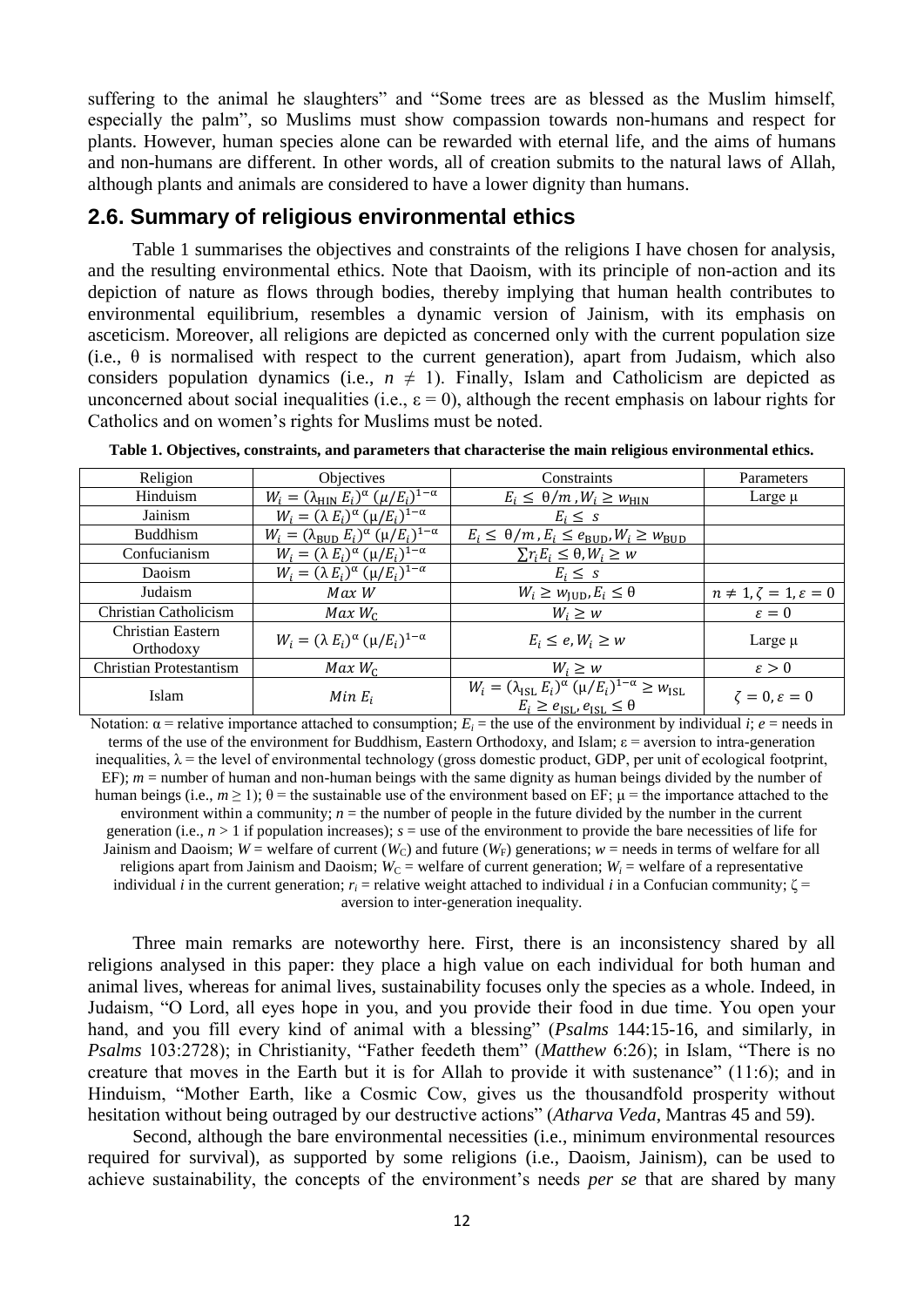religions (i.e., Buddhism, Eastern Orthodoxy, Islam) cannot be assumed to represent a consistent standard of comparison (i.e., a reliable precept), since the concept of needs changes in time and space.

Third, belief in the beauty of nature, in sacred nature, or in the harmony of nature, although supported by different religions in different ways, is insufficient to achieve sustainability, even if this belief is combined with punishment for violating rules (e.g., Eastern Orthodoxy, Buddhism) or is combined with cooperation in an extended community (e.g., Hinduism), since they are not objective behavioural rules. In particular, sacred nature is assumed to be a subjective feeling (i.e., here depicted by  $\mu$ ), similar to a subjective preference for goods (i.e., here, depicted by  $\alpha$ ) rather than to a prescribed action. Indeed, if nature is believed to be created by God or provided as a gift from God, nature has an intrinsic value and humans are then perceived to be members of a natural community. However, unless the use of the environment is at a subsistence level (i.e.,  $E = s$ , and humans live like many animals), with the associated huge opportunity costs for the current generation, belief in sacred nature is not a beneficial rule of action for achieving sustainability unless it is coupled with individual or social (current or future) punishments by deities; this approach is more and more unlikely to be implemented nowadays. Actually, if a river is sacred even if it is polluted (e.g., the Ganges River in Hinduism), one can neglect the social health problems that arise from taking a bath; similarly, if the world is considered to be an impermanent phenomenon, created to serve the deity's purpose (e.g., Islam), one can avoid conservation of nature because that deity's purpose will be finally fulfilled (Grim and Tucker, 2014).

# **3. The empirical literature**

Since sustainability is linked to individual and social environmental behaviours, in this section I will refer to the empirical psychological and anthropological literatures to find support for the reliability of the relationship between religions and pro-environmental behaviours. Indeed, psychology aims to identify non-inborn individual motivations based on experiences and objectives (together with incentives) that lead towards pro-environmental behaviour and attitudes of individuals (e.g., an inborn individual behaviour is to increase consumption), whereas anthropology aims at identifying social values based on traditions and perceptions (together with education) that lead towards non-innate pro-environmental behaviour and attitudes of groups (e.g., an innate social behaviour is to increase the population). In other words, psychology assumes a universalist process of cognition (i.e., not strongly affected by cultural differences), and focuses on alternative contents of cognition to identify relationships such as "from religious experiences to pro-environmental behaviour of individuals", whereas anthropology assumes no distinction between the process and content of cognition by identifying regularities such as "from differences in religious culture to differences in pro-environmental behaviour of groups".

There is a recent but growing empirical psychology literature that analyses the relationship between specific religious features and pro-environmental behaviours. This literature includes Zaleha (2013), on nature veneration predicting pro-environmental behaviour in the United States; Garfield et al. (2014), on spiritual oneness predicting donations to environmental groups in the United States; Clements et al. (2014), on the pro-environmental attitudes, beliefs, and behaviours of Christians in the United States; Gifford and Nilsson (2014), on a review of the influences on proenvironmental concerns and behaviour of religions, together with some pre-requisites such as knowledge, childhood experiences, activity choices, personality, and perceived behavioural control; Peifer et al. (2016), on the impacts of attendance at religious ceremonies and identity in the United States versus belief in an involved God and biblical literalism on environmental consumption; and Arli and Tjiptono (2017), on the purchase of green products by Muslim and Christian consumers in Indonesia.

However, most research on the relationships between religion and pro-environmental behaviour has been conducted from the perspective of anthropology. In particular, some of the empirical anthropology literature is sceptical about the real role of religions (i.e., beliefs,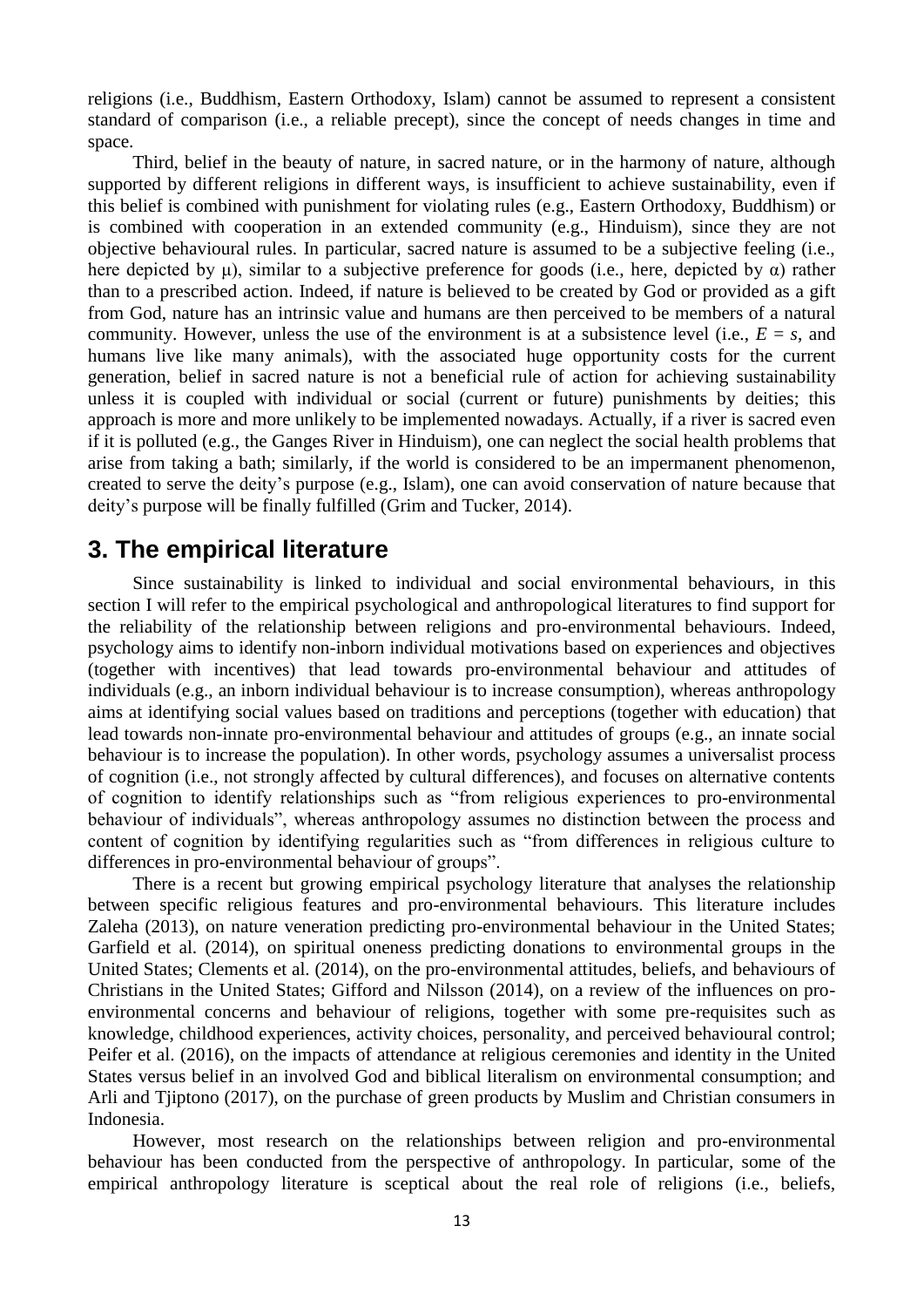perceptions, and practices related to extraordinary, non-material divine beings or forces) in shaping environmental perceptions, attitudes, and behaviours. Indeed, although Judaism, and especially the Reformed and Conservative branches, has turned out to be more environmentally concerned than Christians, the impacts of these attitudes differ according to the alternative measures applied to religion (e.g., synagogue or church attendance, importance of religion in daily life) and to proenvironmental behaviours such as a willingness to support higher environmental spending by the government, a willingness to invest personal funds to protect nature, and self-reported environmental concern (Taylor et al., 2016).

Some anecdotal evidence from the anthropology literature stresses that religions could have a negative impact on pro-environmental behaviour. Indeed, anti-environmental behaviour is often based on fatalistic perspectives (Taylor, 2015). For example, given God's sovereignty, it is arrogant to think that human beings can significantly damage nature; from that perspective, environmental circumstances and changes can then be attributed to divine favour or disfavour due to sin. Consequently, prescribed actions to deal with environmental problems are often ineffective (e.g., prayer, by Christian and Muslim groups; do nothing, since Jesus is coming soon, by Evangelical groups; do nothing, by Hindu groups, since a certain mountain, forest, or river is perceived to be sacred) and thus, not something humans should attempt to change (Sponsel, 2016).

Note that, by emphasising the crucial impacts of overpopulation (e.g., Crist, 2016) and overconsumption (e.g., Twomey and Washington, 2016), some of the speculative anthropology literature is sceptical about the success of religious institutions in promoting the greening of religions by fostering pro-environmental behaviour (Taylor, 2016): First, the number of people who are unaffiliated with any religion is increasing. Second, religions disagree on many points, some of which should be considered to achieve global sustainability (e.g., greed and destructiveness are condemned; restraint and protection are commended; human beings are obliged to live in harmony with the natural world); other points would be useless to achieve global sustainability (e.g., assuming that the natural world has value can be seen as idolatrous; justice, compassion, and reciprocity apply both to human and to non-human beings; there is a continuity of being between human and non-human living beings that can be seen as a rejection of the religious distinction between humans and everything else). Third, religions are institutions that take a long time to change.

# **4. Data and normalisations**

In this section, I provide empirical values for the parameters introduced in section 2 that characterise each religion at a national level. In particular, I distinguish all countries where a given religion accounted for more than 50% of the total population in 2010 based on the CIA World FactBook (www.cia.gov). I have excluded Christianity from this analysis, since the analysis in Section 2.4 suggests that it can never achieve sustainability unless it follows the philosophy of St. Francis, in which use of the environment should be at a subsistence level. This approach identified 52 Muslim countries (i.e., Afghanistan, Albania, Algeria, Azerbaijan, Bahrain, Bangladesh, Bosnia-Herzegovina, Brunei, Burkina Faso, Chad, Comoros, Djibouti, Egypt, Eritrea, Gambia, Ghana, Guinea, Guinea Bissau, Indonesia, Iran, Iraq, Jordan, Kazakhstan, Kosovo, Kuwait, Kyrgyzstan, Lebanon, Libya, Macedonia, Malaysia, Maldives, Mali, Mauritania, Morocco, Niger, Nigeria, Oman, Pakistan, Qatar, Saudi Arabia, Senegal, Sierra Leone, Somalia, Syria, Sudan, Tajikistan, Tunisia, Turkey, Turkmenistan, United Arab Emirates, Uzbekistan, Yemen), 9 Hindu or Buddhist countries (i.e., Bhutan, Cambodia, China, India, Japan, Laos, Myanmar, Sri Lanka, Thailand), and 1 Jewish country (i.e., Israel).

From the World Bank's world development indicators (http://data.worldbank.org), I obtained the per capita GDP (purchasing power parity basis, PPP) and population in 2012. I estimated the per capita use of the environment for representative individuals in these countries  $(E_0)$  using data from the Global Footprint Network [\(http://www.footprintnetwork.org\)](http://www.footprintnetwork.org/), where the current ecological footprint (i.e., the biologically productive area needed to provide everything an individual uses) is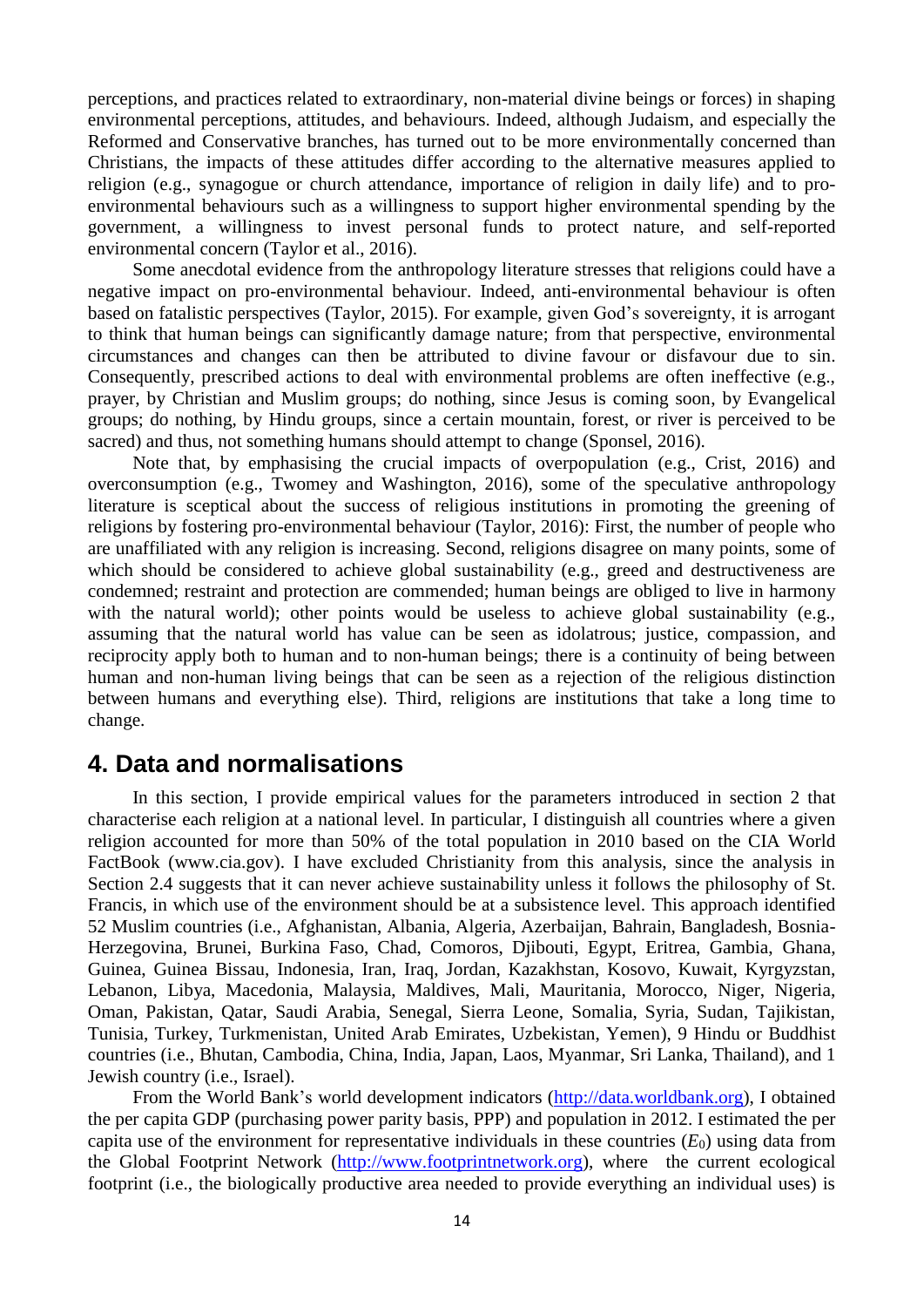measured at a national level. The sustainability of a representative individual of the world at the current population level requires  $\theta = 1.7$  ha. I then calculated the weighted averages in population terms of GDP PPP (in USD) and EF (in ha) that characterise a representative individual in Muslim countries (i.e., USD7903 and 1.65 ha), in Hindu or Buddhist countries (i.e., USD9380 and 2.45 ha), and in the one Jewish country (i.e., USD30 879 and 6.20 ha) for which data was available (i.e., in 40, 8 and 1 countries, respectively.

I assumed that consumption can be approximated by income, even though postponed consumption (as a result of saving or investment) affects the welfare of future generations, and assumed that consumption of imported goods increases welfare where they are consumed, although their production might increase use of the environment and so reduce welfare where they are produced and then exported. Based on this assumption, I calculated the current level of  $\lambda$  ( $\lambda_0$ , which represents the current use of the environment for each unit of consumption): 4.98, 4.78, and 3.83 ha for Jewish, Muslim, and Hindu or Buddhist countries, respectively.

The relative frequencies of  $\alpha$  in a population as well as the average current value attached to the bonding environmental capital (μ) are unknown. However, without significant misrepresentation, I assumed that the current welfare of the representative individual  $(w_0)$  depends on people attaching all value to consumption (i.e.,  $\alpha = 1$ ). Thus, the current welfare level is given by  $w_0 = \lambda_0 E_0$ . This let me calculate the following *approximate* welfare levels of  $w_0$ : 7.903, 9.380, and 30.879 for Muslim, Hindu or Buddhist, and Jewish countries, respectively. Moreover, I assumed that people who attach no value to consumption (i.e.  $\alpha = 0$ ) achieve the current welfare level  $w_0$ : thus,  $w_0 = \mu_0/E_0$  or  $\mu_0 = w_0 E_0$ . This let me calculate the current levels of  $\mu_0$ : 21.51, 56.30, and 1186.99 for Muslim, Hindu or Buddhist, and Jewish countries, respectively. Finally, I multiplied the current public and direct expenditures in environmental conservation as a percentage of GDP by 4 to estimate both public and private expenditures as well as both direct and indirect expenditures. This assumes that these four categories of expenditure have approximately equal values, on average. In future research, it would be worthwhile repeating this calculation with actual values for each category if comparable data becomes available for each country. I did this by estimating the complementary to 1 of the current  $\alpha$  (i.e., I calculated  $1 - \alpha_0$ ). In particular, based on the small amount of available data (unstats.un.org) (i.e., 1.5% of GDP in China, versus 1.2% in Japan, 0.5% in Israel, and 0.4% in Turkey), I estimated the proportions of GDP as 2%, 4%, and 2% for Muslim, Hindu or Buddhist, and Jewish countries, respectively.

Note that these percentages, combined with per capita GDP, evoke an environmental Kuznets curve (i.e., a curve shaped like an inverted U), such that environmental expenditures are small in pre-industrial economies (due to the smaller environmental problems), large in industrial economies (due to the larger environmental problems), and small in post-industrial economies (due to the larger per capita incomes and the higher import of goods and services produced in other countries, thereby shifting environmental impacts to the exporter countries).

This let me estimate the *current* welfare level consistent with all parameter values: 7.903, 9.380, and 30.879 for Muslim, Hindu or Buddhist, and Jewish countries, respectively. Note that the similar welfare  $(u_0)$  values I obtained from each of the analyses described in this paragraph suggests that the normalizations I applied to  $\mu_0$  had little effect on the results of the analysis (i.e., the impacts of the applied normalisations of  $\mu_0$  are insignificant).

I applied similar reasoning to a globally representative individual. In particular, I used the weighted average values for a globally representative individual (Zagonari, 2018) for GDP PPP (i.e., USD13 348) and EF (i.e., 2.79 ha) to obtain values of  $\lambda_0 = 4.78$  and  $\mu_0 = 37.24$ , and then obtained the value of  $u_0 = 13.348$  based on average current expenditures in conservation of the environment as a proportion of GDP (i.e., 3%).

## **5. Empirical results**

In this section, I apply the parameter values estimated in section 4 to the solutions presented in section 2. In particular, I will check for the sustainability conditions presented in section 2 in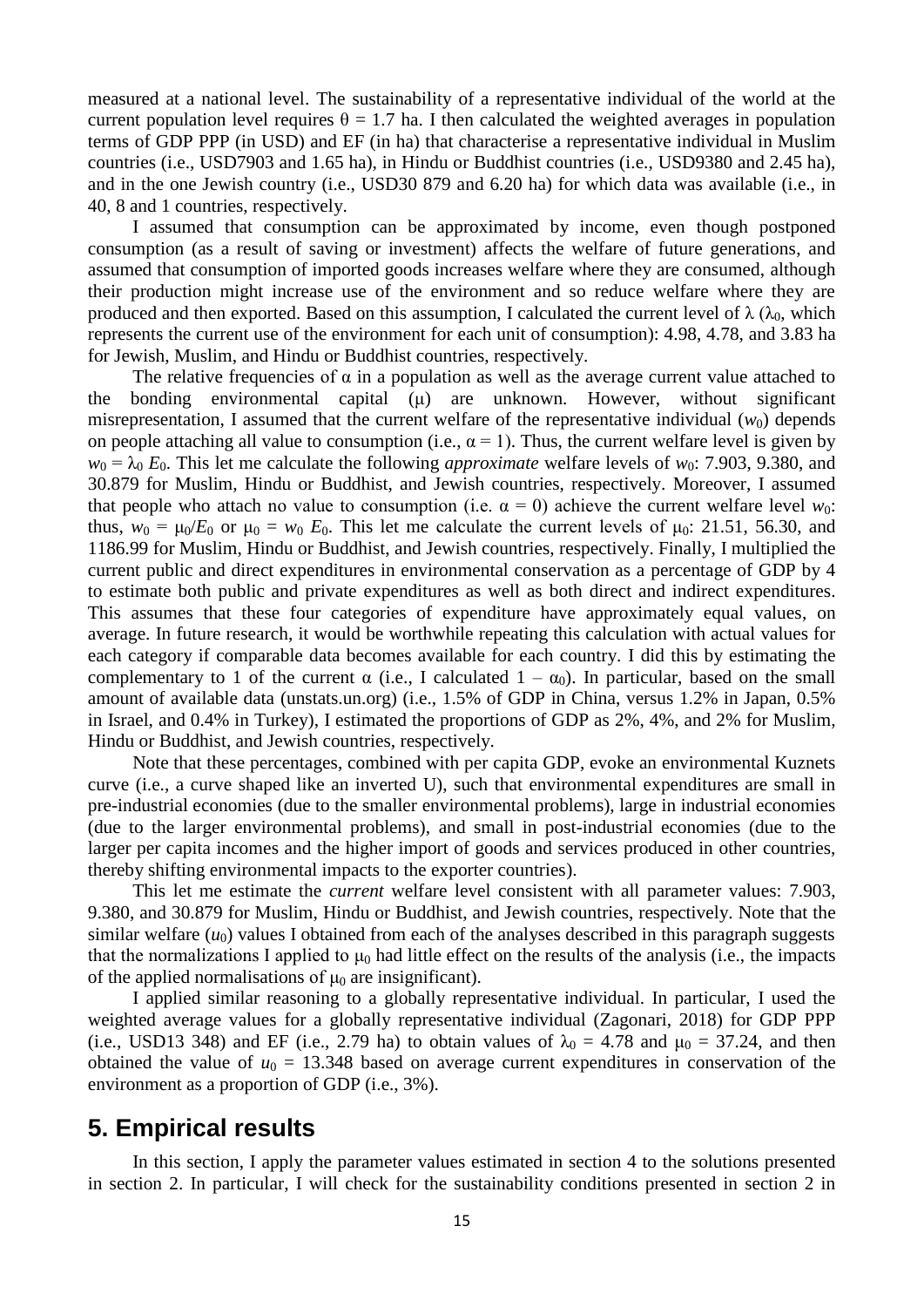contexts identified by the parameter values estimated in section 4. Appendix I highlights how the solutions related to each religion (e.g., whether  $\alpha$  increases or decreases with increasing  $\mu$ ) depend on the current values of  $\lambda_0$  and  $w_0$ .

## **5.1. Sustainability at current national levels of GDP and EF in countries where the religion is a majority**

Figure 1 compares the areas of the solution space where sustainability can be feasibly achieved by Hinduism or Buddhism, by Judaism, and by Islam, if the *respective* religious environmental ethics defined in section 2 are applied in countries where these religions are followed by at least 50% of the population.

**Figure 1. Comparison of the feasibility of religious environmental ethics for achieving sustainability, with the future population set at**  $n = 1.1$  **and the dignity of non-human beings set at**  $m = 10$ **. For Judaism (small light blue area at the bottom right side of the figure),**  $\mu \ge 47.7$ **; for Islam (yellow and light yellow),**  $\mu \le 13.3$ **; and for** 

**Hinduism or Buddhism (light yellow, white area under the increasing curve, and light blue),**  $\mu \ge 1.6$ **.** 



The main insights can be summarised as follows:

- Hinduism and Buddhism (40.1% of the global population) are not constrained by μ, although α must be small: in other words, high levels of consumerism are not allowed when sustainability is achieved.
- Judaism is unlikely to favour sustainability in Israel, since  $\alpha$  must be too small (in contrast with the current lifestyle and with personal wealth seen as a premium from God) and  $\mu$  must be too large (in contrast with evolutionary theory and either pantheism or nature worship). However, Judaism represents only 0.2% of the global population.
- Islam (22.8% of the global population) can be characterised by a large  $\alpha$  and a small  $\mu$ . provided that *w* is sufficiently small (i.e., parsimony): in other words, consumerism is allowed, if it is coupled with a small use of the environment.

Note that  $α$  increases with increasing  $μ$  for Hinduism or Buddhism and for Judaism, whereas it decreases for Islam.

In terms of *feasibility* (i.e., solutions for pairs of  $\alpha$  and  $\mu$ , with  $\mu$  in the range [min  $\mu$ , 50]), Hinduism or Buddhism > Islam > Judaism; that is, the feasible areas of the solution space amount to 23.00, 11.91, and 0.04, respectively, where these figures should be multiplied by 2 (=  $100/50$ , with  $50 = 50 \times 1$  being the size of the whole feasible area) to obtain the percentage of the total graph area that is feasible. Appendix II confirms this ranking in terms of both the significance and the size of the parameters attached to religious environmental ethics by performing an econometric analysis. Note that defining feasible areas calculated with  $\mu$  in [min  $\mu$ , 100] would increase the feasibility of Hinduism or Buddhism and of Judaism (i.e., to 52.45 and 12.74, respectively), although such a large involvement in sacred nature is unrealistic for Judaism.

Appendix III provides a sensitivity analysis to illustrate the effects of modifying various parameter values. Figure A1 provides the solution space if *n* is set at 0.9 and *m* is set at 5. Note that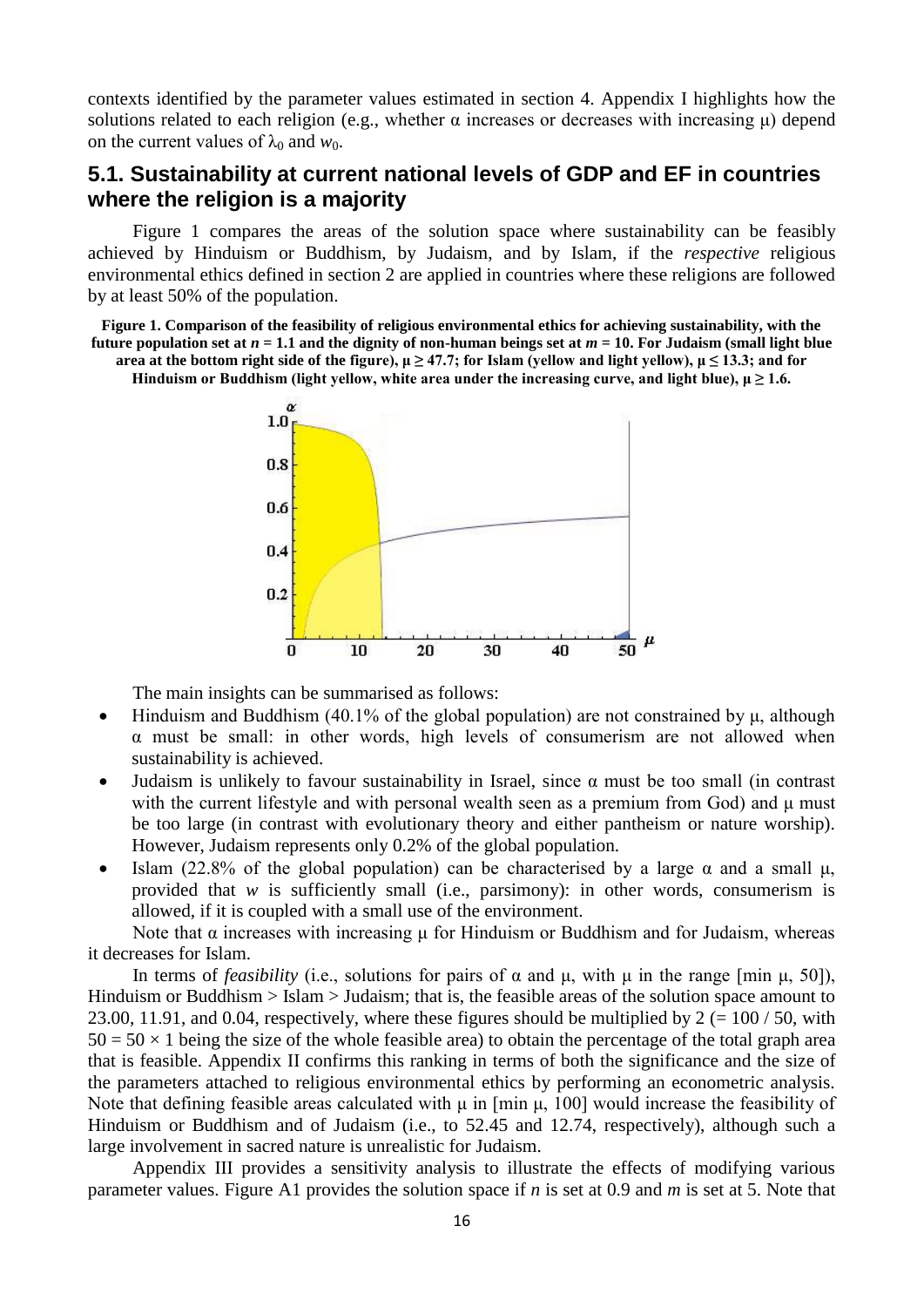the feasible area disappears for Judaism, since it produces infeasible values of µ. Indeed, a reduced future population combined with inter-generational equity implies that the current generation must rely on belonging to an environmental community to a larger extent (i.e.,  $\mu$  > 50).

In terms of *consistency* (i.e., whether a feasible sustainability solution could be favoured by the religious characteristics described in Section 2), Hinduism or Buddhism  $>$  Islam  $>$  Judaism. Indeed, stressing the intrinsic value of nature for Hindus or Buddhists (i.e.,  $m > 1$ ) seems to be easier than ensuring moderation in the use of the environment by Muslims (i.e., small *w*), which in turn seems to be easier than reducing the future population for a Jewish country (i.e.,  $n < 1$ ).

Note that the use of greener technology would allow a larger amount of consumerism for Hinduism or Buddhism, but a smaller amount of consumerism for Islam, by decreasing the feasibility for Muslim countries and increasing it for Hinduism or Buddhism (i.e., feasible areas at a 10% larger λ would be 10.19 and 23.38, respectively). Indeed, solutions for Islam are constrained by *e* (i.e., the minimum use of the environment to achieve the current welfare level), whereas solutions for Hinduism or Buddhism are constrained by  $\theta$  (i.e., any welfare level consistent with a sustainable use of the environment). The reasoning for Hinduism or Buddhism also applies to Judaism, since welfare is not constrained, whereas welfare is maximised in Judaism. Moreover, allowing a larger  $\alpha$  in Muslim countries could favour economic growth by supporting domestic demand. Finally, the calculated feasibility rankings of the religions differ from the observed order of countries where the religion is a majority in terms of their current use of the environment (i.e., religions can conceivably play a role in solving environmental issues in different countries).

## **5.2. Sustainability at average world levels of GDP and EF**

Figure 2 compares the areas of the solution space where sustainability can be feasibly achieved by Hinduism or Buddhism, by Judaism, and by Islam if the respective religious environmental ethics are applied to an average globally representative country (e.g., if a more equal income distribution is achieved in the future).

**Figure 2. Comparison of the effectiveness of achieving sustainability based on religious environmental ethics,**  with the future population set at  $n = 1.1$  and with the dignity of non-human beings set at  $m = 10$ . For Judaism (blue and light blue, green, and light green areas),  $\mu \ge 20.6$ ; for Islam (green and light green areas),  $\mu \ge 22.7$ ; and **for Hinduism or Buddhism (white area under the first increasing curve from the left, light blue and light green),** 



Since the alternative environmental ethics characterising the analysed religions are applied to the same unsustainable but possible world scenario, the feasibility ranking can be interpreted as an effectiveness ranking (i.e., the potential of each religion to solve the same environmental problem).

In terms of *effectiveness* (i.e., efficiency in achieving sustainability in an average world scenario), Hinduism or Buddhism > Judaism > Islam (i.e., with feasible areas of 20.53, 15.12, and 11.95, respectively). Note that Judaism, with the largest  $\alpha$ , turns out to be the religion most suited to the hyper-inflated Western lifestyle, which is based on high consumption of energy and goods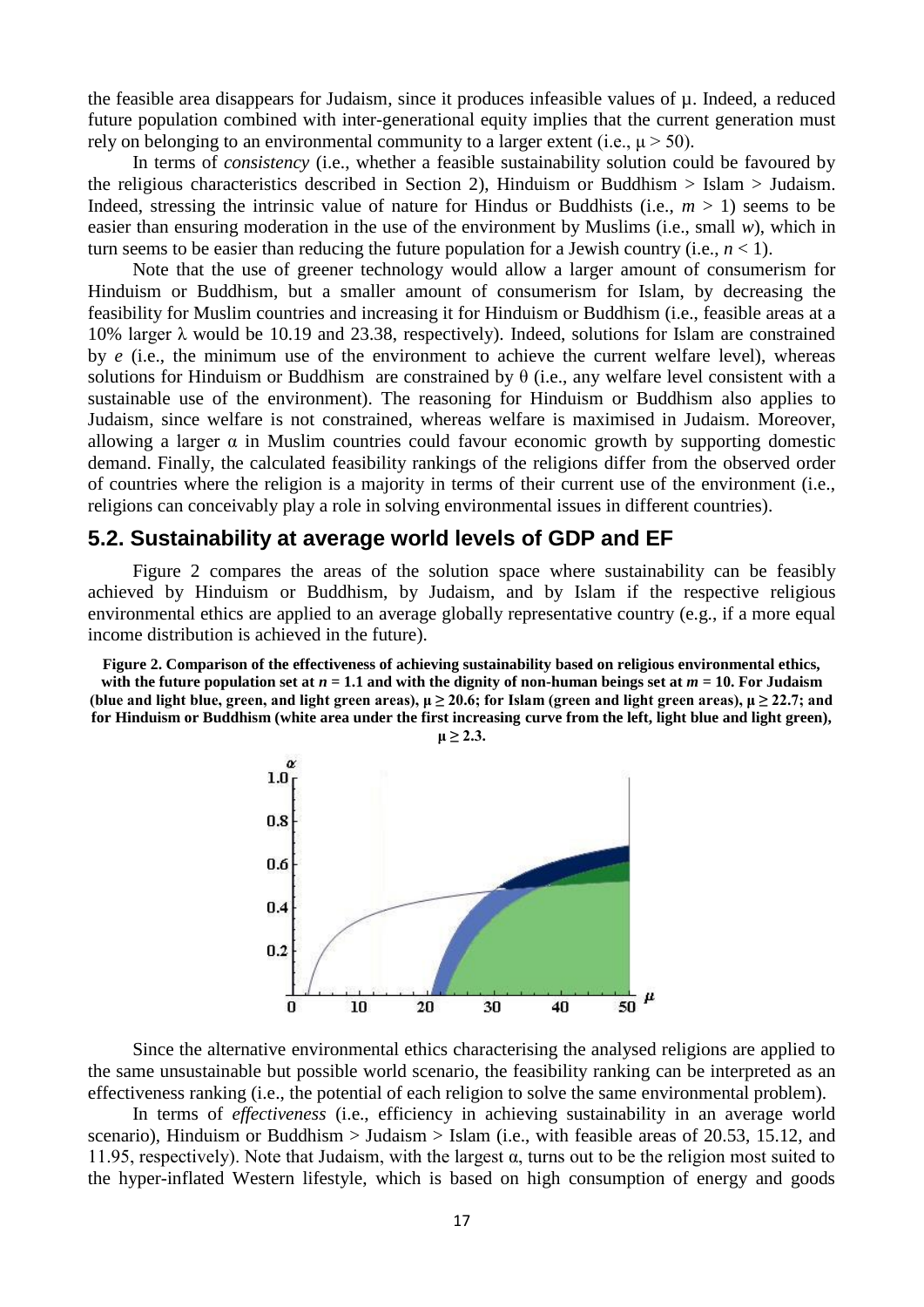(Tucker, 2015), although  $\alpha$  turns out to be significantly smaller than 1 (i.e.,  $\alpha$  < 0.69), and it must be coupled with a sufficiently large μ.

Figure A2 in Appendix III provides the solution spaces if *n* is set at 0.9 and *m* is set at 5. Note that Judaism is less effective than Islam if the population decreases. Indeed, the future generation could rely on a larger per capita use of the environment and will achieve a smaller total welfare, which requires a smaller consumerism by the current generation, due to inter-generational equity.

The main insights can be summarised as follows:

- Hinduism and Buddhism are slightly constrained by  $\mu$  (i.e.,  $\mu \ge 4$ ) if *m* is sufficiently large (i.e.,  $m \geq 5$ ), although they do not allow the same degree of consumerism as Judaism and Islam (i.e., they have a smaller  $\alpha$ ),
- Judaism allows the largest consumerism (i.e., the largest  $\alpha$ ) if the involvement in a local or global environmental community is large enough (i.e.,  $\mu \ge 26$ ).
- Islam allows a smaller degree of consumerism than Judaism (i.e., a smaller α for each  $μ$ ), and it requires a larger μ than Hinduism or Buddhism and Judaism.

Note that for Islam, applying the solutions to a representative country implies  $\alpha$  increasing with increasing μ.

# **5.3. Sustainability at current national levels of GDP and EF for countries in which each religion is a minority**

Figures 3 to 5 compare the areas of the solution space in which sustainability can be feasibly achieved by Hinduism or Buddhism, by Judaism, and by Islam if these religious environmental ethics are applied to countries where they represent minority religions (i.e., where these religions are followed by less than 50% of the population). Since the parameter values based on the alternative environmental ethics that characterise the analysed religions were applied to the same currently unsustainable scenarios in countries where the religion is a minority, the effectiveness ranking can be interpreted as a *replicability* ranking (i.e., as the potential of each religion to solve the same environmental problem in countries where other religions prevail).

To broaden the scope of the insights into current and future sustainability, let us assume that Muslim countries represent pre-industrial economies, that Hindu or Buddhist countries depict industrial economies, and that Israel represents a post-industrial economy. Patently, this is a simplification, and some exceptions can be easily proposed. For example, Turkey is a Muslim country, but it is an industrial economy, whereas Japan is a Buddhist country, but it is a postindustrial economy. However, the calculation of weighted averages in population terms of GDP and EF for countries where the agriculture sector accounts for more than 16% of GDP (pre-industrial societies), where the industry sector accounts for more than 32% of GP (industrial societies), and where the service sector accounts for more than 64% of GDP (post-industrial societies) based on global data (www.worldbank.org) can be used to select pre-industrial, industrial, and post-industrial economies, respectively. So doing produces a ranking of GDP similar to the ranking obtained by selecting majority Muslim, Hindu or Buddhist, and Jewish countries, respectively. Indeed, population-weighted GDP for post-industrial economies  $= 32,488,US$ \$  $>$  GDP for industrial economies  $= 10$  324 US\$  $>$  GDP for pre-industrial economies  $= 3358$  US\$. These values are similar to the population-weighted GDP for Israel =  $30\,879\,USS > GDP$  for Hindu or Buddhist countries = 9380 US\$ > GDP for Muslim countries = 7903 US\$, and the values are strongly and significantly correlated (Pearson's  $r = 0.99$ ,  $p < 0.05$ ). Similarly, the ranking of EF for pre-industrial, industrial, and post-industrial economies is similar to the ranking of EF for majority Muslim, Hindu or Buddhist, and Jewish countries, respectively. Indeed, population-weighted EF for post-industrial economies =  $5.21$  > EF for industrial economies =  $2.52$  > EF for pre-industrial economies = 1.16. These values are similar to the population-weighted EF for Israel =  $6.20 > EF$  for Hindu or Buddhist countries  $= 2.45 > EF$  for Muslim countries  $= 1.65$ , and the values are strongly and significantly correlated (Pearson's  $r = 0.99$ ,  $p < 0.05$ ).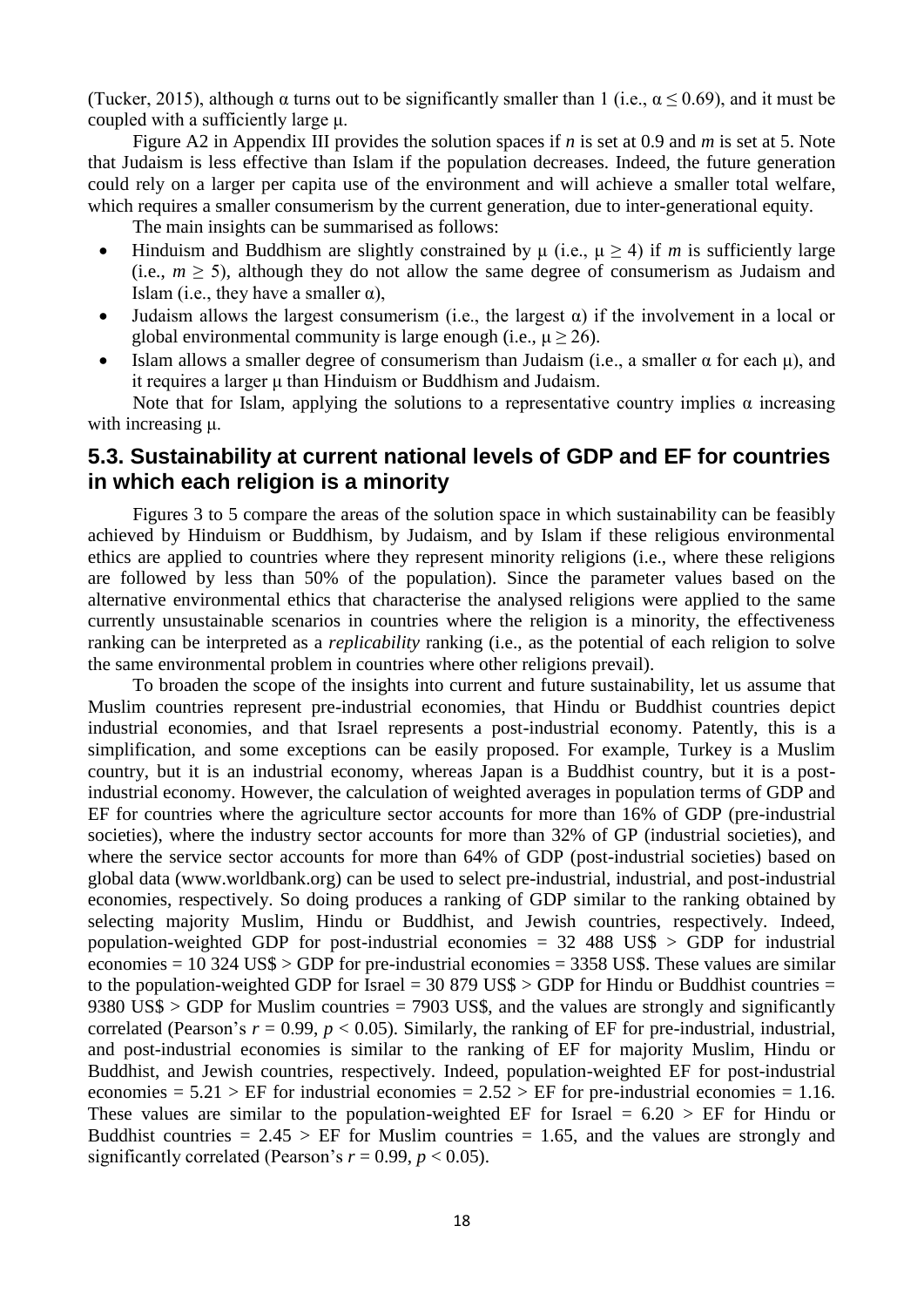**Figure 3. Comparison of the replicability of religious environmental ethics for achieving sustainability in** *preindustrial* economies, with  $n = 1.1$  and  $m = 10$ . For Judaism (green and light green areas),  $\mu \le 12.1$ ; for Islam **(yellow and light yellow, green and light green areas), μ ≤ 13.3; and for Hinduism or Buddhism (light green, light yellow, white area under the increasing curve),**  $\mu \ge 1.3$ **.** 



**Figure 4. Comparison of the replicability of religious environmental ethics for achieving sustainability in**  *industrial* economies, with  $n = 1.1$  and  $m = 10$ . For Judaism (blue and light blue, green and light green areas),  $\mu \geq$ **14.5; for Islam (green and light green areas), μ ≥ 15.9; and for Hinduism or Buddhism (white area under the increasing curve, light blue and light green),**  $\mu \ge 1.6$ **.** 



**Figure 5. Comparison of the replicability of religious environmental ethics for achieving sustainability in** *postindustrial* economies, with  $n = 1.1$  and  $m = 10$ . For Judaism (small light blue area at the bottom right side of **figure), μ ≥ 47.7; for Islam, μ ≥ 52.5 (i.e., there are no feasible μ); and for Hinduism or Buddhism (white area under** the increasing curve, and light blue),  $\mu \ge 5.2$ .

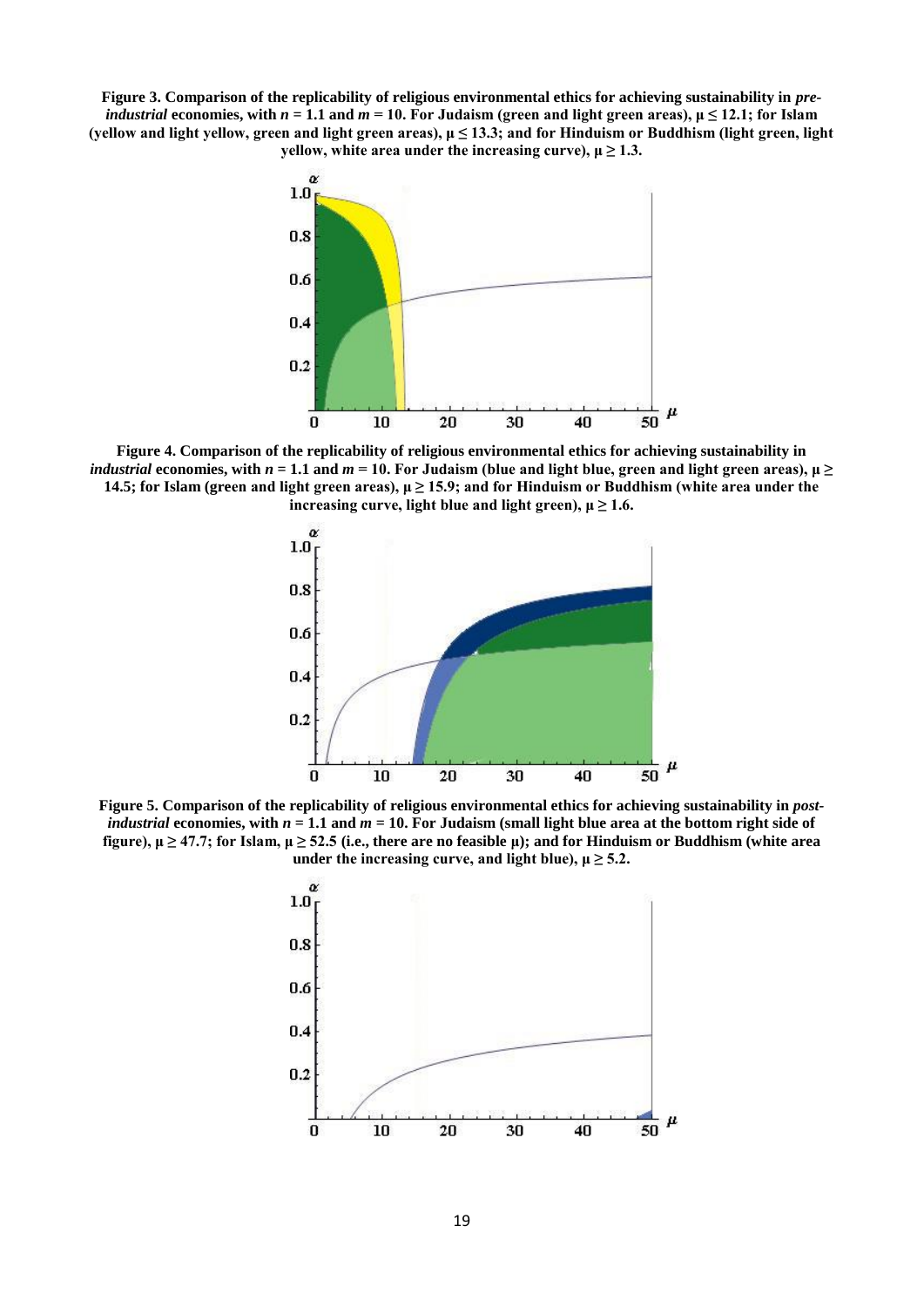Note that the thresholds I chose for the type of economy (i.e., 16, 32, and 64% of GDP) produced some countries in which the development level could not be clearly distinguished because none of the thresholds were exceeded (i.e., in 11 out of 135 cases) or in which two development levels were possible because two thresholds were exceeded (i.e., in 4 out of 133 cases). In these 15 cases, the country was allocated to a development level category based on the threshold closest to its actual percentage of the economy from below and the threshold farthest from this percentage from above. For example, the Ukraine was 7, 4, and 1 percentage points below the thresholds for pre-industrial, industrial, and post-industrial countries; as a result, I allocated the Ukraine to the post-industrial development level. In contrast, Uzbekistan had values 3 and 1 percentage points above and 16 points below the respective thresholds, so I allocated it to the pre-industrial development level.

These identifications let me discuss the potential use of the principles that characterise a given religion in countries that are currently at the same and different levels of industrial development in countries where the religions are currently a majority (e.g., to suggest that the principles of Judaism apply to post-industrial, industrial, or pre-industrial countries, instead of applying Judaism to Israel, Hindu or Buddhist, or Muslim countries).

Obviously, the results based on data that characterises different religions will be quantitatively different from results based on data that characterises different development classes. However, the obtained insights are qualitatively similar. These results are presented in Figures A6 to A8 of Appendix III.

The main insights can be summarised as follows, without accounting for the impacts on sustainability of the current and future global level of imports and exports:

- Hinduism and Buddhism are feasible in pre-industrial, industrial, and post-industrial countries, although they are less effective in post-industrial countries.
- Judaism can be applied to pre-industrial countries, although it is less effective than Islam, whereas it is the most effective set of principles for industrial countries.
- Islam is not feasible in post-industrial countries, and it is less effective than Judaism in industrial countries.

Note that α decreases with increasing  $\mu$  for Judaism if this set of religious ethics is applied to pre-industrial economies.

In terms of *replicability* (i.e., effectiveness in achieving sustainability in countries where the religion is a minority): Hinduism or Buddhism > Judaism > Islam. Indeed, Hinduism or Buddhism > Islam > Judaism in pre-industrial economies (i.e., with feasible areas of 25.81, 11.91, 9.23, respectively); Judaism  $\approx$  Hinduism or Buddhism  $>$  Islam in industrial economies (i.e., with feasible areas of 24.24, 23.00, 20.49, respectively); and Hinduism or Buddhism  $>$  Judaism, and Islam is infeasible, in post-industrial economies (i.e., with feasible areas of 12.83 and 0.04, respectively).

Note that if pre-industrial countries are sustainable by following Islamic principles, provided that  $w_{\text{ISL}}$  and  $e_{\text{ISL}}$  are small, they can also be sustainable according to the same principles if they become industrial economies, provided that  $\mu$  increases and  $\alpha$  decreases. In other words, Islamic principles are ineffective for industrial economies, but they are still feasible. Similarly, if industrial countries are sustainable by following Hindu or Buddhist principles, provided that  $\alpha$  is small, they can also be sustainable according to the same principles if they become post-industrial economies, provided that μ increases. In other words, Hindu or Buddhist principles are ineffective, but they are still feasible.

Figures A3 to A5 in Appendix III provide solution spaces if *n* is set at 0.9 and *m* is set at 5. Note that if the population decreases, Judaism becomes the most effective set of religious ethics for pre-industrial economies.

# **6. Discussion**

The overall insights obtained from the analytical model developed in Section 2 and applied to the data presented in Section 4 can be summarised as follows: In terms of feasibility, the principles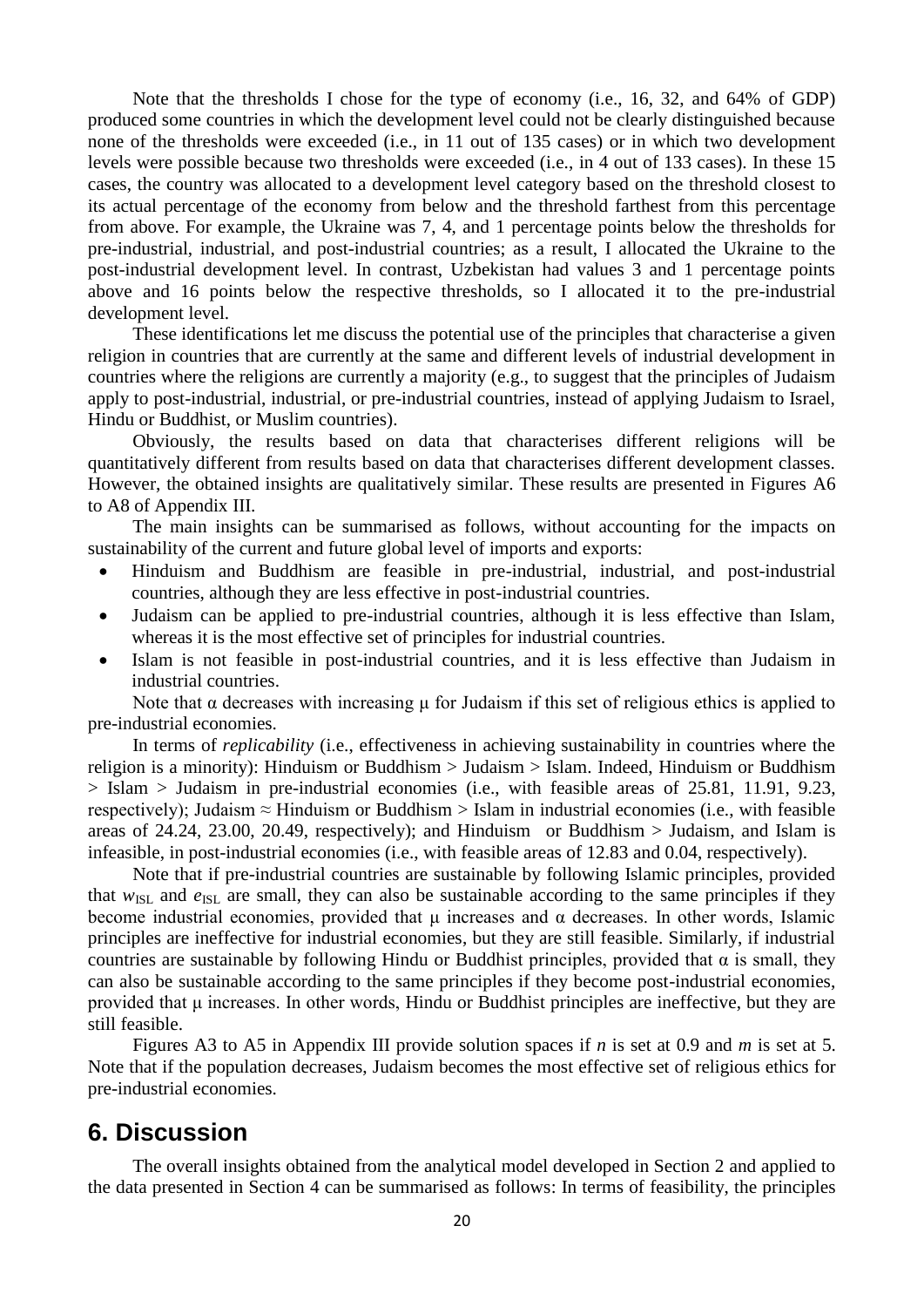of equilibrium that underlie Hinduism and Buddhism are the most reliable ways to achieve sustainability, although this implies a smaller degree of consumerism. The principles of parsimony and trusteeship that underlie Islam are effective at the lowest stages of development (i.e., preindustrial economies), which are currently the conditions prevailing in many Muslim countries, but they are the least effective way to achieve sustainability at higher stages of development. Indeed, minimising the use of the environment subject to a maximum welfare level *w* is less constrained if w is small. The principles of stewardship that underlie Judaism are inadequate for the current unsustainable levels of consumption in Israel (i.e., a post-industrial economy), although they are the most effective way to achieve sustainability at an average stage of development. That is, maximising welfare subject to sustainability constraints is more effective than minimizing use of the environment subject to welfare constraints, as suggested by the Islamic precepts, and is more effective than adapting welfare to sustainability conditions, as suggested by the Hindu and Buddhist principles.

In terms of consistency with its religious principles, Israel could have problems in promoting the sanctity of nature (i.e., a larger μ is inconsistent with the *Old Testament*), although they could rely on a reduced population (i.e., a smaller *n*). Moreover, Hindu and Buddhist countries have no problem emphasising the dignity of non-human beings (i.e., a large *m*), although they could have problems in maintaining a small relative value attached to consumption (i.e., a small  $\alpha$ ). Finally, Muslim countries could have problems promoting satisfaction with a low consumption of the environment (i.e., a small *w* is consistent with the *Our'an*), although they could rely on technological improvements to accomplish this (i.e., a larger  $\lambda$ ).

Note that adopting greener technology (i.e., a larger  $\lambda$ ) might be detrimental for pre-industrial economies that adopt Islam (i.e.,  $\alpha$  decreasing with increasing  $\mu$ ), since it implies a smaller domestic demand (i.e., a larger  $\lambda$  implies a smaller  $\alpha$  at equilibrium), whereas it would be beneficial for industrial and post-industrial economies that adopt Judaism (i.e.,  $\alpha$  increases with increasing  $\mu$ ), as it would allow higher domestic demand (i.e., a larger  $\lambda$  implies a larger equilibrium α). Indeed, if Islam is adopted, an increase in consumption *X* due to an improvement in technology  $\lambda$ , because of fixed needs in terms of welfare *w*, must be compensated for by a reduction in the relative importance attached to consumption  $\alpha$ . In contrast, if Judaism is adopted, an increase in consumption *X* due to an improvement in technology  $\lambda$  must *not* be compensated for by a reduction in the relative importance attached to consumption  $\alpha$ , since what is fixed is the use of the environment at its sustainability level θ. The reasoning for Judaism also applies to Hinduism and Buddhism, since welfare is not constrained, whereas welfare is maximised in Judaism.

The main weaknesses of the approach adopted in the present study are that:

- It does not account for differences in religions at a national level (e.g., Chinese versus Japanese Confucianism) or at the level of a given overall faith (e.g., Evangelists versus Baptists within Christianity) (Pedersen, 2015). However, because my focus was on the main shared precepts of a given religion, this should not be a major problem.
- I parametrised the model for countries where a majority of the people believe in a given religion, although different environmental practices are observed in countries characterised by the same religion, and many people with a given religion live in countries where they are not the religious majority (Saniotis, 2012). However, because my analysis stresses a few of the main precepts of each religion, it achieves overall insights that can be interpreted as dependent on individual income levels (e.g., Islam provides the easiest rules to achieve sustainability at a low income, although a higher income requires a larger μ than in Hinduism or Buddhism and a smaller  $\alpha$  than in Judaism).
- The analysis neglects indigenous religions in Africa (Olupona, 2006) and other traditional societies such as Native Americans (Grim, 2006), mainly because these religions are based on oral traditions and provide no canonical texts that can be used as the source of inferred parameter values. However, although these religions differ in many features, they suggest similar pathways for personal maturity, communal identity, spiritual ecology, and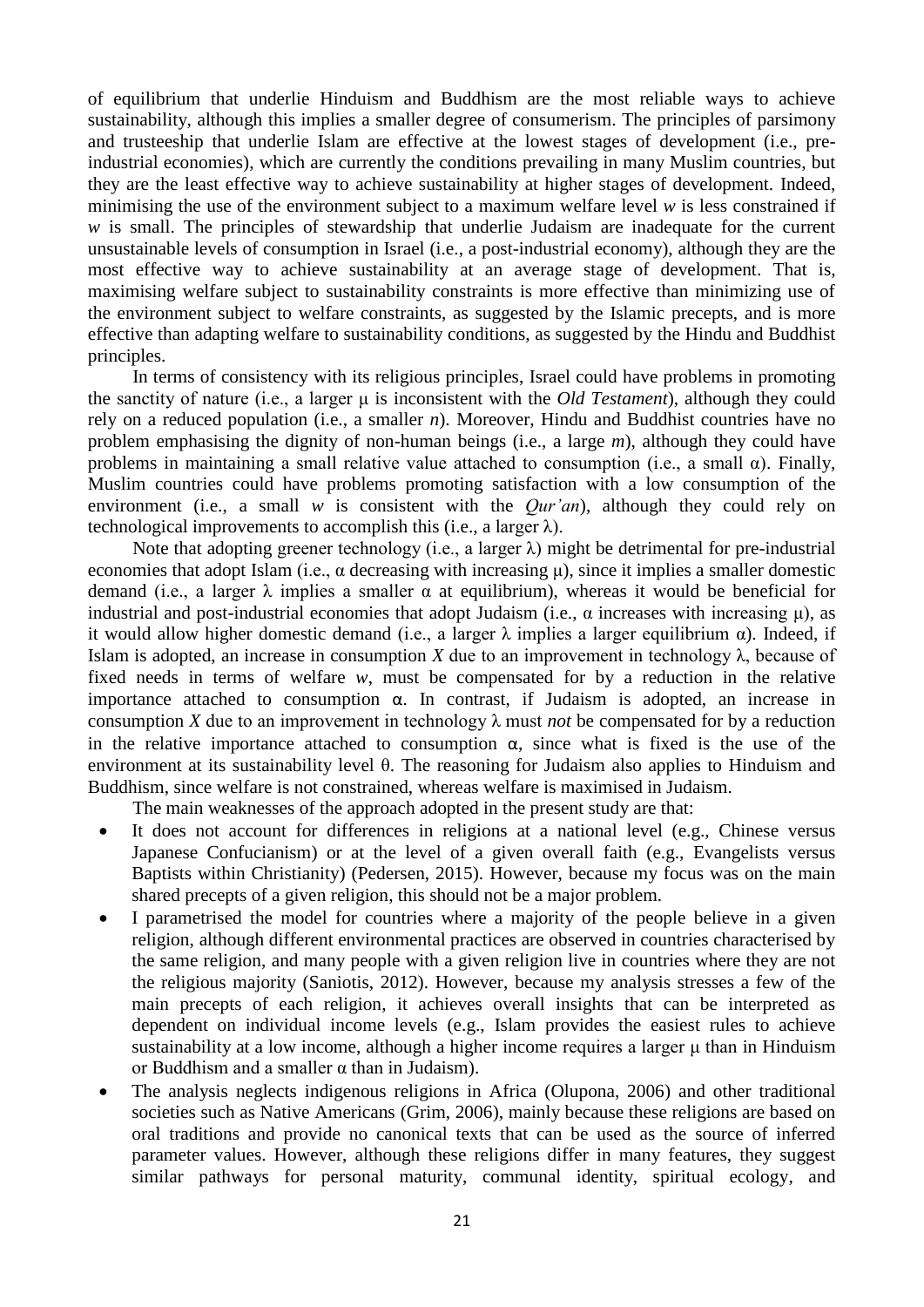cosmological contemplation; in other words, they are all consistent with sustainability based on precepts that are orally transmitted from generation to generation.

 Recent changes of religions to account for the growing recognition of a global environmental crisis are disregarded (Tucker, 2006). However, because my focus was on the main shared precepts of a given religion, this should not be a major problem.

Note that there are similarities among the most popular sustainability paradigms and religious environmental ethics. Weak sustainability (i.e.,  $Max W_i$  s.t.  $W_F \geq W_C$ ) is close to Judaism; agrowth (i.e.,  $Min E_i$  s. t.  $W_F \geq W_C$ ) is close to Islam; de-growth (i.e.,  $Min X_i$  s. t.  $W_i \geq W$ ) evokes the approach in Christianity, although Max *W* is replaced by Min *X*; and strong sustainability (i.e., *Max W s.t.*  $E_i = E_j$ ) evokes the approach in Hinduism or Buddhism, although  $W \geq w$  is replaced by Max *W*.

The main strengths of the adopted approach are that:

- The analytical model is simple but comprehensive (i.e., it includes all relevant features) and it is realistic (i.e., it can be validated with observed data), so its insights depend on the application of formulas inferred from core religious texts and the use of parameter values based on real data (e.g., Islamic principles show different feasibility, consistency, and effectiveness with parameter values that characterise Muslim countries today, as pre-industrial economies, and could be modified to characterise Muslim countries tomorrow, as industrial economies).
- The framework is based on original precepts from each religion, without relying on past alternative interpretations and without requiring future interactions between religions. In other words, for the sake of realism, we should avoid sustainability achievements that rely on impossible (in the short-run) and implausible (in the long-run) compromises between religions to cope with an urgent issue. However, my analysis suggests potential directions of fruitful dialog between religions (i.e., positive interactions) by identifying parameter areas that are shared by some religions (e.g., both Judaism and Islam should increase involvement in a community, with  $\mu \geq 30$ , whereas both Hinduism or Buddhism and Judaism should decrease consumerism, with  $\alpha \leq 0.5$ ). It also suggests potential directions of unfruitful dialog between religions (i.e., negative interactions) by identifying principles that should not be adopted by other religions (e.g., Hinduism should not increase  $\alpha$ , and Islam should not increase  $\mu$ ). For example, Judaism could increase  $\mu$  and decrease  $\alpha$  by learning from Hinduism or Buddhism; by contrast, Hinduism or Buddhism and Islam should not increase consumerism by learning from Judaism.
- The framework refers to community involvement, without relying on the extension of religious ethical principles to other communities. In other words, to avoid unproductive debate that would delay efforts to achieve sustainability, some variations among the sects or subdivisions of a given religion (e.g., the dozens of Christian denominations) should prevent the imposition of different interpretations of the same sacred text on environmental ethics. However, the analysis suggests which beliefs should be changed to achieve sustainability for some religions (e.g., Christianity should adopt the Eastern Orthodox principles by replacing *e* with  $\theta$  as the constraint).
- The analysis identified potentials and difficulties in achieving sustainability for the main religions, without requiring an extension of precepts and proscriptions of one religion to other religions. In other words, to avoid the potential for violence, imposition of principles from one religion on other religions should be prevented. However, in order to account for modern multicultural societies, I discussed the potential applicability of principles characterising the interaction between a religion and the level of industrial development in its host society (e.g., Islam is unfeasible in post-industrial economies, whereas Judaism is ineffective in preindustrial economies).

Note that future technological developments (e.g., genetic engineering) might challenge some religious environmental principles (e.g., stewardship of past or current biodiversity) and might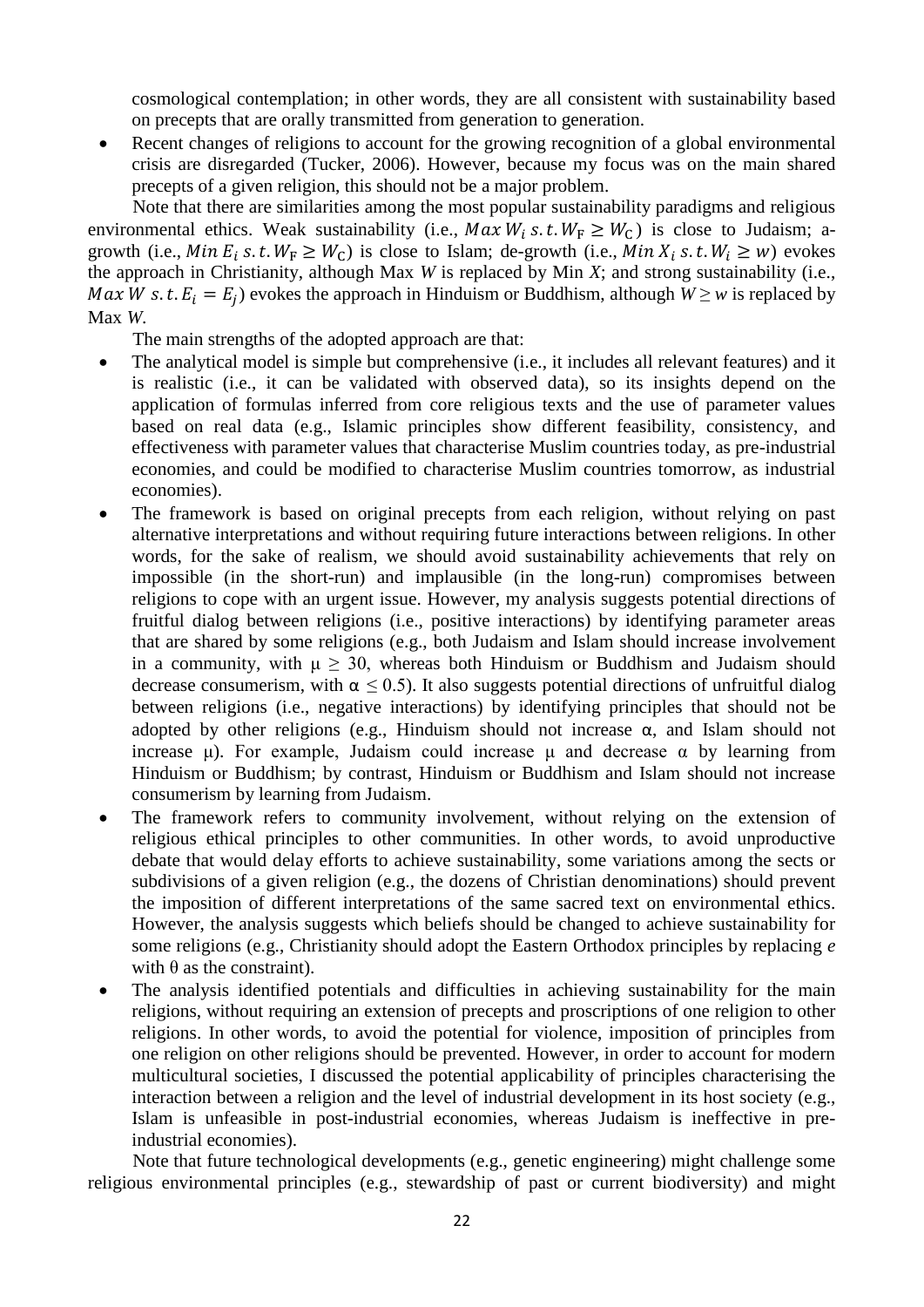affect species conservation practices (e.g., if technology lets us record the genetic map of a species and regenerate that species whenever we desire, conservation of that species becomes less important). Moreover, believing in the intrinsic value of nature does not mean that it has a fixed value. For example, a static perspective based on resistance to change could produce different values than a dynamic perspective based on resilience against change, fitness, or diversity. However, the concept of the environment as a form of bonding social capital is broad enough to include both a static perspective (e.g., Judaism) and a dynamic perspective (e.g., Daoism). Finally, the acceptance of scientific findings (e.g., evolution) might affect the foundations of some religious principles such as the sanctity of nature.

# **7. Conclusions**

Many examples of bad local environmental management can be observed in the past. However, the world now faces serious global environmental issues. The main *question* underlying this paper is whether each religion can respond to these issues in a way that will favour global sustainability based on its unique combination of ethical precepts applied at a community level. In particular, there seems to be no perception that all religions should adopt a common code of religious environmental ethics to be applied universally to achieve global sustainability, since my analysis identified few precepts unique to each religion that could motivate people to take action. Moreover, although religion might not be the optimal solution for global environmental issues, sacred texts, regardless of their divine origin, represent the major source of values by which individuals and societies rank possible outcomes and make decisions. On this basis, religions could help educate children to be better environmentalists and less consumerist, since religions can rely on additional tools such as the concept of *sin* or the prospect of an *afterlife* to mould behaviours, and can also implement social sanctions within a religious community. Finally, there seems to be no need for religious ethics to enter the realm of politics to achieve global sustainability, since around 85% of the world's people claim to believe in some religion and its principles (www.adherents.com). In other words, although religions have only recently begun to explicitly deal with environmental issues (e.g., the first Christian symposium on the environment occurred in 2002), religions can continue to promote transformation of beliefs and attitudes into values and practices that are more likely to lead us to sustainability. Such an approach can support decisionmaking under the uncertainty characterising environmental issues where secular principles such as justice or responsibility are inadequate or unfeasible.

The main *answer* obtained by this paper is that the principles of parsimony and trusteeship in Islam and the principle of equilibrium in Hinduism and Buddhism can promote sustainability for the majority of the global population (i.e., for the 62.9% of the population who belong to these religions). However, to achieve this goal, Muslim countries must maintain a small use of the environment, and Hindu or Buddhist countries must continue to attach a small relative value to consumption. Note that an increase in the perceived dignity of non-humans in Hinduism or Buddhism and the adoption of greener technology by Muslim countries can reinforce the stability of these sustainability solutions.

Unfortunately, the analysis identified three main negative consequences. First, the principle of stewardship in Judaism is ineffective at the currently unsustainable levels of use of the environment in Israel, since achieving sustainability would require a much smaller importance attached to consumption (i.e., the opposite of the modern Western life-style), a large sanctity of nature (i.e., as opposed to belief in evolution and in opposition to Jewish precepts), and a significant population decrease, which is a very sensitive point to a people who have been repeatedly threatened with extinction. However, Judaism accounts for only 0.2% of the global population, so its overall impact on global sustainability is small.

Second, my analysis identified no feasible solutions for Christians, which is consistent with the seminal paper by White (1967). In other words, Christians (31.3% of the global population) must rely on secular feelings and principles such as justice and responsibility towards nature and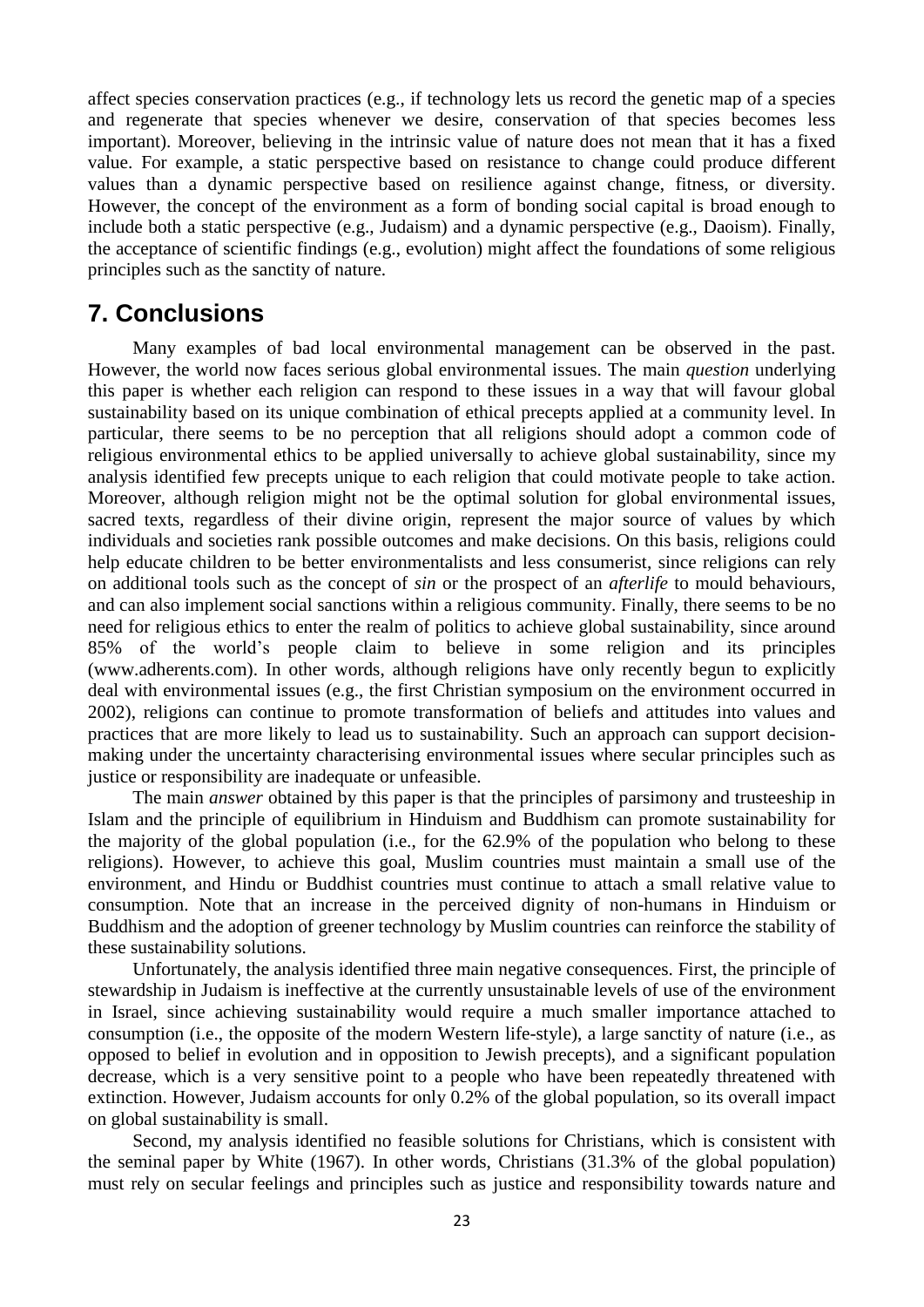future generations, since Christian precepts (e.g., love of neighbours) seem to provide weak support for sustainability. However, this could be interpreted as non-significant bad news, since faith in the (mostly) high-income Christian countries is decreasing, whereas secular principles (e.g., aversion to intra- and intergenerational inequity) seem to be more and more important.

Third, Islam (22.8% of the global population) is effective at achieving sustainability under current (pre-industrial) conditions in Muslim countries if it is coupled with a small use of the environment, although it will not be effective at the higher future income levels targeted by the development plans of these countries. However, technological improvements could be implemented, coupled with a stable and low level of consumerism.

Note that my model does not directly depict people who claim to be believers but whose behaviour may not agree with the prescriptions and proscriptions of their nominal religion (e.g., Christian businessman). However, since sustainability is always an opportunity cost (and often a monetary cost), the effect of this contradiction is likely to be smaller if behaviour must change in the directions embodied in the principles that have arisen from the prevailing social values (e.g., a growing recognition of the need for inter-generational equity). Moreover, it is improbable that a global religion will arise that represents a compromise between religions and that copes with urgent environmental issues, and it is groundless that such a religion would be able to combine the alternative environmental ethics or different parameter values. However, if we rely on the effects of the principles that characterise minority religions, which sometimes account for a significant proportion of the total population, the cumulative effects may represent a possible route to achieve sustainability in modern multi-cultural societies. Finally, the model does not directly account for people who declare themselves to be atheists or agnostics, although their behaviour might agree with some principles of some religion. However, since religious principles are embodied in laws (e.g., Catholic thinking shapes the approaches of most political parties in Italy) and since individual behaviour is directly or indirectly affected by the attitudes of others within the same society, religious principles are likely to be consciously or unconsciously implemented by these people.

Three main positive consequences were identified. First, it appears that requiring belief in the sanctity of nature is not crucial for achieving sustainability. Second, principles leading to sustainability exist in all of the religions I analysed (e.g., stewardship in Judaism, trusteeship and parsimony in Islam, equilibrium in Hinduism or Buddhism), and these are independent of scientific findings (e.g., evolutionary theory). Indeed, religious ethics must favour sustainability by affecting the behaviours of members of each religion, without requiring changes in response to scientific breakthroughs (e.g., Buddhism supports recycling, but does not specify the means). In other words, religious ethics cannot be taken as the source of an efficient environmental policy, but can support the development of such a policy. This is perhaps fortunate, since religions have proven to respond slowly, often over periods of centuries, to key scientific breakthroughs. However, this is a case in which science and religion can work together to achieve a better result than either can achieve alone: science has no inherent code of ethics, which is something that religion can provide; conversely, religion has no updated means to implement nature preservation, which is something that science can suggest. In other words, religious ethics can define goals (i.e., minimise use of the environment in Islam, maximise human welfare in Judaism, achieve an ecological equilibrium in Buddhism or Hinduism), and science can suggest how those goals can be achieved. Third, altering the dynamics of populations is not crucial for achieving sustainability.

Note that insights obtained in this paper are based on current data at a national level applied to produce static analytical results. Future research should try to perform a similar empirical analysis at a smaller scale (e.g., at the community level), to account for differences among countries or within religions in specific social characteristics and exegetical interpretations, and should try to theoretically analyse the dynamics of different religions, to predict both independent dynamics (e.g., Islam and Christianity are evangelical religions, whereas Judaism and Hinduism and Buddhism are not) and inter-dependent dynamics (e.g., Islam and Christianity are less likely to coexist, whereas Hinduism or Buddhism and Christianity are more likely to interact).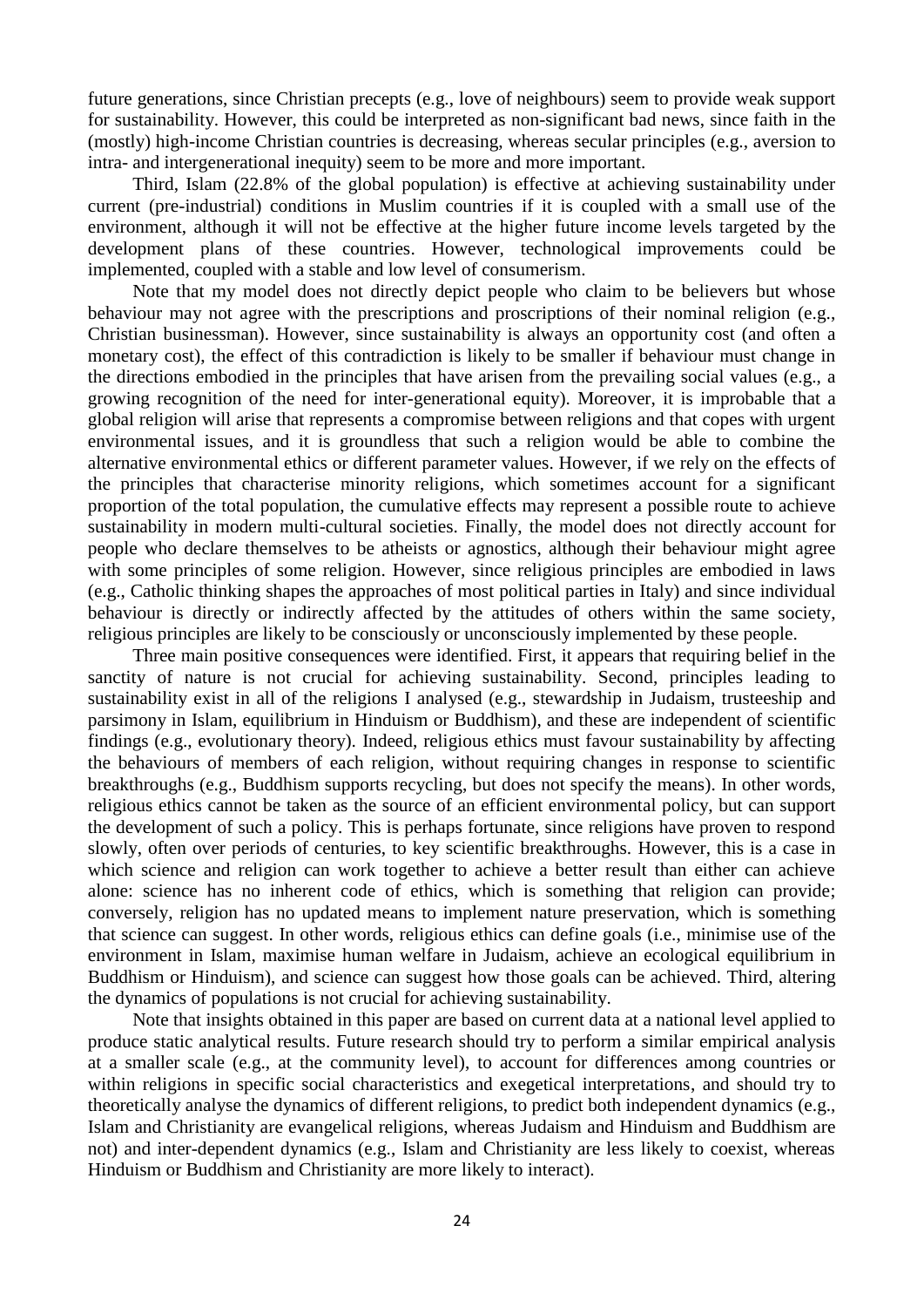# **Appendix I: analytical results**

In this section, I will analyse the three main religious environmental ethics that offer the possibility of sustainability in order to characterise the constraints introduced in Section 2 in terms of observable parameters. In particular, I will neglect Christianity, since the analysis in Section 2.4 of the main text suggests that it can never achieve sustainability unless it follows the philosophy of St. Francis, in which use of the environment should be at a subsistence level. Moreover, I will combine Hinduism and Buddhism, since their precepts largely have the same consequences, although the precepts are differently justified. Finally, I will neglect Jainism and Daoism, since they both achieve sustainability by referring to use of the environment at a subsistence level.

Therefore, for Hinduism or Buddhism, either  $\alpha$  is decreasing in response to increasing  $\mu$ :

$$
\alpha_{\text{HIN}} > 0 \leftrightarrow \mu < w_{\text{HIN}}(\theta/m)
$$
 and  $\mu < (\theta/m)^2 \lambda_{\text{HIN}}$ ;  $\alpha_{\text{HIN}} < 1 \leftrightarrow w_{\text{HIN}} < (\theta/m) \lambda_{\text{HIN}}$ 

$$
\partial \alpha_{\rm HIN} / \partial \mu < 0 \leftrightarrow w_{\rm HIN} < \lambda_{\rm HIN} \left( \theta / m \right) \tag{1}
$$

Or  $\alpha$  is increasing in response to increasing μ:

$$
\alpha_{\rm HIN} > 0 \leftrightarrow \mu > w_{\rm HIN}(\theta/m) \text{ and } \mu > (\theta/m)^2 \lambda_{\rm HIN}; \alpha_{\rm HIN} < 1 \leftrightarrow w_{\rm HIN} > (\theta/m) \lambda_{\rm HIN}
$$
  

$$
\partial \alpha_{\rm HIN} / \partial \mu > 0 \leftrightarrow w_{\rm HIN} > \lambda_{\rm HIN} (\theta/m) \qquad (2)
$$

Where:

 $\partial \alpha_{\text{HIN}}/\partial m > 0 \leftrightarrow \mu < w_{\text{HIN}}^2/\lambda_{\text{HIN}}; \partial \alpha_{\text{HIN}}/\partial \lambda_{\text{HIN}} > 0 \leftrightarrow \mu > w_{\text{HIN}}(\theta/m)$ 

Note that the second set of conditions (2) applies if *m* is large (i.e., if humanity's natural family is extended to non-human beings), if  $\lambda_{\text{HIN}}$  is small (i.e., the use of the environment is technologically inefficient), or if  $W_{\text{HIN}}$  is large (e.g., in an industrial economy).

For Judaism, either  $α$  is decreasing with increasing  $μ$ :

$$
\alpha_{\text{JUD}} > 0 \leftrightarrow \mu < \left( w_{\text{JUD}} / n \right) \theta \text{ and } \mu < \theta^2 \lambda_{\text{JUD}}; \ \alpha_{\text{JUD}} < 1 \leftrightarrow w_{\text{JUD}} / n < \theta \lambda_{\text{JUD}} \theta \quad (3)
$$

Or  $\alpha$  is increasing with increasing μ:

 $\alpha_{\text{JUD}} > 0 \leftrightarrow \mu > (w_{\text{JUD}}/n) \theta$  and  $\mu > \theta^2 \lambda_{\text{JUD}}$ ;  $\alpha_{\text{JUD}} < 1 \leftrightarrow w_{\text{JUD}}/n > \theta \lambda_{\text{JUD}}$  $\partial \alpha_{\text{IUD}}/\partial \mu > 0 \leftrightarrow w_{\text{IUD}}/n > \lambda_{\text{IUD}} \theta$  (4)

Where:

$$
\frac{\partial \alpha_{\text{JUD}}}{\partial n} < 0 \leftrightarrow \mu < \frac{\theta^2 \lambda_{\text{JUD}}}{\partial \alpha_{\text{JUD}}} \quad \frac{\partial \alpha_{\text{JUD}}}{\partial \lambda_{\text{JUD}}} > 0 \leftrightarrow \mu > \left(\frac{w_{\text{JUD}}}{n}\right) \theta
$$

Note that the second set of conditions (4) applies if  $\lambda_{JUD}$  is small (i.e., the use of the environment is technologically inefficient), if *n* is small (i.e., the future population is smaller than the current population), or if  $w_{JUD}$  is large (e.g., in a post-industrial economy).

For Islam, either  $\alpha$  is decreasing with increasing  $\mu$ :

$$
\alpha_{\mathrm{ISL}} > 0 \leftrightarrow \mu < w_{\mathrm{ISL}} \theta \text{ and } \mu < \theta^2 \lambda_{\mathrm{ISL}}; \ \alpha_{\mathrm{ISL}} < 1 \leftrightarrow w_{\mathrm{ISL}} < \theta \lambda_{\mathrm{ISL}} < \theta \alpha_{\mathrm{ISL}} / \theta \mu < 0 \leftrightarrow w_{\mathrm{ISL}} < \lambda_{\mathrm{ISL}} \theta \tag{5}
$$

Or  $\alpha$  is increasing with increasing μ:

$$
\alpha_{\mathrm{ISL}} > 0 \leftrightarrow \mu > w_{\mathrm{ISL}} \theta \text{ and } \mu > \theta^2 \lambda_{\mathrm{ISL}}; \ \alpha_{\mathrm{ISL}} < 1 \leftrightarrow w_{\mathrm{ISL}} > \theta \lambda_{\mathrm{ISL}}
$$

$$
\partial \alpha_{\mathrm{ISL}} / \partial \mu > 0 \leftrightarrow w_{\mathrm{ISL}} > \lambda_{\mathrm{ISL}} \theta \tag{6}
$$

Where:

$$
\partial \alpha_{\rm ISL} / \partial \lambda_{\rm ISL} > 0 \leftrightarrow \mu > w_{\rm ISL} \theta
$$

Note that the first set of conditions (5) applies if  $\lambda_{ISL}$  is large (i.e., the use of the environment is technologically efficient) or if  $w_{\text{ISL}}$  is small (e.g., in a pre-industrial economy). In summary, an increase in  $\alpha$  implies an increase in  $(\lambda E)^{\alpha}$  and a decrease in  $(\mu/E)^{1-\alpha}$ : if  $\mu$  is small (e.g., with  $\mu < \lambda \theta^2$ at equilibrium for Islam), then the magnitude of the increase is larger than the magnitude of the decrease, so a smaller μ is required to achieve the same *w* level. In other words, in terms of the likelihood of the second set of conditions (2, 4, 6) (i.e., for  $\alpha$  increasing with increasing  $\mu$ ), HIN >  $JUD > ISL$ , where condition 2 is met if *m* is large for HIN. Moreover, in terms of the likelihood of  $\alpha$ decreasing with decreasing  $\theta$  (i.e., stricter conditions in case of an increase in population),  $\text{HIN} =$ ISL > JUD. Finally, in terms of the minimum  $\mu$  in the case of an increasing  $\alpha$ , ISL > JUD > HIN.

By comparing Hinduism and Judaism, one obtains  $\alpha_{\text{HIN}} = \alpha_{\text{HID}}$  if ln[μ] ln[m] equals  $2\ln[n](\ln[\theta] + \ln[\lambda] - \ln[w]) + \ln[m](2\ln[w] - 2\ln[n] - \ln[\lambda])$ . By comparing Judaism and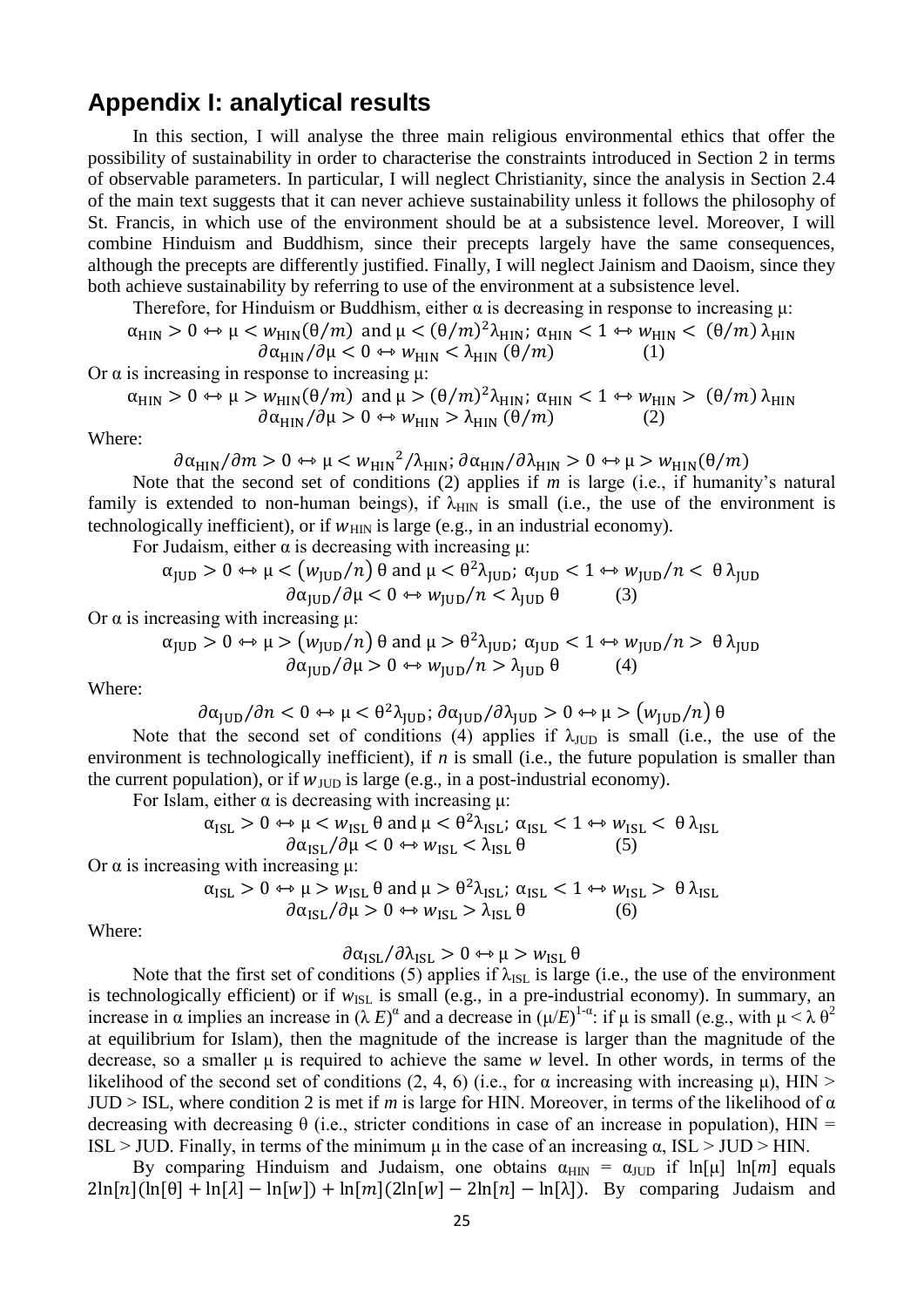Islam, one obtains  $\alpha_{JUD} = \alpha_{ISL}$  if  $\ln[\mu] = \infty$  or if  $\ln[\mu] = 0$ . By comparing Hinduism and Islam, one obtains  $\alpha_{\text{HIN}} = \alpha_{\text{ISL}}$  if  $\ln[\mu] \ln[m]$  equals  $\ln[\lambda](-\ln[m] + \ln[w]) + (-\ln[\lambda] + 2\ln[m])\ln[w]$ . In other words, for a sufficiently large  $\mu$ , the  $\alpha$  for Hinduism and Buddhism is smaller than that for Judaism and Islam (i.e., it represents a stricter constraint on consumption). Moreover, if the second set of conditions applies to both Judaism and Islam, Judaism allows a larger  $\alpha$  than Islam (i.e., Judaism is less constrained than Islam). Finally, an increase in λ implies a larger α for all religions (i.e., a looser constraint on consumption), provided the second set of conditions applies (i.e.,  $\alpha$ increasing with increasing μ).

# **Appendix II: statistical results**

In this section, I will estimate the significance and size of the impacts of the four main religious environmental ethics on sustainability by relying on the same dataset discussed in Section 3 (i.e., 145 countries) and the formulas introduced in Section 2.

**Table A1. Impacts of religious environmental ethics on EF (ecological footprint) (lnef in log), in addition to the per capita GDP (gross domestic product) (lngdp in log); budhin, isl, jud, chr are dummy variables identifying countries where Buddhism or Hinduism, Islam, Judaism, and Christianity are majority religions.**

| Source                                       | SS                                                                              | df                                                                   | MS                                                         |                                                    | Number of $obs =$<br>139)<br>5,<br>F(                                               | 145<br>97.20<br>$=$                                                    |
|----------------------------------------------|---------------------------------------------------------------------------------|----------------------------------------------------------------------|------------------------------------------------------------|----------------------------------------------------|-------------------------------------------------------------------------------------|------------------------------------------------------------------------|
| Model<br>Residual                            | 10.7474035<br>3.07382149                                                        | 5<br>139                                                             | 2.14948071<br>.022113824                                   |                                                    | $Prob$ > $F$<br>R-squared                                                           | 0.0000<br>$=$<br>0.7776<br>$=$                                         |
| Total                                        | 13.821225                                                                       | 144                                                                  | .095980729                                                 |                                                    | Adj R-squared<br>Root MSE                                                           | 0.7696<br>$\hspace*{0.4em} = \hspace*{0.4em}$<br>.14871<br>$=$         |
| lnef                                         | Coef.                                                                           | Std. Err.                                                            | t                                                          | P >  t                                             | [95% Conf. Interval]                                                                |                                                                        |
| lngdp<br>budhin<br>isl<br>jud<br>chr<br>cons | .4991936<br>$-.0644674$<br>$-.0384913$<br>.1084827<br>$-.000919$<br>$-1.557305$ | .0241188<br>.0638445<br>.0420894<br>.1536622<br>.0390526<br>.1013284 | 20.70<br>$-1.01$<br>$-0.91$<br>0.71<br>$-0.02$<br>$-15.37$ | 0.000<br>0.314<br>0.362<br>0.481<br>0.981<br>0.000 | .4515065<br>$-.1906993$<br>$-.1217096$<br>$-.1953348$<br>$-.0781329$<br>$-1.757649$ | .5468807<br>.0617645<br>.044727<br>.4123002<br>.0762949<br>$-1.356961$ |

In particular, the formulas suggest the need to use a logarithmic transformation of dependent (i.e., ln EF) and independent (i.e., ln GDP) variables, and then to estimate a linear model. The dataset suggests a need to introduce dummy variables to identify countries where the majority of the population believes in a given religion (i.e., the number of Muslim, Buddhist or Hindu, Jewish, and Christian countries were 40, 8, 1, 83, respectively, with 13 countries that lack a majority religion), where the following Pearson's *r* values were observed for these dummy variables: *r*(ISL, BUD/HIN) =  $-0.15$ ,  $r(ISL, JUD) = -0.05$ ,  $r(ISL, CHR) = -0.65$ ,  $r(BUD/HIN, JUD) = -0.02$ ,  $r(BUD/HIN, JUD) = -0.28$ , and  $r(JUD, CHR) = -0.10$ . Note that using EF as a dependent variable implies that negative signs in the dummy variables mean a positive contribution of a religion to sustainability. In summary, if  $\mu$  is normalised to 1 for the sake of simplicity, I will estimate the following equation:

 $\ln EF = \alpha/(1-\alpha) \ln GDP - \alpha/(1-\alpha) \ln U + BUD/HIN + ISL + IUD + CHR + \xi$ 

Where ξ are estimation residuals. Note that I expect a positive sign of the parameter attached to ln GDP, a negative constant, and a smaller value of the parameter attached to JUD, since  $\zeta = 1$ implies that, for Israel, ln U must be replaced by ln U –  $\lambda \theta (1/\theta)^{1-\alpha}$ .

Estimation results are presented in Table A1.

Note that there is no religion with a negative sign that is both strong and significant. In other words, the positive analysis developed here (i.e., which religion favours sustainability) must be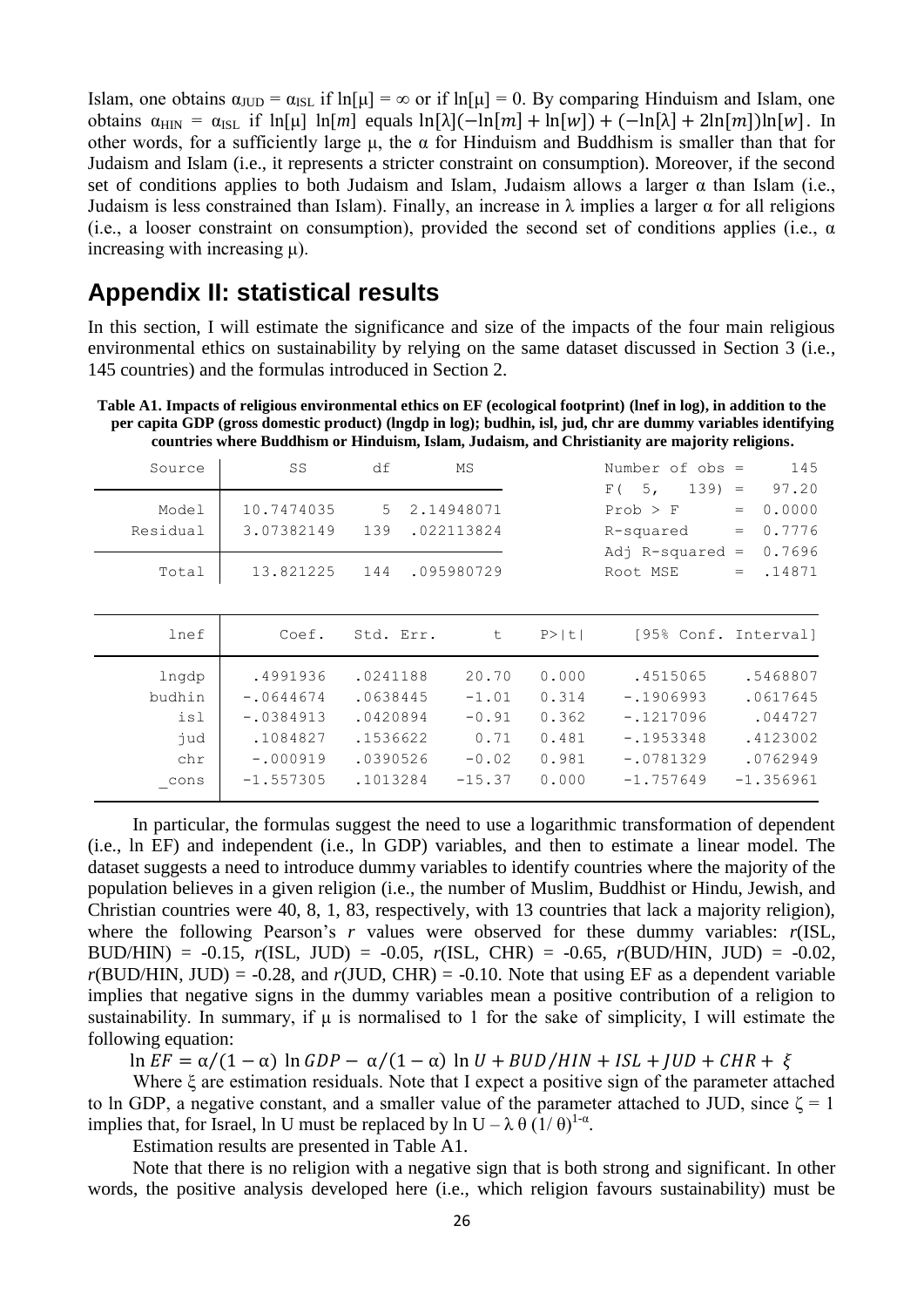coupled with the normative analysis developed in Section 4 (i.e., how religions should change to achieve sustainability). Moreover, the ranking presented in Section 4 is confirmed here, both in terms of size and significance:  $BUD/HIN > ISL > JUD > CHR$ . Finally, the statistical results confirm the theoretical insights on Judaism (i.e., a less negative impact on sustainability) and on Christianity (i.e., a non-significant impact on sustainability).

# **Appendix III: sensitivity analyses**

**Figure** A1. Comparison of the *feasibility* of religious environmental ethics for achieving sustainability, with  $n =$ **0.9 (i.e., future population smaller than current population) and** *m* **= 5 (i.e., a small dignity of non-human beings). For the parameter constraints, μ ≥ 58.4 for Judaism (i.e., there are no feasible values of μ); for Islam, μ ≤** 

**13.3; and for Hinduism or Buddhism, μ ≥ 3.2. Areas in the feasibility space: for Judaism, 0; for Islam (yellow and light yellow), 10.19; for Hinduism or Buddhism (light yellow and white area under the increasing curve),** 



**Figure A2. Comparison of the** *effectiveness* **of achieving sustainability based on religious environmental ethics**  (i.e., the potential of each religion to solve the same average global environmental problem), with  $n = 0.9$  (i.e., **future population smaller than current population) and** *m* **= 5 (i.e., a small dignity of non-human beings).** 

**Parameter constraints: for Judaism,**  $\mu \ge 25.2$ **; for Islam,**  $\mu \ge 22.6$ **; for Hinduism or Buddhism,**  $\mu \ge 4.5$ **. Areas in the feasibility space: for Judaism (light green area), 8.93; for Islam (yellow, light yellow, and light green areas), 11.95; for Hinduism or Buddhism (white area under the first increasing curve from the left, light yellow and** 



**light green areas), 19.07.**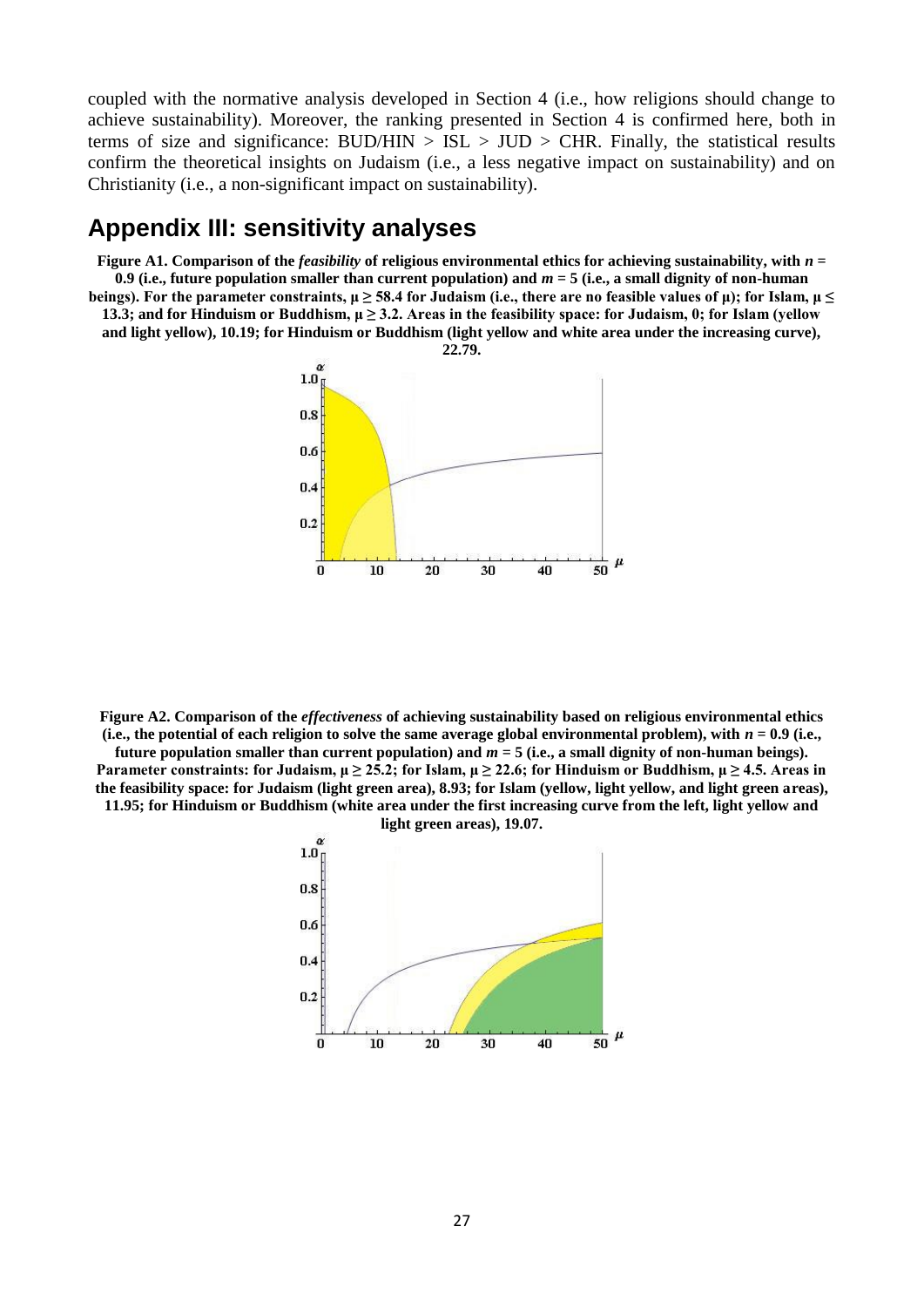**Figure A3. Comparison of the** *replicability* **of religious environmental ethics (i.e., potential of each religion to solve the same environmental problem in countries where the religion is a minority) for achieving sustainability**  in *pre-industrial* economies, with  $n = 0.9$  (i.e., future population smaller than current population) and  $m = 5$  (i.e., **a** small dignity of non-human beings). Parameter constraints: for Judaism,  $\mu \ge 14.7$ ; for Islam,  $\mu \le 13.3$ ; for **Hinduism or Buddhism, μ ≥ 2.6. Areas in the feasibility space: for Judaism (blue and light blue), 30.71; for Islam (yellow and light yellow), 11.91; for Hinduism or Buddhism (light yellow, light blue, and white area under the** 



**Figure A4. Comparison of the** *replicability* **of religious environmental ethics (i.e., potential of each religion to solve the same environmental problem in countries where the religion is a minority) for achieving sustainability in** *industrial* **economies, with** *n* **= 0.9 (i.e., future population smaller than current population) and** *m* **= 5 (i.e., a**  small dignity of non-human beings). Parameter constraints: for Judaism,  $\mu \ge 15.9$ ; for Islam,  $\mu \ge 17.7$ ; for **Hinduism or Buddhism, μ ≥ 3.2. Areas in the feasibility space: for Judaism (blue and light blue, green and light green areas), 16.81; for Islam (green and light green areas), 20.49; for Hinduism or Buddhism (light green, light blue, and white area under the first increasing curve from the left), 22.29.**



**Figure A5. Comparison of the** *replicability* **of religious environmental ethics (i.e., potential of each religion to solve the same environmental problem in countries where the religion is a minority) for achieving sustainability**  in *post-industrial* economies, with  $n = 0.9$  (i.e., future population smaller than current population) and  $m = 5$  (i.e., **a small dignity of non-human beings). Parameter constraints: for Judaism,**  $\mu \geq 58.3$  **(i.e., there are no feasible values of μ); for Islam,**  $\mu \ge 52.5$  **(i.e., there are no feasible values of μ); for Hinduism or Buddhism,**  $\mu \ge 10.5$ **. Areas in the feasibility space: for Judaism, 0; for Islam, 0; for Hinduism or Buddhism (white area under the** 

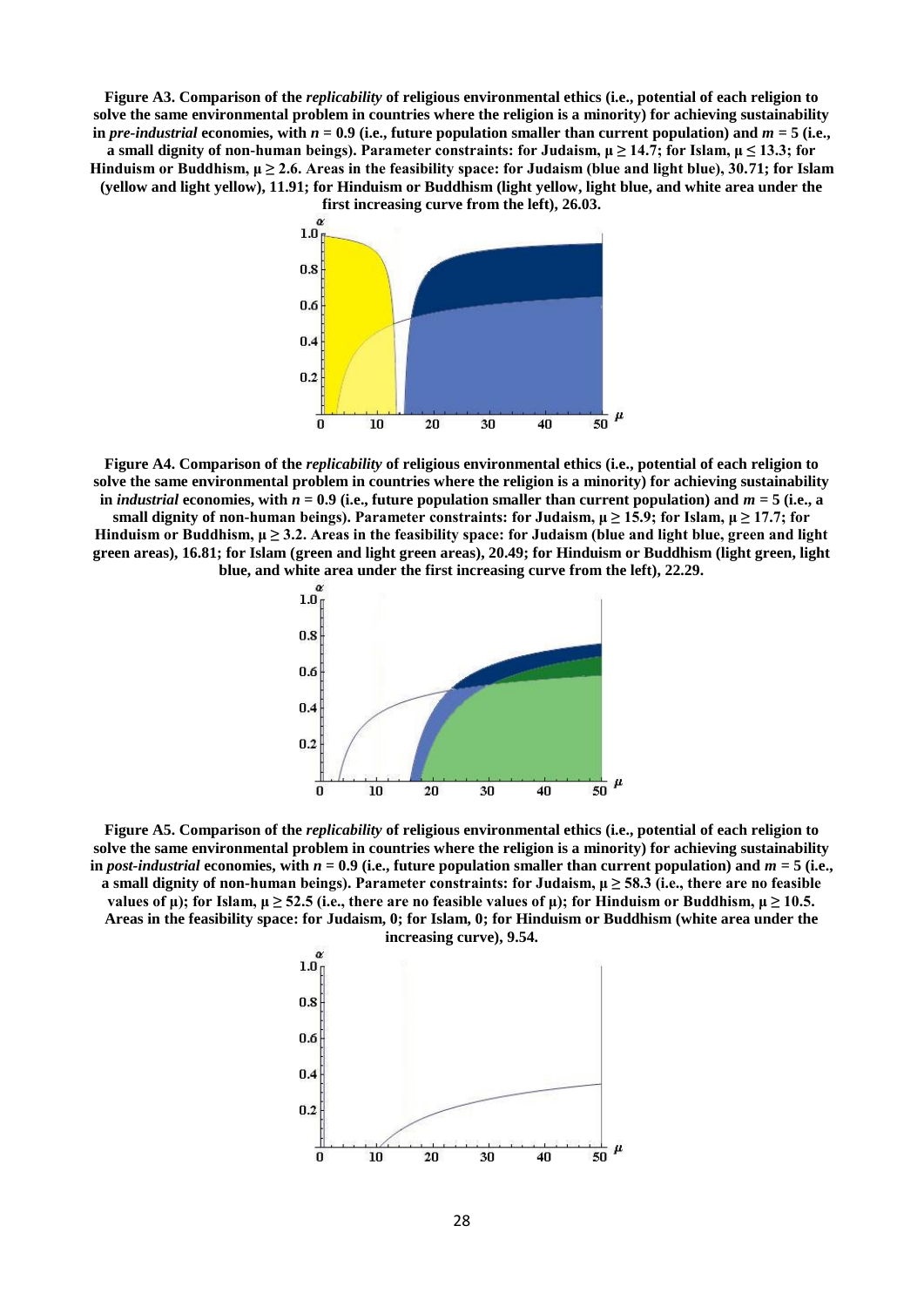**Figure A6. Comparison of the** *replicability* **of religious environmental ethics for achieving sustainability** *in preindustrial* economies, with  $n = 1.1$  (i.e., future population larger than current population) and  $m = 10$  (i.e., a large **dignity of non-human beings). Parameter constraints: for Judaism, μ ≤ 5.2; for Islam, μ ≤ 5.7; for Hinduism or** 

**Buddhism, μ ≥ 0.6. Areas in the feasibility space: for Judaism (green and light green areas), 2.82; for Islam (yellow and light yellow, green and light green areas), 3.38; for Hinduism or Buddhism (light green, light yellow, white area under the increasing curve), 31.38.**



**Figure A7. Comparison of the** *replicability* **of religious environmental ethics for achieving sustainability in**  *industrial* economies, with  $n = 1.1$  (i.e., future population larger than current population) and  $m = 10$  (i.e., a large **dignity of non-human beings). Parameter constraints: for Judaism, μ ≥ 15.9; for Islam, μ ≥ 17.5; for Hinduism or**  Buddhism,  $\mu \geq 1.7$ . Areas in the feasibility space: for Judaism (blue and light blue, green and light green areas), **21.86; for Islam (green and light green areas), 18.23; for Hinduism or Buddhism (white area under the first increasing curve from the left, light blue and light green), 22.37.**



**Figure A8. Comparison of the** *replicability* **of religious environmental ethics for achieving sustainability in** *postindustrial* economies, with  $n = 1.1$  (i.e., future population larger than current population) and  $m = 10$  (i.e., a large **dignity of non-human beings). Parameter constraints: for Judaism, μ ≥ 51.9 (i.e., there are no feasible values of μ); for Islam, μ ≥ 56.3 (i.e., there are no feasible values of μ); for Hinduism or Buddhism, μ ≥ 5.6. Areas in the feasibility space: for Judaism, 0; for Islam, 0; for Hinduism or Buddhism (white area under the increasing** 



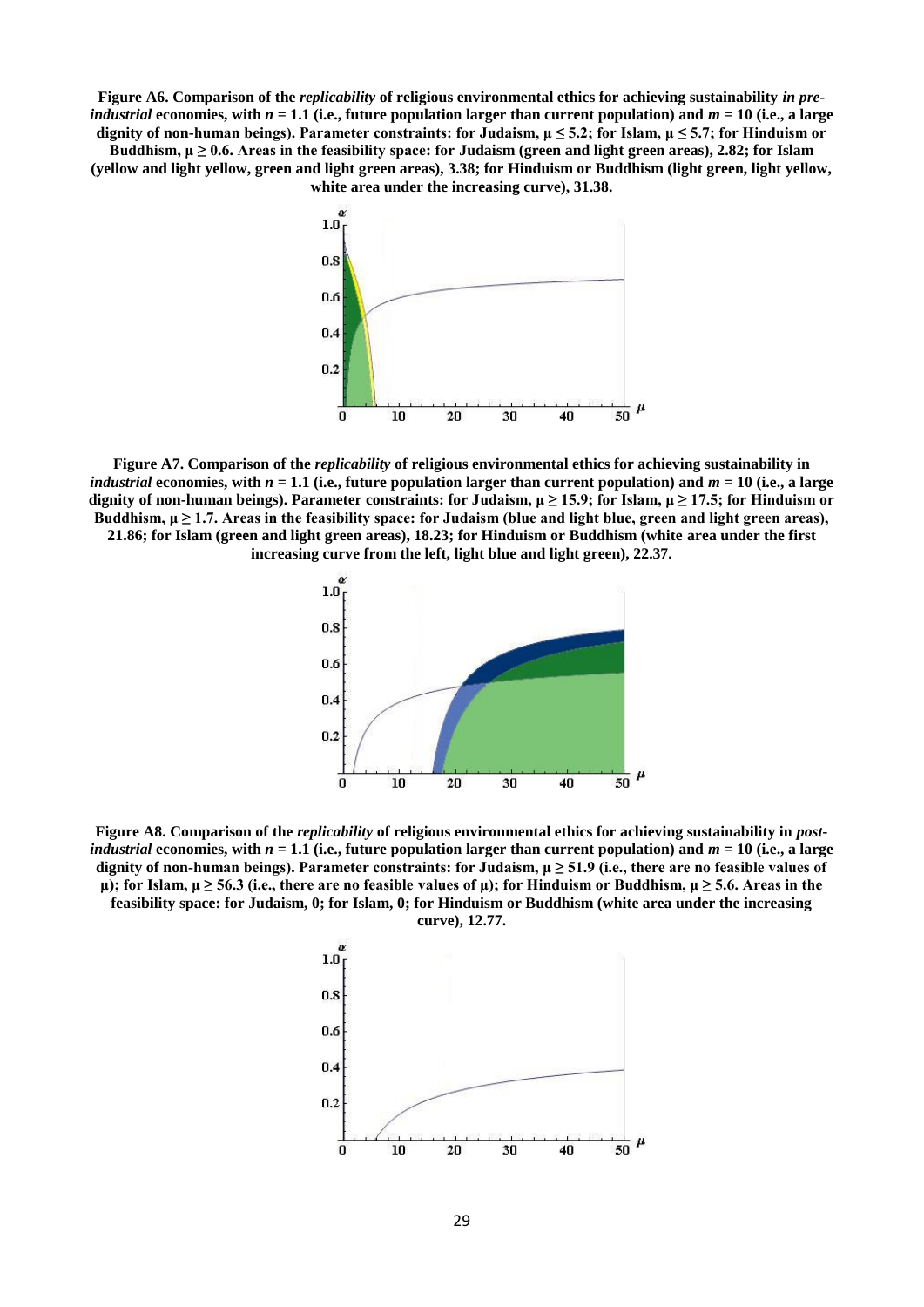# **References**

- Arli, D., Tjiptono, F. (2017) God and green: investigating the impact of religiousness on green marketing, International Journal of Non-Profit Voluntary Sectors Marketing 22: e1578.
- Berthrong, J. (2006) Motifs for a new Confucian ecological vision, in Oxford Handbook of Religion and Ecology (Gottlieb, R.S., ed.), Oxford, U.K.: Oxford University Press, 236-258.
- Chapple, C.K. (2006) Jainism and ecology: transformation of tradition, in Oxford Handbook of Religion and Ecology (Gottlieb, R.S., ed.), Oxford, U.K.: Oxford University Press, 147-159.
- Christoforou, A. (2013) On the identity of social capital and the social capital of identity, Cambridge Journal of Economics 37: 719-736.
- Chryssavgis, J. (2006) The Earth as sacrament: insights from orthodox Christian theology and spirituality, in Oxford Handbook of Religion and Ecology (Gottlieb, R.S., ed.), Oxford, U.K.: Oxford University Press, 92-114.
- Clements, J.M. et al. (2014) Green Christians? An empirical examination of environmental concern within the US general public, Organisation and Environment 27: 85-102
- Clippard, S.D. (2016) Zhu Xi and the instrumental value of nature, Journal for the Study of Religion, Nature and Culture 10: 15-38.
- Cowdin, D. (2008) Environmental ethics, Journal of Theological Studies 69: 164-184.
- Crist, E. (2016) Choosing a planet of life, in A future beyond growth: towards a steady state economy (Washington, H., Twomey, P. eds), New York, USA: Routledge, 43-55.
- Dwivedi, O.D. (2006) Hindu religion and environmental well-being, in Oxford Handbook of Religion and Ecology (Gottlieb, R.S., ed.), Oxford, U.K.: Oxford University Press, 160-183.
- Foltz, R.C. (2006) Islam, in Oxford Handbook of Religion and Ecology (Gottlieb, R.S., ed.), Oxford, U.K.: Oxford University Press, 207-219.
- Francis, J. (2014) Environmental ethics to holistic ontology: a Naessian approach, Journal of Dharma 39: 353-367.
- Garfield, A.M. et al. (2014) The oneness beliefs scale: connecting spirituality with proenvironmental behaviour, Journal of the Scientific Study of Religion 53: 356-372.
- Gifford, R., Nilson, A. (2014) Personal and social factors that influence pro-environmental concern and behavior: a review, International Journal of Psychology 49: 131-157.
- Grim, J.A.. (2006) Indigenous tradition, in Oxford Handbook of Religion and Ecology (Gottlieb, R.S., ed.), Oxford, U.K.: Oxford University Press, 283-309.
- Grim, J., Tucker, M.E. (2014) Ecology and Religion, Washington: Island Press, 1-265
- Harry, C.C. (2012) Seeing the unseen: suggesting points for intersection between Levinasian ethics and the Daoist reverence for all beings, Journal of Environmental Studies and Sciences 2: 271- 274.
- Hart, J. (2006) Catholicism, in Oxford Handbook of Religion and Ecology (Gottlieb, R.S., ed.), Oxford, U.K.: Oxford University Press, 65-91.
- Jain, P. (2009) Dharmic ecology: perspectives from the Swadhyaya practitioners, Worldviews: Environment, Culture, Religion 13: 305-320.
- Jenkins, W. (2009) After Lynn White: religious ethics and environmental problems, Journal of Religious Ethics 37: 283-309.
- Kala, M., Sharma, A. (2010) Traditional Indian beliefs: a key toward sustainable living, Environmentalist 30: 85-89.
- Kaza, S. (2006) The greening of Buddhism: promise and perils, in Oxford Handbook of Religion and Ecology (Gottlieb, R.S., ed.), Oxford, U.K.: Oxford University Press, 184-206.
- Kopnina, H. (2016) Half the Earth for people (or more)? Addressing ethical questions in conservation, Biological Conservation 203: 176-185.
- Kopnina, H. et al. (2018) The "future of conservation" debate: defending eco-centrism and Nature Needs Half movement, Biological Conservation 217: 140-148.
- Lai, P.-C. (2011) Interreligious dialogue and environmental ethics, Studies in Interreligious Dialogue 21: 5-19.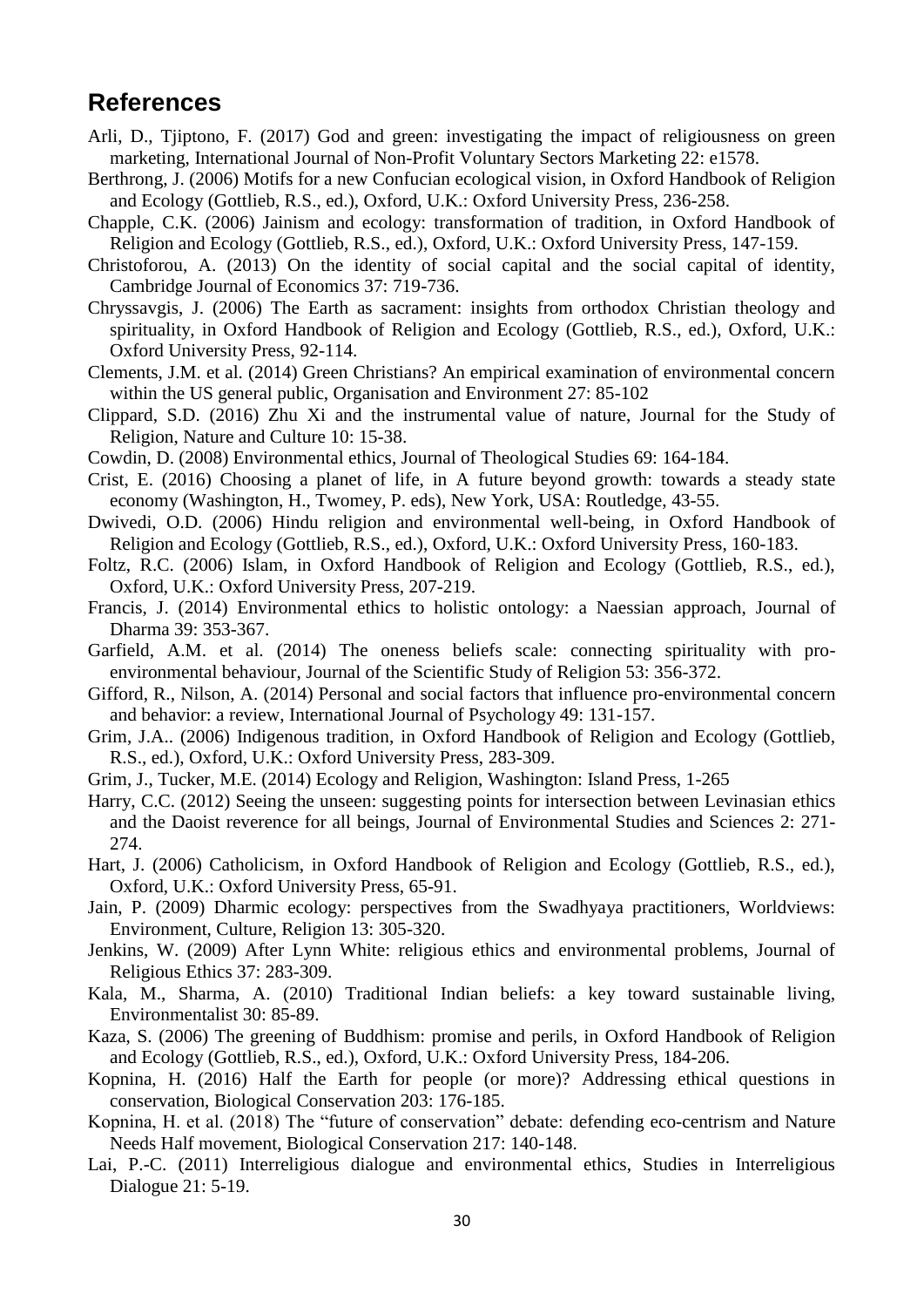- Maintenay, A. (2011) A notion of immanent transcendence and its feasibility in environmental ethics, Worldviews: Environment, Culture, Religion 15: 268-290.
- Mathevet, R. et al. (2018) The concept of stewardship in sustainability and conservation biology, Biological Conservation 217: 363-370.
- Miller, J. (2006) Daoism and nature, in Oxford Handbook of Religion and Ecology (Gottlieb, R.S., ed.): 220-235.
- Muhammadi, M., Haftador, H.R. (2014) Basic principles of environmental ethics in Islamic discourse, Advances in Environmental Biology 8: 947-952.
- Olupona, J. (2006) Religion and ecology in African culture and society, in Oxford Handbook of Religion and Ecology (Gottlieb, R.S., ed.), Oxford, U.K.: Oxford University Press, 259-282.
- Pedersen, K.P. (2015) Religious ethics and the environment: a review essay, Journal of Religious Ethics 43: 558-585.
- Peifer, J.L. et al. (2016) Political conservatism, religion, and the environmental consumption in the United States, Environmental Politics 25: 661-689.
- Riley, M.T. (2017) The wicked problem of climate change: Christianity and environmental ethics fifty years after 'historical roots', Worldviews: Environment, Culture, Religion 21: 61-86.
- Saniotis, A. (2012) Muslims and ecology: fostering Islamic environmental ethics, Contemporary Islam 6: 155-171.
- Santmire, H.P., Cobb, J.B. (2006) The world of nature according to the Protestant tradition, in Oxford Handbook of Religion and Ecology (Gottlieb, R.S., ed.), Oxford, U.K.: Oxford University Press, 115-146.
- Schaefer, J. (2009) Theological foundations for environmental ethics: reconstructing patristic and medieval concepts, Washington: Georgetown University Press, 1-323.
- Shaw, J. (2017) Religion, 'nature' and environmental ethics in ancient India: archaeologies of human: non-human suffering and well-being in early Buddhist and Hindu contexts, World Archaeology 48: 1-27.
- Shoreman-Ouimet, E., Kopnina, H. (2015) Reconciling ecological and social justice to promote biodiversity conservation, Biological Conservation 184: 320-326.
- Simkins, R.A. (2016) The Bible, religion, and the environment, in Routledge Handbook of Environmental Anthropology (Kopnina, H., Shoreman-Ouimet, E., eds), New York, USA: Routledge, 144-154.
- Simmons, J.A. (2009) Evangelical environmentalism: oxymoron or opportunity?, Worldviews: Environment, Culture, Religion 13: 40-71.
- Smith, F.M. (2011) A brief history of Indian religious ritual and resource consumption: was there an environmental ethic?, Asian Ethnology 70: 163-179.
- Sponsel, L.E. (2016) Spiritual ecology, sacred places, and biodiversity conservation in Routledge Handbook of Environmental Anthropology (Kopnina, H., Shoreman-Ouimet, E., eds), New York, USA: Routledge, 132-143.
- Tanner, R., Mitchell, C. (2016) Religion and the environment, New York: Palgrave, McMillan.
- Taylor, B. (2015) Religion to the Rescue (?) in an age of climate disruption, Journal for the Study of Religion, Nature and Culture 9: 7-18.
- Taylor, B. (2016) The United Nations (via religion and its affiliated agencies) to the rescue in the cause of conservation? Journal for the Study of Religion, Nature and Culture 10: 485-499.
- Taylor, B. et al. (2016) The greening of religion hypothesis (part two): Assessing the data from Lynn White, Jr, to Pope Francis, Journal for the Study of Religion, Nature and Culture 10: 306- 378.
- Tirosh-Samuelson, H. (2006) Judaism, in Oxford Handbook of Religion and Ecology (Gottlieb, R.S., ed.), Oxford, U.K.: Oxford University Press, 25-64.
- Tucker, M.E. (2006) Religion and ecology: survey of the field, in Oxford Handbook of Religion and Ecology (Gottlieb, R.S., ed.), Oxford, U.K.: Oxford University Press, 398-418.
- Tucker, M.E. (2015) Can science and religion respond to climate change? Zygon 50: 949-961